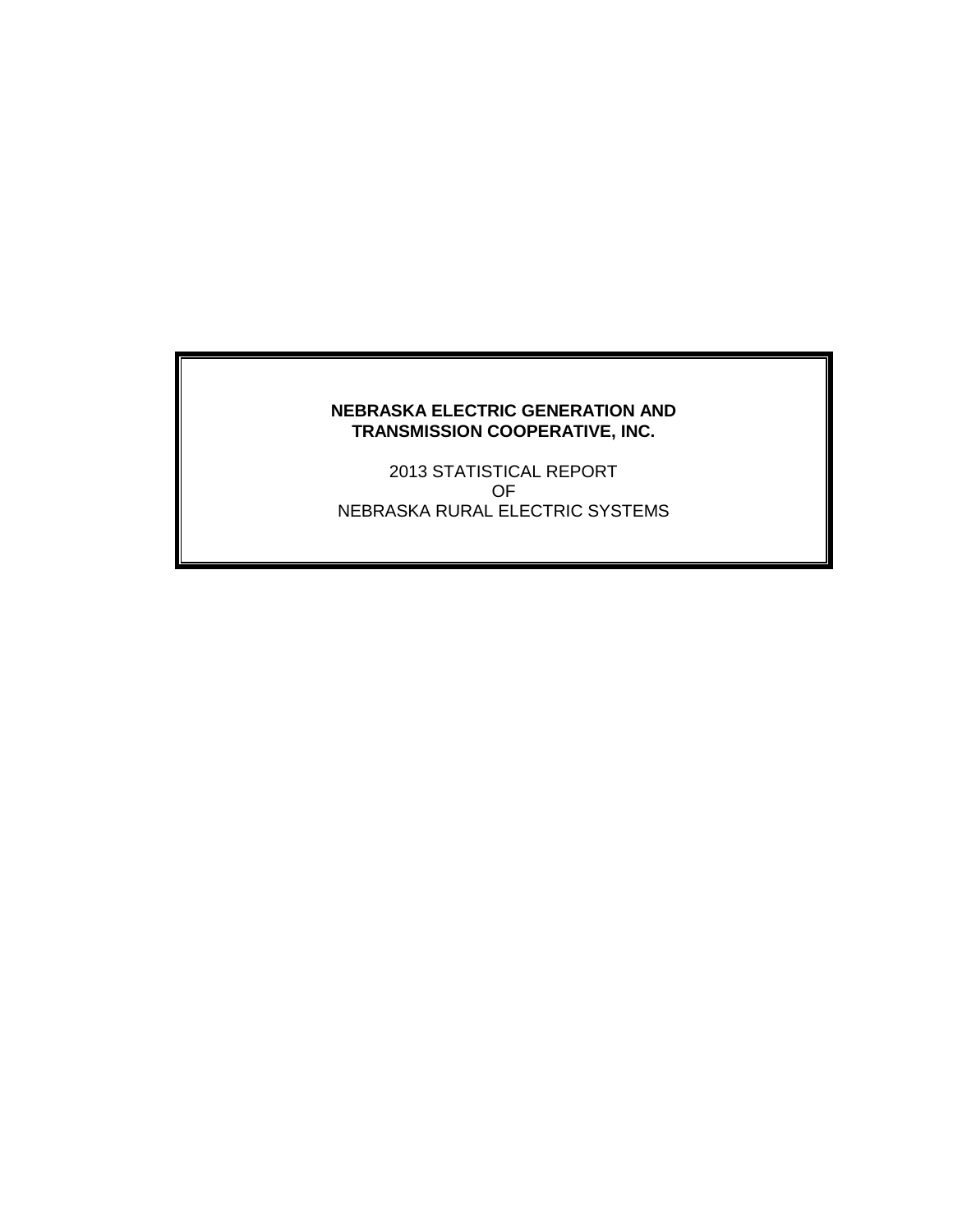

## 402-564-8142 • 2472 18th Avenue • Columbus, NE 68601 • www.negt.coop

May 13, 2014

TO ALL BOOKHOLDERS:

This report includes a statistical summary covering a variety of financial and operational factors and ratios that compare your system's operation to the other twenty-nine electric systems headquarted in Nebraska.

The retail revenue and energy usage data was compiled from 2013 RUS Form 7 data for the rurals, and the 2013 Nebraska Public Power District Retail Revenues and & KWH by Customer Class Report.

This report contains graphs that use "average" data, therefore caution should be taken when comparing the figures, as many times there are conditions unique to a certain system which may distort the average, and could give a false indication of the true situation.

Please note statistical data was unavailable for the following areas: Materials & Supplies, Service Interruptions, and Board of Directors due to the changes in information required for the CFC Form 7 Report.

Nebraska Electric G&T would like to thank all who participated in providing copies of your 2013 Form 7, as this was the basis for all the data contained in this report.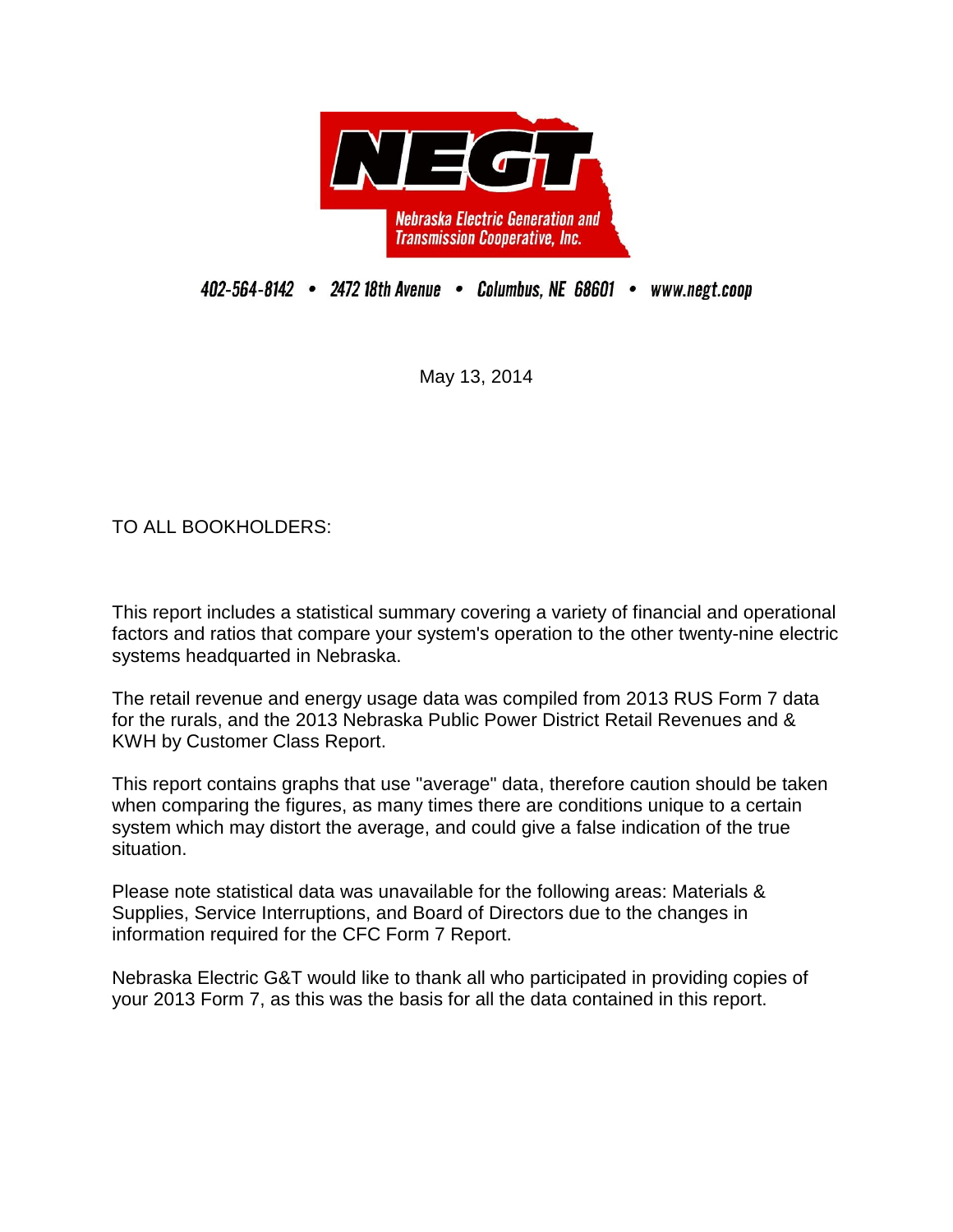# **NEBRASKA ELECTRIC GENERATION AND TRANSMISSION COOPERATIVE, INC.**

# **2013 STATISTICAL REPORT OF NEBRASKA RURAL ELECTRIC SYSTEMS**

# *TABLE OF CONTENTS*

## *2013 STATISTICAL DATA TABLES*

## NEG&T MEMBER SYSTEMS

## NON-NEG&T MEMBER SYSTEMS

| G&T and State Totals, Minimum, Maximum, and Average  17-20 |  |
|------------------------------------------------------------|--|

## *2013 STATISTICAL GRAPHICS*

### GENERAL STATISTICS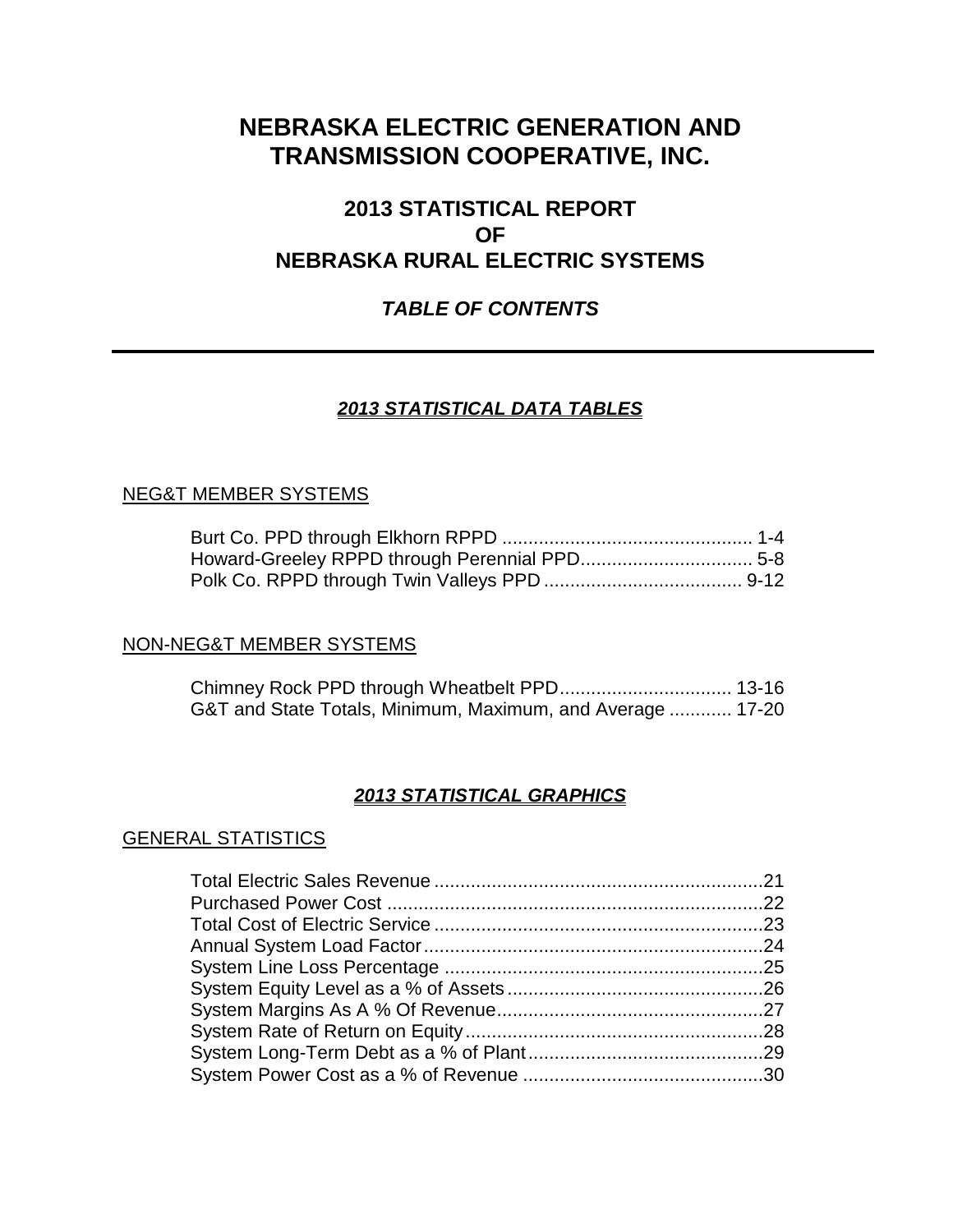2013 Statistical Report **Table of Contents** Page 2

## AVERAGE REVENUE PER KWH

## AVERAGE USAGE PER CONSUMER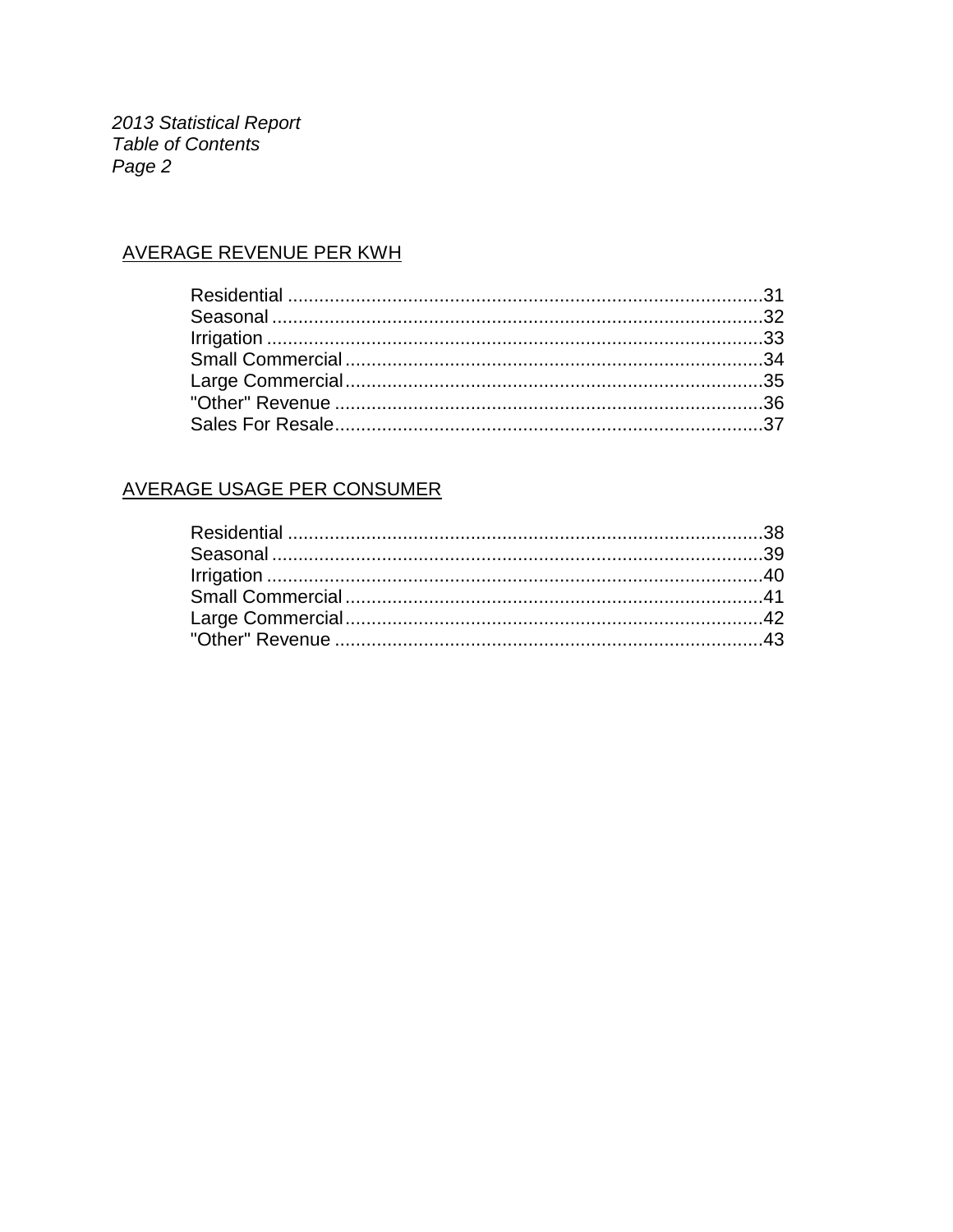/2014

#### NEBRASKA RURAL POWER SYSTEMS / STATISTICS 2

| Tekamah<br>David City<br>Hartington<br>Columbus<br><b>West Point</b><br><b>Broken Bow</b><br>Lexington<br><b>Battle Creek</b><br><b>General Statistics:</b><br>No. of Consumers*<br>4,119<br>6,147<br>7.245<br>9,673<br>3,864<br>10,327<br>22,843<br>9,329<br>Miles of Line (T & D)<br>2.086<br>1,662<br>1,966<br>3,367<br>1,244<br>4,661<br>5.771<br>2,844<br>Consumers Per Mile<br>1.97<br>3.70<br>3.69<br>2.87<br>3.11<br>2.22<br>3.96<br>3.28<br>Plant Values:<br>Transmission<br>\$7,030,243<br>\$6,217,529<br>\$2,116,721<br>\$6,031,043<br>\$3,557,973<br>\$18,920,292<br>\$15,719,809<br>\$7,630,456<br>Distribution<br>\$32,798,505<br>\$27,786,932<br>\$35,446,123<br>\$67,058.201<br>\$28,898,768<br>\$63,870,911<br>\$115,089,328<br>\$55,121,416<br><b>Total Plant</b><br>\$45,079,501<br>\$40,824,465<br>\$44,346,327<br>\$81,400,591<br>\$37,725,141<br>\$97,742,665<br>\$159,750,883<br>\$72,769,184<br>Net Plant (Depreciated)<br>\$31,988,240<br>\$35,097,153<br>\$28,848,249<br>\$58,922,144<br>\$20,939,345<br>\$60,487,247<br>\$126,178,007<br>\$51,325,926<br>Other Prop & Invest<br>\$1,120,899<br>\$1,951,117<br>\$109,935<br>\$5,004,867<br>\$374,696<br>\$3,230,459<br>\$5,913,302<br>\$4,490.942<br><b>Current Assets:</b><br>Cash & Investments<br>\$735,383<br>\$4,828,040<br>\$8,045.530<br>\$8,540,092<br>\$11,399,439<br>\$2,403,623<br>\$16,352,208<br>\$5,626,009<br>Receivables<br>\$1,255,797<br>\$2,075,770<br>\$2,658,791<br>\$4,861,103<br>\$885,277<br>\$674,714<br>\$5,977,010<br>\$1,569,829<br><b>Materials</b><br>\$732,917<br>\$1,116,405<br>\$775,701<br>\$1,923,740<br>\$475.679<br>\$2,185,300<br>\$4,414,332<br>\$1,115,087<br>Other<br>\$131,759<br>\$3,967<br>\$125,756<br>\$2,008,799<br>\$244,719<br>\$107.425<br>\$333,084<br>\$80,119<br><b>Total Current Assets</b><br>\$2,855,856<br>\$8,024,182<br>\$11,605,778<br>\$17,333,734<br>\$13,005,114<br>\$5,371,062<br>\$27,076,634<br>\$8,391,044<br>Total Assets & Othr Debits<br>\$37,028,312<br>\$46,043,953<br>\$40,563,962<br>\$81,399,549<br>\$34,995,987<br>\$70,863,089<br>\$163,719,697<br>\$66,869,611<br><b>Total Current Liabilities</b><br>\$2,172,750<br>\$1,802,638<br>\$2,385,141<br>\$5,376,429<br>\$977,750<br>\$2,167,376<br>\$10,860,484<br>\$3,845,694<br>Total Long-Term Debt<br>\$14,605,800<br>\$15,642,131<br>\$29,661,616<br>\$7,547,304<br>\$18,294,830<br>\$39,755,000<br>\$14,407,632<br>Long-Term Debt Per Cons.<br>\$3,546<br>\$2,545<br>\$3,066<br>\$1,953<br>\$1,772<br>\$1,740<br>\$1,544<br><b>Total Margins &amp; Equities</b><br>\$19,574,367<br>\$28,555.184<br>\$38,178.821<br>\$44,410,258<br>\$26,321,697<br>\$50,302,288<br>\$106,945,235<br>\$48,385,118<br>Employee Data:<br>Number of Full Time<br>22<br>25<br>27<br>44<br>17<br>44<br>89<br>40<br><b>Total Payroll</b><br>\$1,645,392<br>\$1,730,821<br>\$1,837,316<br>\$3,546,400<br>\$1,396,827<br>\$3,269,545<br>\$6,768,439<br>\$3.046.347<br><b>Total Payroll</b><br>Per Consumer<br>\$399<br>\$282<br>\$254<br>\$367<br>\$361<br>\$317<br>\$296<br>\$327<br>Per Mile of Line<br>\$789<br>\$1,041<br>\$935<br>\$1,053<br>\$1,123<br>\$701<br>\$1,173<br>\$1,071<br><b>Consumers Per Employee</b><br>187<br>246<br>268<br>220<br>227<br>235<br>257<br>233<br>Hours Worked - Regular<br>41,867<br>51,404<br>57,887<br>97,095<br>33,695<br>94,545<br>191,179<br>87,702<br>Overtime<br>1.280<br>1,548<br>1,469<br>2,815<br>588<br>4,416<br>7,957<br>1,898<br><b>Total Hours Worked</b><br>43.147<br>52,952<br>59,356<br>99,910<br>34,283<br>98,961<br>199,136<br>89,600 | <b>BURT</b> | <b>BUTLER</b> | CEDAR-<br><b>KNOX</b> | <b>CORNHUSKER</b> | <b>CUMING</b> | <b>CUSTER</b> | <b>DAWSON</b> | <b>ELKHORN</b> |
|------------------------------------------------------------------------------------------------------------------------------------------------------------------------------------------------------------------------------------------------------------------------------------------------------------------------------------------------------------------------------------------------------------------------------------------------------------------------------------------------------------------------------------------------------------------------------------------------------------------------------------------------------------------------------------------------------------------------------------------------------------------------------------------------------------------------------------------------------------------------------------------------------------------------------------------------------------------------------------------------------------------------------------------------------------------------------------------------------------------------------------------------------------------------------------------------------------------------------------------------------------------------------------------------------------------------------------------------------------------------------------------------------------------------------------------------------------------------------------------------------------------------------------------------------------------------------------------------------------------------------------------------------------------------------------------------------------------------------------------------------------------------------------------------------------------------------------------------------------------------------------------------------------------------------------------------------------------------------------------------------------------------------------------------------------------------------------------------------------------------------------------------------------------------------------------------------------------------------------------------------------------------------------------------------------------------------------------------------------------------------------------------------------------------------------------------------------------------------------------------------------------------------------------------------------------------------------------------------------------------------------------------------------------------------------------------------------------------------------------------------------------------------------------------------------------------------------------------------------------------------------------------------------------------------------------------------------------------------------------------------------------------------------------------------------------------------------------------------------------------------------------------------------------------------------------------------------------------------------------------------------------------------------------------------------------------------------------------------------------------------------------------------------------------------------------------------------------------------------------------------------------------------------------------------------------------------|-------------|---------------|-----------------------|-------------------|---------------|---------------|---------------|----------------|
|                                                                                                                                                                                                                                                                                                                                                                                                                                                                                                                                                                                                                                                                                                                                                                                                                                                                                                                                                                                                                                                                                                                                                                                                                                                                                                                                                                                                                                                                                                                                                                                                                                                                                                                                                                                                                                                                                                                                                                                                                                                                                                                                                                                                                                                                                                                                                                                                                                                                                                                                                                                                                                                                                                                                                                                                                                                                                                                                                                                                                                                                                                                                                                                                                                                                                                                                                                                                                                                                                                                                                                              |             |               |                       |                   |               |               |               |                |
|                                                                                                                                                                                                                                                                                                                                                                                                                                                                                                                                                                                                                                                                                                                                                                                                                                                                                                                                                                                                                                                                                                                                                                                                                                                                                                                                                                                                                                                                                                                                                                                                                                                                                                                                                                                                                                                                                                                                                                                                                                                                                                                                                                                                                                                                                                                                                                                                                                                                                                                                                                                                                                                                                                                                                                                                                                                                                                                                                                                                                                                                                                                                                                                                                                                                                                                                                                                                                                                                                                                                                                              |             |               |                       |                   |               |               |               |                |
|                                                                                                                                                                                                                                                                                                                                                                                                                                                                                                                                                                                                                                                                                                                                                                                                                                                                                                                                                                                                                                                                                                                                                                                                                                                                                                                                                                                                                                                                                                                                                                                                                                                                                                                                                                                                                                                                                                                                                                                                                                                                                                                                                                                                                                                                                                                                                                                                                                                                                                                                                                                                                                                                                                                                                                                                                                                                                                                                                                                                                                                                                                                                                                                                                                                                                                                                                                                                                                                                                                                                                                              |             |               |                       |                   |               |               |               |                |
|                                                                                                                                                                                                                                                                                                                                                                                                                                                                                                                                                                                                                                                                                                                                                                                                                                                                                                                                                                                                                                                                                                                                                                                                                                                                                                                                                                                                                                                                                                                                                                                                                                                                                                                                                                                                                                                                                                                                                                                                                                                                                                                                                                                                                                                                                                                                                                                                                                                                                                                                                                                                                                                                                                                                                                                                                                                                                                                                                                                                                                                                                                                                                                                                                                                                                                                                                                                                                                                                                                                                                                              |             |               |                       |                   |               |               |               |                |
|                                                                                                                                                                                                                                                                                                                                                                                                                                                                                                                                                                                                                                                                                                                                                                                                                                                                                                                                                                                                                                                                                                                                                                                                                                                                                                                                                                                                                                                                                                                                                                                                                                                                                                                                                                                                                                                                                                                                                                                                                                                                                                                                                                                                                                                                                                                                                                                                                                                                                                                                                                                                                                                                                                                                                                                                                                                                                                                                                                                                                                                                                                                                                                                                                                                                                                                                                                                                                                                                                                                                                                              |             |               |                       |                   |               |               |               |                |
|                                                                                                                                                                                                                                                                                                                                                                                                                                                                                                                                                                                                                                                                                                                                                                                                                                                                                                                                                                                                                                                                                                                                                                                                                                                                                                                                                                                                                                                                                                                                                                                                                                                                                                                                                                                                                                                                                                                                                                                                                                                                                                                                                                                                                                                                                                                                                                                                                                                                                                                                                                                                                                                                                                                                                                                                                                                                                                                                                                                                                                                                                                                                                                                                                                                                                                                                                                                                                                                                                                                                                                              |             |               |                       |                   |               |               |               |                |
|                                                                                                                                                                                                                                                                                                                                                                                                                                                                                                                                                                                                                                                                                                                                                                                                                                                                                                                                                                                                                                                                                                                                                                                                                                                                                                                                                                                                                                                                                                                                                                                                                                                                                                                                                                                                                                                                                                                                                                                                                                                                                                                                                                                                                                                                                                                                                                                                                                                                                                                                                                                                                                                                                                                                                                                                                                                                                                                                                                                                                                                                                                                                                                                                                                                                                                                                                                                                                                                                                                                                                                              |             |               |                       |                   |               |               |               |                |
|                                                                                                                                                                                                                                                                                                                                                                                                                                                                                                                                                                                                                                                                                                                                                                                                                                                                                                                                                                                                                                                                                                                                                                                                                                                                                                                                                                                                                                                                                                                                                                                                                                                                                                                                                                                                                                                                                                                                                                                                                                                                                                                                                                                                                                                                                                                                                                                                                                                                                                                                                                                                                                                                                                                                                                                                                                                                                                                                                                                                                                                                                                                                                                                                                                                                                                                                                                                                                                                                                                                                                                              |             |               |                       |                   |               |               |               |                |
|                                                                                                                                                                                                                                                                                                                                                                                                                                                                                                                                                                                                                                                                                                                                                                                                                                                                                                                                                                                                                                                                                                                                                                                                                                                                                                                                                                                                                                                                                                                                                                                                                                                                                                                                                                                                                                                                                                                                                                                                                                                                                                                                                                                                                                                                                                                                                                                                                                                                                                                                                                                                                                                                                                                                                                                                                                                                                                                                                                                                                                                                                                                                                                                                                                                                                                                                                                                                                                                                                                                                                                              |             |               |                       |                   |               |               |               |                |
|                                                                                                                                                                                                                                                                                                                                                                                                                                                                                                                                                                                                                                                                                                                                                                                                                                                                                                                                                                                                                                                                                                                                                                                                                                                                                                                                                                                                                                                                                                                                                                                                                                                                                                                                                                                                                                                                                                                                                                                                                                                                                                                                                                                                                                                                                                                                                                                                                                                                                                                                                                                                                                                                                                                                                                                                                                                                                                                                                                                                                                                                                                                                                                                                                                                                                                                                                                                                                                                                                                                                                                              |             |               |                       |                   |               |               |               |                |
|                                                                                                                                                                                                                                                                                                                                                                                                                                                                                                                                                                                                                                                                                                                                                                                                                                                                                                                                                                                                                                                                                                                                                                                                                                                                                                                                                                                                                                                                                                                                                                                                                                                                                                                                                                                                                                                                                                                                                                                                                                                                                                                                                                                                                                                                                                                                                                                                                                                                                                                                                                                                                                                                                                                                                                                                                                                                                                                                                                                                                                                                                                                                                                                                                                                                                                                                                                                                                                                                                                                                                                              |             |               |                       |                   |               |               |               |                |
|                                                                                                                                                                                                                                                                                                                                                                                                                                                                                                                                                                                                                                                                                                                                                                                                                                                                                                                                                                                                                                                                                                                                                                                                                                                                                                                                                                                                                                                                                                                                                                                                                                                                                                                                                                                                                                                                                                                                                                                                                                                                                                                                                                                                                                                                                                                                                                                                                                                                                                                                                                                                                                                                                                                                                                                                                                                                                                                                                                                                                                                                                                                                                                                                                                                                                                                                                                                                                                                                                                                                                                              |             |               |                       |                   |               |               |               |                |
|                                                                                                                                                                                                                                                                                                                                                                                                                                                                                                                                                                                                                                                                                                                                                                                                                                                                                                                                                                                                                                                                                                                                                                                                                                                                                                                                                                                                                                                                                                                                                                                                                                                                                                                                                                                                                                                                                                                                                                                                                                                                                                                                                                                                                                                                                                                                                                                                                                                                                                                                                                                                                                                                                                                                                                                                                                                                                                                                                                                                                                                                                                                                                                                                                                                                                                                                                                                                                                                                                                                                                                              |             |               |                       |                   |               |               |               |                |
|                                                                                                                                                                                                                                                                                                                                                                                                                                                                                                                                                                                                                                                                                                                                                                                                                                                                                                                                                                                                                                                                                                                                                                                                                                                                                                                                                                                                                                                                                                                                                                                                                                                                                                                                                                                                                                                                                                                                                                                                                                                                                                                                                                                                                                                                                                                                                                                                                                                                                                                                                                                                                                                                                                                                                                                                                                                                                                                                                                                                                                                                                                                                                                                                                                                                                                                                                                                                                                                                                                                                                                              |             |               |                       |                   |               |               |               |                |
|                                                                                                                                                                                                                                                                                                                                                                                                                                                                                                                                                                                                                                                                                                                                                                                                                                                                                                                                                                                                                                                                                                                                                                                                                                                                                                                                                                                                                                                                                                                                                                                                                                                                                                                                                                                                                                                                                                                                                                                                                                                                                                                                                                                                                                                                                                                                                                                                                                                                                                                                                                                                                                                                                                                                                                                                                                                                                                                                                                                                                                                                                                                                                                                                                                                                                                                                                                                                                                                                                                                                                                              |             |               |                       |                   |               |               |               |                |
|                                                                                                                                                                                                                                                                                                                                                                                                                                                                                                                                                                                                                                                                                                                                                                                                                                                                                                                                                                                                                                                                                                                                                                                                                                                                                                                                                                                                                                                                                                                                                                                                                                                                                                                                                                                                                                                                                                                                                                                                                                                                                                                                                                                                                                                                                                                                                                                                                                                                                                                                                                                                                                                                                                                                                                                                                                                                                                                                                                                                                                                                                                                                                                                                                                                                                                                                                                                                                                                                                                                                                                              |             |               |                       |                   |               |               |               |                |
|                                                                                                                                                                                                                                                                                                                                                                                                                                                                                                                                                                                                                                                                                                                                                                                                                                                                                                                                                                                                                                                                                                                                                                                                                                                                                                                                                                                                                                                                                                                                                                                                                                                                                                                                                                                                                                                                                                                                                                                                                                                                                                                                                                                                                                                                                                                                                                                                                                                                                                                                                                                                                                                                                                                                                                                                                                                                                                                                                                                                                                                                                                                                                                                                                                                                                                                                                                                                                                                                                                                                                                              |             |               |                       |                   |               |               |               |                |
|                                                                                                                                                                                                                                                                                                                                                                                                                                                                                                                                                                                                                                                                                                                                                                                                                                                                                                                                                                                                                                                                                                                                                                                                                                                                                                                                                                                                                                                                                                                                                                                                                                                                                                                                                                                                                                                                                                                                                                                                                                                                                                                                                                                                                                                                                                                                                                                                                                                                                                                                                                                                                                                                                                                                                                                                                                                                                                                                                                                                                                                                                                                                                                                                                                                                                                                                                                                                                                                                                                                                                                              |             |               |                       |                   |               |               |               |                |
|                                                                                                                                                                                                                                                                                                                                                                                                                                                                                                                                                                                                                                                                                                                                                                                                                                                                                                                                                                                                                                                                                                                                                                                                                                                                                                                                                                                                                                                                                                                                                                                                                                                                                                                                                                                                                                                                                                                                                                                                                                                                                                                                                                                                                                                                                                                                                                                                                                                                                                                                                                                                                                                                                                                                                                                                                                                                                                                                                                                                                                                                                                                                                                                                                                                                                                                                                                                                                                                                                                                                                                              |             |               |                       |                   |               |               |               |                |
|                                                                                                                                                                                                                                                                                                                                                                                                                                                                                                                                                                                                                                                                                                                                                                                                                                                                                                                                                                                                                                                                                                                                                                                                                                                                                                                                                                                                                                                                                                                                                                                                                                                                                                                                                                                                                                                                                                                                                                                                                                                                                                                                                                                                                                                                                                                                                                                                                                                                                                                                                                                                                                                                                                                                                                                                                                                                                                                                                                                                                                                                                                                                                                                                                                                                                                                                                                                                                                                                                                                                                                              |             |               |                       |                   |               |               |               |                |
|                                                                                                                                                                                                                                                                                                                                                                                                                                                                                                                                                                                                                                                                                                                                                                                                                                                                                                                                                                                                                                                                                                                                                                                                                                                                                                                                                                                                                                                                                                                                                                                                                                                                                                                                                                                                                                                                                                                                                                                                                                                                                                                                                                                                                                                                                                                                                                                                                                                                                                                                                                                                                                                                                                                                                                                                                                                                                                                                                                                                                                                                                                                                                                                                                                                                                                                                                                                                                                                                                                                                                                              |             |               |                       |                   |               |               |               |                |
|                                                                                                                                                                                                                                                                                                                                                                                                                                                                                                                                                                                                                                                                                                                                                                                                                                                                                                                                                                                                                                                                                                                                                                                                                                                                                                                                                                                                                                                                                                                                                                                                                                                                                                                                                                                                                                                                                                                                                                                                                                                                                                                                                                                                                                                                                                                                                                                                                                                                                                                                                                                                                                                                                                                                                                                                                                                                                                                                                                                                                                                                                                                                                                                                                                                                                                                                                                                                                                                                                                                                                                              |             |               |                       |                   |               |               |               |                |
|                                                                                                                                                                                                                                                                                                                                                                                                                                                                                                                                                                                                                                                                                                                                                                                                                                                                                                                                                                                                                                                                                                                                                                                                                                                                                                                                                                                                                                                                                                                                                                                                                                                                                                                                                                                                                                                                                                                                                                                                                                                                                                                                                                                                                                                                                                                                                                                                                                                                                                                                                                                                                                                                                                                                                                                                                                                                                                                                                                                                                                                                                                                                                                                                                                                                                                                                                                                                                                                                                                                                                                              |             |               |                       |                   |               |               |               |                |
|                                                                                                                                                                                                                                                                                                                                                                                                                                                                                                                                                                                                                                                                                                                                                                                                                                                                                                                                                                                                                                                                                                                                                                                                                                                                                                                                                                                                                                                                                                                                                                                                                                                                                                                                                                                                                                                                                                                                                                                                                                                                                                                                                                                                                                                                                                                                                                                                                                                                                                                                                                                                                                                                                                                                                                                                                                                                                                                                                                                                                                                                                                                                                                                                                                                                                                                                                                                                                                                                                                                                                                              |             |               |                       |                   |               |               |               |                |
|                                                                                                                                                                                                                                                                                                                                                                                                                                                                                                                                                                                                                                                                                                                                                                                                                                                                                                                                                                                                                                                                                                                                                                                                                                                                                                                                                                                                                                                                                                                                                                                                                                                                                                                                                                                                                                                                                                                                                                                                                                                                                                                                                                                                                                                                                                                                                                                                                                                                                                                                                                                                                                                                                                                                                                                                                                                                                                                                                                                                                                                                                                                                                                                                                                                                                                                                                                                                                                                                                                                                                                              |             |               |                       |                   |               |               |               |                |
|                                                                                                                                                                                                                                                                                                                                                                                                                                                                                                                                                                                                                                                                                                                                                                                                                                                                                                                                                                                                                                                                                                                                                                                                                                                                                                                                                                                                                                                                                                                                                                                                                                                                                                                                                                                                                                                                                                                                                                                                                                                                                                                                                                                                                                                                                                                                                                                                                                                                                                                                                                                                                                                                                                                                                                                                                                                                                                                                                                                                                                                                                                                                                                                                                                                                                                                                                                                                                                                                                                                                                                              |             |               |                       |                   |               |               |               |                |
|                                                                                                                                                                                                                                                                                                                                                                                                                                                                                                                                                                                                                                                                                                                                                                                                                                                                                                                                                                                                                                                                                                                                                                                                                                                                                                                                                                                                                                                                                                                                                                                                                                                                                                                                                                                                                                                                                                                                                                                                                                                                                                                                                                                                                                                                                                                                                                                                                                                                                                                                                                                                                                                                                                                                                                                                                                                                                                                                                                                                                                                                                                                                                                                                                                                                                                                                                                                                                                                                                                                                                                              |             |               |                       |                   |               |               |               |                |
|                                                                                                                                                                                                                                                                                                                                                                                                                                                                                                                                                                                                                                                                                                                                                                                                                                                                                                                                                                                                                                                                                                                                                                                                                                                                                                                                                                                                                                                                                                                                                                                                                                                                                                                                                                                                                                                                                                                                                                                                                                                                                                                                                                                                                                                                                                                                                                                                                                                                                                                                                                                                                                                                                                                                                                                                                                                                                                                                                                                                                                                                                                                                                                                                                                                                                                                                                                                                                                                                                                                                                                              |             |               |                       |                   |               |               |               |                |
|                                                                                                                                                                                                                                                                                                                                                                                                                                                                                                                                                                                                                                                                                                                                                                                                                                                                                                                                                                                                                                                                                                                                                                                                                                                                                                                                                                                                                                                                                                                                                                                                                                                                                                                                                                                                                                                                                                                                                                                                                                                                                                                                                                                                                                                                                                                                                                                                                                                                                                                                                                                                                                                                                                                                                                                                                                                                                                                                                                                                                                                                                                                                                                                                                                                                                                                                                                                                                                                                                                                                                                              |             |               |                       |                   |               |               |               |                |
|                                                                                                                                                                                                                                                                                                                                                                                                                                                                                                                                                                                                                                                                                                                                                                                                                                                                                                                                                                                                                                                                                                                                                                                                                                                                                                                                                                                                                                                                                                                                                                                                                                                                                                                                                                                                                                                                                                                                                                                                                                                                                                                                                                                                                                                                                                                                                                                                                                                                                                                                                                                                                                                                                                                                                                                                                                                                                                                                                                                                                                                                                                                                                                                                                                                                                                                                                                                                                                                                                                                                                                              |             |               |                       |                   |               |               |               |                |
|                                                                                                                                                                                                                                                                                                                                                                                                                                                                                                                                                                                                                                                                                                                                                                                                                                                                                                                                                                                                                                                                                                                                                                                                                                                                                                                                                                                                                                                                                                                                                                                                                                                                                                                                                                                                                                                                                                                                                                                                                                                                                                                                                                                                                                                                                                                                                                                                                                                                                                                                                                                                                                                                                                                                                                                                                                                                                                                                                                                                                                                                                                                                                                                                                                                                                                                                                                                                                                                                                                                                                                              |             |               |                       |                   |               |               |               |                |
|                                                                                                                                                                                                                                                                                                                                                                                                                                                                                                                                                                                                                                                                                                                                                                                                                                                                                                                                                                                                                                                                                                                                                                                                                                                                                                                                                                                                                                                                                                                                                                                                                                                                                                                                                                                                                                                                                                                                                                                                                                                                                                                                                                                                                                                                                                                                                                                                                                                                                                                                                                                                                                                                                                                                                                                                                                                                                                                                                                                                                                                                                                                                                                                                                                                                                                                                                                                                                                                                                                                                                                              |             |               |                       |                   |               |               |               |                |
|                                                                                                                                                                                                                                                                                                                                                                                                                                                                                                                                                                                                                                                                                                                                                                                                                                                                                                                                                                                                                                                                                                                                                                                                                                                                                                                                                                                                                                                                                                                                                                                                                                                                                                                                                                                                                                                                                                                                                                                                                                                                                                                                                                                                                                                                                                                                                                                                                                                                                                                                                                                                                                                                                                                                                                                                                                                                                                                                                                                                                                                                                                                                                                                                                                                                                                                                                                                                                                                                                                                                                                              |             |               |                       |                   |               |               |               |                |
|                                                                                                                                                                                                                                                                                                                                                                                                                                                                                                                                                                                                                                                                                                                                                                                                                                                                                                                                                                                                                                                                                                                                                                                                                                                                                                                                                                                                                                                                                                                                                                                                                                                                                                                                                                                                                                                                                                                                                                                                                                                                                                                                                                                                                                                                                                                                                                                                                                                                                                                                                                                                                                                                                                                                                                                                                                                                                                                                                                                                                                                                                                                                                                                                                                                                                                                                                                                                                                                                                                                                                                              |             |               |                       |                   |               |               |               |                |
|                                                                                                                                                                                                                                                                                                                                                                                                                                                                                                                                                                                                                                                                                                                                                                                                                                                                                                                                                                                                                                                                                                                                                                                                                                                                                                                                                                                                                                                                                                                                                                                                                                                                                                                                                                                                                                                                                                                                                                                                                                                                                                                                                                                                                                                                                                                                                                                                                                                                                                                                                                                                                                                                                                                                                                                                                                                                                                                                                                                                                                                                                                                                                                                                                                                                                                                                                                                                                                                                                                                                                                              |             |               |                       |                   |               |               |               |                |

No. of Consumers = Total Services In Place [RUS Form 7, Part B, 3b] - Idle Service (Excludes Seasonal) [RUS Form 7, Part B, 4b]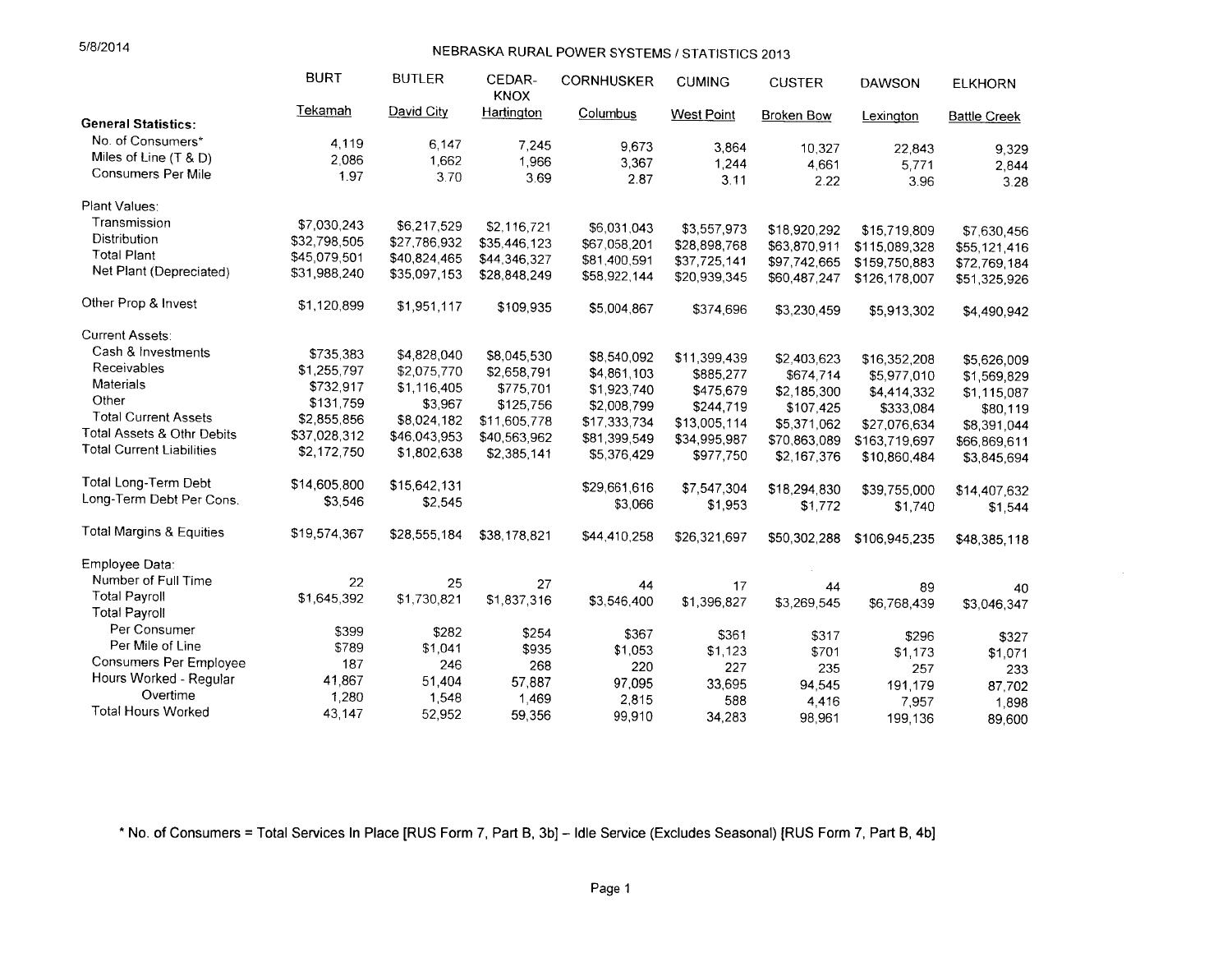|                                 | <b>BURT</b>  | <b>BUTLER</b> | CEDAR-<br><b>KNOX</b> | <b>CORNHUSKER</b> | <b>CUMING</b>     | <b>CUSTER</b>     | <b>DAWSON</b> | <b>ELKHORN</b>      |
|---------------------------------|--------------|---------------|-----------------------|-------------------|-------------------|-------------------|---------------|---------------------|
|                                 | Tekamah      | David City    | Hartington            | Columbus          | <b>West Point</b> | <b>Broken Bow</b> | Lexington     | <b>Battle Creek</b> |
| Operating Revenues:             |              |               |                       |                   |                   |                   |               |                     |
| Residential                     | \$7,146,146  | \$6,710,607   | \$8,332,801           | \$13,847,246      | \$4,857,876       | \$8,344,351       | \$24,889,384  | \$10,742,606        |
| Seasonal                        | \$591,408    | \$710,786     | \$193,758             | \$592,069         |                   | \$1,482,060       | \$21,200      | \$206,322           |
| Irrigation                      | \$1,651,493  | \$3,796,729   | \$3,986,647           | \$9,199,308       | \$1,240,126       | \$11,652,827      | \$25,023,498  | \$11,691,674        |
| Commercial - Small              | \$638,992    | \$1,077,637   | \$2,150,375           | \$5,979,029       | \$2,941,038       | \$3,981,280       | \$7,675,806   | \$2,667,110         |
| Commercial - Large              | \$1,549,829  | \$5,972,210   | \$5,380,756           | \$6,297,290       | \$660,409         | \$213,700         | \$4,152,627   | \$2,781,395         |
| Other                           | \$701,126    | \$561,881     | \$1,216,803           | \$406,209         | \$219,729         | \$880,561         | \$1,044,567   | \$482,124           |
| <b>Total Operating Revenues</b> | \$12,278,994 | \$18,829,850  | \$21,261,140          | \$36,321,151      | \$9,919,178       | \$26,554,779      | \$62,807,082  | \$28,571,231        |
| Cost of Service Components:     |              |               |                       |                   |                   |                   |               |                     |
| <b>Purchased Power</b>          | \$6,546,924  | \$11,173,950  | \$15,156,813          | \$23,961,796      | \$6,471,678       | \$15,646,193      | \$38,109,552  | \$18,714,411        |
| <b>Transmission O&amp;M</b>     | \$50,584     | \$19,437      | \$90,156              | \$313,327         | \$26,821          | \$168,670         | \$149,074     | \$11,225            |
| Distribution O&M                | \$1,562,056  | \$1,806,807   | \$1,615,036           | \$2,451,592       | \$1,016,509       | \$3,365,391       | \$6,105,251   | \$2,434,450         |
| <b>Consumer Accounting</b>      | \$356,788    | \$343,328     | \$293,495             | \$383,313         | \$174,085         | \$368,487         | \$1,593,144   | \$390,123           |
| Sales, Cust. Service            | \$161,160    | \$115,254     | \$42,563              | \$232,242         | \$81,107          | \$215,041         | \$789,119     | \$169,304           |
| Administrative & Gen.           | \$815,787    | \$689,294     | \$2,173,353           | \$1,674,863       | \$865,828         | \$1,104,822       | \$3,000,276   | \$1,255,104         |
| Depreciation                    | \$1,164,418  | \$977,827     | \$1,308,613           | \$2,422,385       | \$1,211,876       | \$3,054,055       | \$4,341,666   | \$2,129,852         |
| Taxes                           | \$23,381     | \$992         | \$139,796             | \$986             | \$2,247           | \$138,735         | \$239,647     | \$109,171           |
| Interest on LTD                 | \$551,262    | \$569,180     |                       | \$896,830         | \$171,977         | \$699,370         | \$1,192,536   | \$804,283           |
| Other                           | \$19,541     | \$77          |                       | \$75,055          | \$13,333          |                   | \$97,641      | \$59,480            |
| <b>Total Cost of Service</b>    | \$11,251,901 | \$15,696,146  | \$20,819,825          | \$32,412,389      | \$10,035,461      | \$24,760,764      | \$55,617,906  | \$26,077,403        |
| Margin Data:                    |              |               |                       |                   |                   |                   |               |                     |
| Operating                       | \$1,027,093  | \$3,133,704   | \$441,316             | \$3,908,763       | $-$116,281$       | \$1,794,013       | \$7,189,177   | \$2,568,417         |
| Non-Operating                   | (\$175,805)  | $-$ \$223,160 | \$337,632             | \$281,197         | \$435,753         | \$211,830         | \$272,054     | \$222,529           |
| <b>Total Margins</b>            | \$851,288    | \$2,910,544   | \$778,948             | \$4,189,960       | \$319,472         | \$2,005,842       | \$7,461,231   | \$2,790,946         |
| Statistical Ratios:             |              |               |                       |                   |                   |                   |               |                     |
| <b>TIER</b>                     | 2.54         | 6.11          |                       | 5.67              | 2.86              | 3.87              | 7.26          | 4.47                |
| Rate of Rtn on Tot Cap          | 4.10%        | 7.87%         | 2.04%                 | 6.87%             | 1.45%             | 3.94%             | 5.90%         | 5.73%               |
| Rate of Rtn on Equity           | 4.35%        | 10.19%        | 2.04%                 | 9.43%             | 1.21%             | 3.99%             | 6.98%         | 5.77%               |
| Eqt Levl as % of Asset          | 52.86%       | 62.02%        | 94.12%                | 54.56%            | 75.21%            | 70.99%            | 65.32%        | 72.36%              |
| L-T Int as % of Rev             | 4.49%        | 3.02%         | 0.00%                 | 2.47%             | 1.73%             | 2.63%             | 1.90%         | 2.82%               |
| Powr Cost as % of Rev           | 53.32%       | 59.34%        | 71.29%                | 65.97%            | 65.24%            | 58.92%            | 60.68%        | 65.50%              |
| Pwr Cost as % of TCOES          | 58.19%       | 71.19%        | 72.80%                | 73.93%            | 64.49%            | 63.19%            | 68.52%        | 71.76%              |
| Margins as % of Rev             | 6.93%        | 15.46%        | 3.66%                 | 11.54%            | 3.22%             | 7.55%             | 11.88%        | 9.77%               |
| L-T Debt as % of Plant          | 32.40%       | 38.32%        |                       | 36.44%            | 20.01%            | 18.72%            | 24.89%        | 19.80%              |
| Utility Plant Depr.:            |              |               |                       |                   |                   |                   |               |                     |
| To Date Depreciated             | 29.04%       | 14.03%        | 34.95%                | 27.61%            | 44.49%            | 38.12%            | 21.02%        | 29.47%              |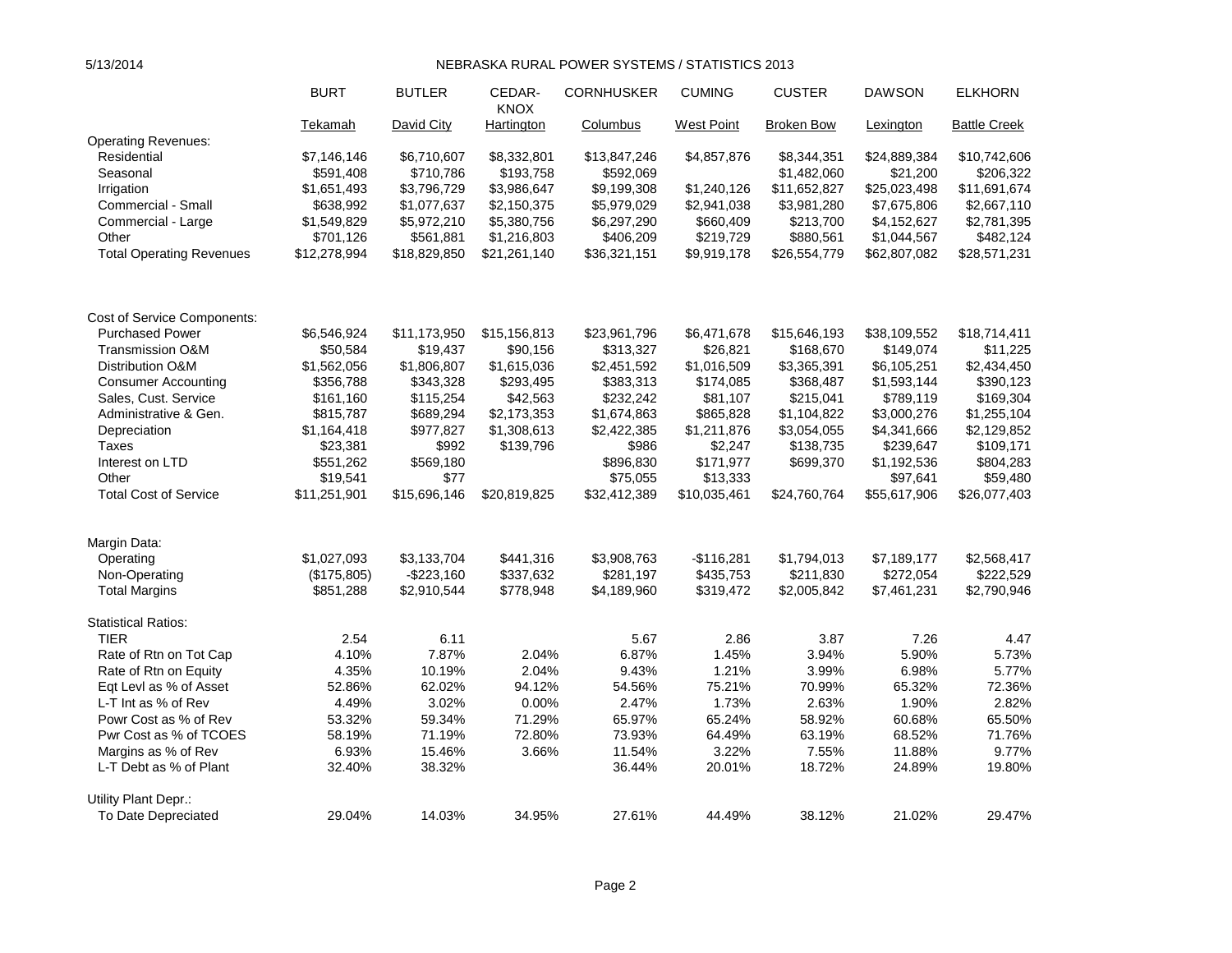|                                 | <b>BURT</b> | <b>BUTLER</b> | CEDAR-<br><b>KNOX</b> | <b>CORNHUSKER</b> | <b>CUMING</b>     | <b>CUSTER</b>     | <b>DAWSON</b> | <b>ELKHORN</b>      |
|---------------------------------|-------------|---------------|-----------------------|-------------------|-------------------|-------------------|---------------|---------------------|
|                                 | Tekamah     | David City    | Hartington            | Columbus          | <b>West Point</b> | <b>Broken Bow</b> | Lexington     | <b>Battle Creek</b> |
| <b>Energy Statistics:</b>       |             |               |                       |                   |                   |                   |               |                     |
| Energy Purchased (Kwh)          | 109,142,391 | 195,875,722   | 259,688,959           | 418,070,283       | 109,675,495       | 246,201,552       | 637,829,156   | 300,802,102         |
| Energy Sold (Kwh)               | 95,329,429  | 187,088,628   | 246,810,369           | 390,039,579       | 101,716,890       | 226,216,517       | 594,825,351   | 279,065,207         |
| Line Loss Percentage            | 12.66       | 4.34          | 4.85                  | 6.59              | 7.26              | 7.85              | 6.53          | 7.18                |
| Cost Per Kwh (cents)            | 6.04        | 5.71          | 5.84                  | 5.81              | 5.93              | 6.36              | 6.00          | 6.23                |
| Revenue Per Kwh (cents)         | 12.88       | 10.06         | 8.61                  | 9.31              | 9.75              | 11.74             | 10.56         | 10.24               |
| <b>Demand Statistics:</b>       |             |               |                       |                   |                   |                   |               |                     |
| Maximum Kw                      | 24,458      | 37,276        | 47,258                | 75,558            | 24,515            | 109,000           | 154,088       | 75,999              |
| Annual Load Factor %            | 50.94%      | 59.99%        | 62.73%                | 63.16%            | 51.07%            | 25.78%            | 47.25%        | 45.18%              |
| <b>Revenue Statistics:</b>      |             |               |                       |                   |                   |                   |               |                     |
| Per Mile of Line                | \$5,886     | \$11.329      | \$10.814              | \$10,787          | \$7,974           | \$5,697           | \$10,883      | \$10.046            |
| Per \$ of Utility Plant         | \$0.27      | \$0.46        | \$0.48                | \$0.45            | \$0.26            | \$0.27            | \$0.39        | \$0.39              |
| <b>Costs Per Consumer Data:</b> |             |               |                       |                   |                   |                   |               |                     |
| Utility Plant Invest.           | \$10,944    | \$6,641       | \$6,121               | \$8,415           | \$9,763           | \$9,465           | \$6,993       | \$7,800             |
| Transm. & Dist. O&M             | \$392       | \$297         | \$235                 | \$286             | \$270             | \$342             | \$274         | \$262               |
| Consumer Acct. & Sales          | \$126       | \$75          | \$46                  | \$64              | \$66              | \$57              | \$104         | \$60                |
| Administrative & Gen.           | \$198       | \$112         | \$300                 | \$173             | \$224             | \$107             | \$131         | \$135               |
| Depr, Taxes, & LTD Int          | \$422       | \$252         | \$200                 | \$343             | \$359             | \$377             | \$253         | \$326               |
| <b>Total Cost Of Elect Ser</b>  | \$2,732     | \$2,553       | \$2,874               | \$3,351           | \$2,597           | \$2,398           | \$2,435       | \$2,795             |
| Cost Per Mile of Line Data:     |             |               |                       |                   |                   |                   |               |                     |
| Utility Plant Invest.           | \$21,608    | \$24,562      | \$22,557              | \$24,176          | \$30,326          | \$20,970          | \$27,682      | \$25,587            |
| Transm. & Dist. O&M             | \$773       | \$1,099       | \$867                 | \$821             | \$839             | \$758             | \$1,084       | \$860               |
| Consumer Acct. & Sales          | \$248       | \$276         | \$171                 | \$183             | \$205             | \$125             | \$413         | \$197               |
| Administrative & Gen.           | \$391       | \$415         | \$1,105               | \$497             | \$696             | \$237             | \$520         | \$441               |
| Depr, Taxes, & LTD Int          | \$834       | \$931         | \$737                 | \$986             | \$1,114           | \$835             | \$1,000       | \$1,070             |
| <b>Total Cost Of Elect Ser</b>  | \$5,393     | \$9.444       | \$10,590              | \$9,626           | \$8.067           | \$5,312           | \$9,637       | \$9,169             |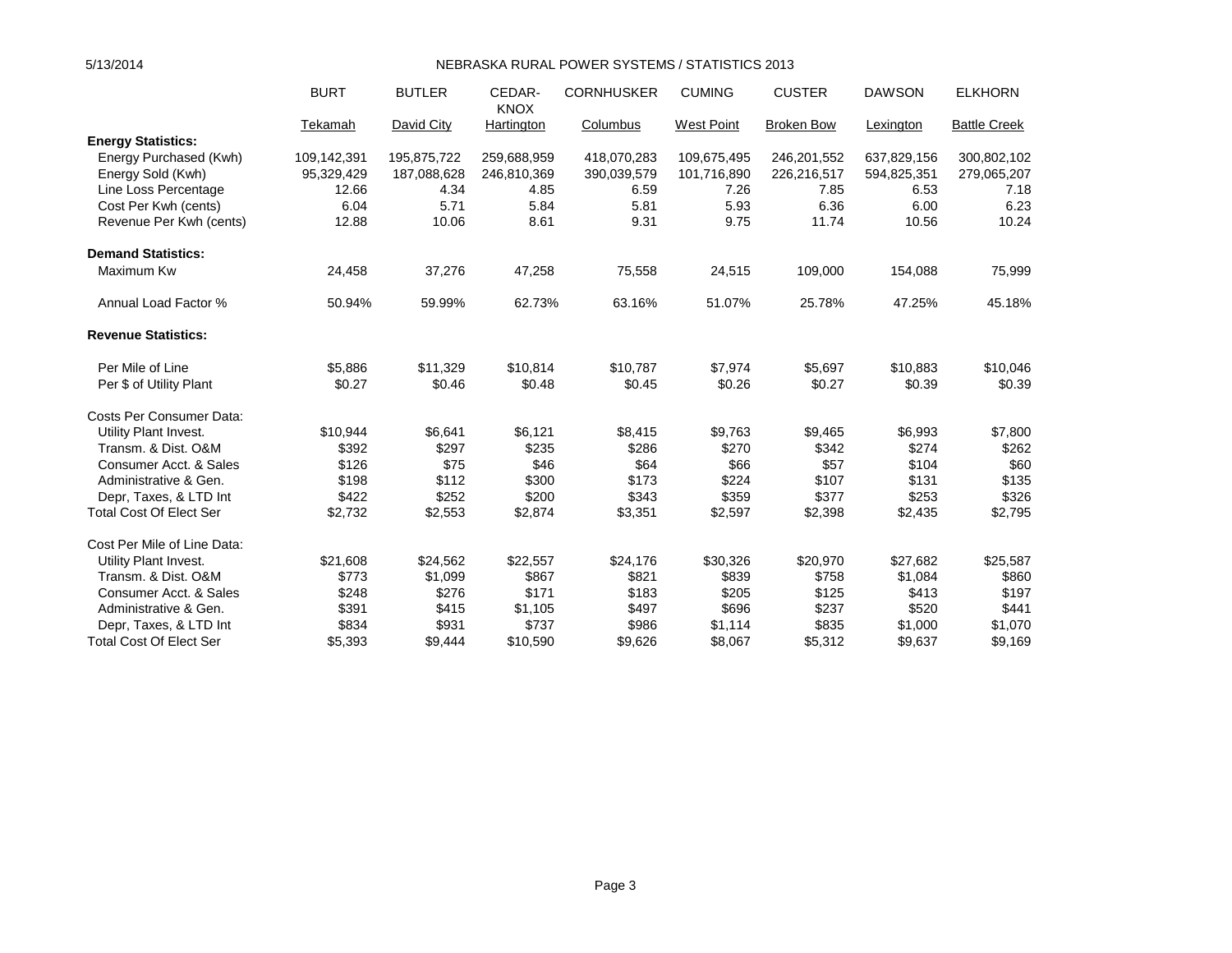|                              | <b>BURT</b> | <b>BUTLER</b> | CEDAR-<br><b>KNOX</b> | <b>CORNHUSKER</b> | <b>CUMING</b>     | <b>CUSTER</b>     | <b>DAWSON</b> | <b>ELKHORN</b>      |
|------------------------------|-------------|---------------|-----------------------|-------------------|-------------------|-------------------|---------------|---------------------|
| Rate Class Revenue Data:     | Tekamah     | David City    | Hartington            | Columbus          | <b>West Point</b> | <b>Broken Bow</b> | Lexington     | <b>Battle Creek</b> |
| Residential -                |             |               |                       |                   |                   |                   |               |                     |
| Avg. Kwh Use/Consumer        | 20,445      | 17,872        | 21,006                | 24,250            | 18,743            | 16,979            | 16,874        | 19,309              |
| Avg. Revenue/Consumer        | \$2,487     | \$1,853       | \$1,732               | \$2,447           | \$1,739           | \$1,842           | \$1,685       | \$1,841             |
| Avg. Rev./Kwh (Cents)        | 12.17       | 10.37         | 8.25                  | 10.09             | 9.28              | 10.85             | 9.98          | 9.54                |
| Seasonal -                   |             |               |                       |                   |                   |                   |               |                     |
| Avg. Kwh Use/Consumer        | 7,281       | 5,361         | 1,776                 | 973               |                   | 2,428             | 180           | 763                 |
| Avg. Revenue/Consumer        | \$1,375     | \$747         | \$327                 | \$445             |                   | \$526             | \$26          | \$273               |
| Avg. Rev./Kwh (Cents)        | 18.89       | 13.94         | 18.39                 | 45.77             |                   | 21.66             | 14.28         | 35.77               |
| Irrigation -                 |             |               |                       |                   |                   |                   |               |                     |
| Avg. Kwh Use/Consumer        | 17,054      | 35,126        | 27,610                | 32,124            | 24,225            | 52,120            | 32,943        | 44,841              |
| Avg. Revenue/Consumer        | \$3,622     | \$5,979       | \$3,688               | \$4,070           | \$3,851           | \$6,107           | \$4,417       | \$5,748             |
| Avg. Rev./Kwh (Cents)        | 21.24       | 17.02         | 13.36                 | 12.67             | 15.90             | 11.72             | 13.41         | 12.82               |
| Commercial / Small -         |             |               |                       |                   |                   |                   |               |                     |
| Avg. Kwh Use/Consumer        | 33,544      | 31.697        | 41,207                | 175.393           | 43,181            | 34,038            | 57,455        | 42,229              |
| Avg. Revenue/Consumer        | \$3,759     | \$3,010       | \$3,537               | \$14,512          | \$4,057           | \$3,981           | \$5,114       | \$4,078             |
| Avg. Rev./Kwh (Cents)        | 11.21       | 9.50          | 8.58                  | 8.27              | 9.39              | 11.70             | 8.90          | 9.66                |
| Commercial / Large -         |             |               |                       |                   |                   |                   |               |                     |
| Avg. Kwh Use/Consumer        | 485.254     | 5,066,258     | 38.730.743            | 12,610,926        | 4,914,720         | 921.934           | 71,340,460    | 4,932,791           |
| Avg. Revenue/Consumer        | \$51,661    | \$373,263     | \$2,690,378           | \$787,161         | \$330,205         | \$106,850         | \$4,152,627   | \$309,044           |
| Avg. Rev./Kwh (Cents)        | 10.65       | 7.37          | 6.95                  | 6.24              | 6.72              | 11.59             | 5.82          | 6.27                |
| Other-Lighting & Public      |             |               |                       |                   |                   |                   |               |                     |
| Avg. Kwh Use/Consumer        | 6,153       | 14,979        | 27,504                | 16,508            | 23,982            | 26,457            | 49,027        | 28,461              |
| Avg. Revenue/Consumer        | \$1,044     | \$1,897       | \$2,447               | \$1,284           | \$2,232           | \$3,502           | \$5,839       | \$3,772             |
| Avg. Rev./Kwh (Cents)        | 16.97       | 12.66         | 8.90                  | 7.78              | 9.30              | 13.24             | 11.91         | 13.25               |
| Sales For Resale-REA & Other |             |               |                       |                   |                   |                   |               |                     |
| Avg. Revenue/Consumer        | \$330,033   | \$153,494     | \$613,296             | \$338,451         |                   | \$317,297         |               |                     |
| Avg. Rev./Kwh (Cents)        | 7.20        |               | 6.65                  | 6.25              |                   | 5.58              |               |                     |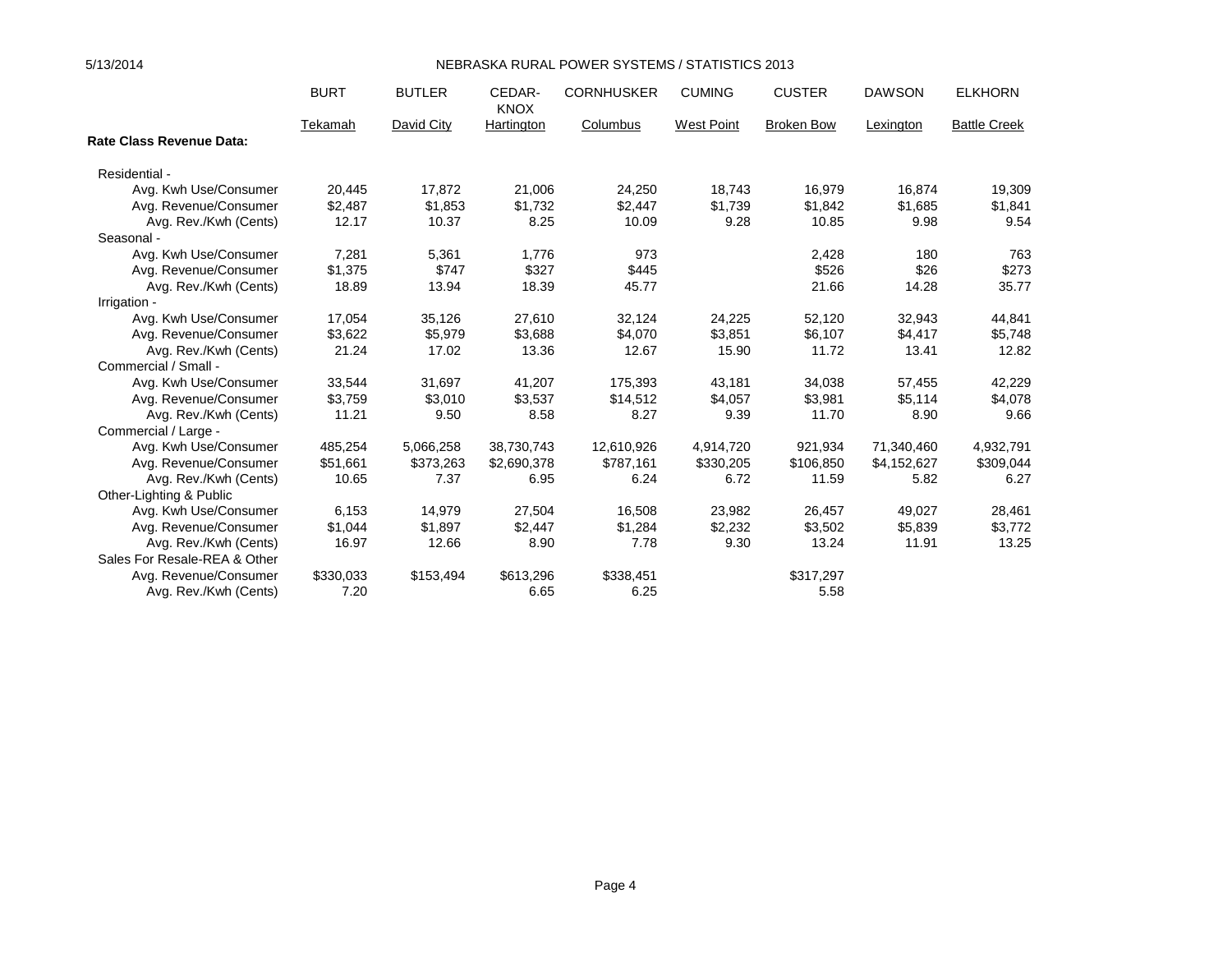$\sim$ 

|                                     | HOWARD-        | <b>KBR</b>   | LOUP           | <b>MCCOOK</b> | <b>NIOBRARA</b> | <b>NORTH</b>   | <b>NORTHEAST</b> | PERENNIAL    |
|-------------------------------------|----------------|--------------|----------------|---------------|-----------------|----------------|------------------|--------------|
|                                     | <b>GREELEY</b> |              | <b>VALLEYS</b> |               | <b>VALLEY</b>   | <b>CENTRAL</b> |                  |              |
|                                     | St. Paul       | Ainsworth    | Ord            | McCook        | O'Neill         | Creighton      | Wayne            | York         |
| <b>General Statistics:</b>          |                |              |                |               |                 |                |                  |              |
| No. of Consumers*                   | 5,339          | 4,700        | 5,500          | 4,889         | 6,166           | 5.461          | 8,263            | 7,420        |
| Miles of Line (T & D)               | 2,320          | 2,583        | 2,041          | 2,532         | 2,753           | 1,703          | 2,799            | 2,025        |
| Consumers Per Mile                  | 2.30           | 1.82         | 2.69           | 1.93          | 2.24            | 3.21           | 2.95             | 3.66         |
| Plant Values:                       |                |              |                |               |                 |                |                  |              |
| Transmission                        | \$3,385,707    | \$5,051,090  | \$5,936,499    | \$5,530,284   | \$1,781,818     | \$3,945,174    |                  |              |
| Distribution                        | \$23,886,698   | \$35,605,591 | \$28,049.914   | \$42,742,225  | \$32,813,714    |                | \$3,159,106      | \$8,298,183  |
| <b>Total Plant</b>                  | \$31,590,579   | \$48,752,162 | \$38.724.990   | \$56,054,079  | \$37,884.171    | \$27,088,872   | \$41,722,584     | \$44,410,139 |
| Net Plant (Depreciated)             | \$21,372,887   | \$35,009,634 | \$27,316,448   |               |                 | \$35,569,894   | \$53,055,117     | \$60,402,425 |
|                                     |                |              |                | \$38,254,281  | \$20,288,996    | \$22,852,476   | \$36,945,361     | \$47,654,828 |
| Other Prop & Invest                 | \$1,173,451    | \$1,289,390  | \$1,025,933    | \$810,621     | \$516,128       | \$766,096      | \$1,390,260      | \$1,955,361  |
| <b>Current Assets:</b>              |                |              |                |               |                 |                |                  |              |
| Cash & Investments                  | \$2,578,789    | \$201,947    | \$2,696,678    | \$4,367,226   | \$1,941,607     |                |                  |              |
| Receivables                         | \$1,040,296    | \$1,642,050  | \$586,428      | \$1,449,528   | \$631,017       | \$6,218,117    | \$4,850,660      | \$7,216,470  |
| Materials                           | \$578,815      | \$1,123,576  | \$1,020,521    | \$2,120,760   |                 | \$1,265,296    | \$2,178,685      | \$2,642.166  |
| Other                               | \$270,572      | \$91,670     | \$386,961      |               | \$607,312       | \$618,443      | \$901,050        | \$581,618    |
| <b>Total Current Assets</b>         | \$4,468,472    | \$3,059,243  | \$4,690,588    | \$1,128,098   | \$27,157        | \$26,515       | \$153,631        | \$83,774     |
| Total Assets & Othr Debits          | \$27,671,572   | \$39,724,322 | \$33,607,384   | \$9,065,612   | \$3,207,093     | \$8,128,371    | \$8,084,026      | \$10,524,028 |
| <b>Total Current Liabilities</b>    | \$1,353,396    | \$5,129,359  |                | \$48,211,906  | \$25,093,698    | \$32,709,382   | \$47,433,363     | \$61,594,685 |
|                                     |                |              | \$2,079,332    | \$3,921,783   | \$414,339       | \$1,850,072    | \$5,447,343      | \$2,477,817  |
| Total Long-Term Debt                | \$4,085,000    | \$19,533,510 | \$7,105,182    | \$4,335,000   | \$1,137,846     | \$8,085,000    | \$7,432,344      | \$19,335,214 |
| Long-Term Debt Per Cons.            | \$765          | \$4,156      | \$1,292        | \$887         | \$185           | \$1,480        | \$899            | \$2,606      |
|                                     |                |              |                |               |                 |                |                  |              |
| <b>Total Margins &amp; Equities</b> | \$22,227,676   | \$14,988,074 | \$24,121,825   | \$39,812,087  | \$22,757,185    | \$22,588,692   | \$34,553,676     | \$39,781,654 |
| Employee Data:                      |                |              |                |               |                 |                |                  |              |
| Number of Full Time                 | 18             | 17           | 19             | 30            | 21              | 22             | 3 <sub>1</sub>   | 43           |
| <b>Total Payroll</b>                | \$1,081,360    | \$1,246,473  | \$1,295,526    | \$2,284,359   | \$1,405,946     | \$1,447,533    | \$2,261,589      | \$2,784,145  |
| <b>Total Payroll</b>                |                |              |                |               |                 |                |                  |              |
| Per Consumer                        | \$203          | \$265        | \$236          | \$467         | \$228           | \$265          | \$274            | \$375        |
| Per Mile of Line                    | \$466          | \$483        | \$635          | \$902         | \$511           | \$850          | \$808            | \$1,375      |
| Consumers Per Employee              | 297            | 276          | 289            | 163           | 294             | 248            |                  |              |
| Hours Worked - Regular              | 37,804         | 31,844       | 41,780         | 60,758        | 43,322          | 48,954         | 267              | 173          |
| Overtime                            | 780            | 1,616        | 1,415          | 3,598         | 2,719           |                | 65,993           | 76,105       |
| <b>Total Hours Worked</b>           | 38.584         | 33,460       | 43,195         | 64,356        |                 | 1,264          | 3,180            | 1,438        |
|                                     |                |              |                |               | 46,041          | 50,218         | 69,173           | 77,543       |

No. of Consumers = Total Services In Place [RUS Form 7, Part B, 3b] - Idle Service (Excludes Seasonal) [RUS Form 7, Part B, 4t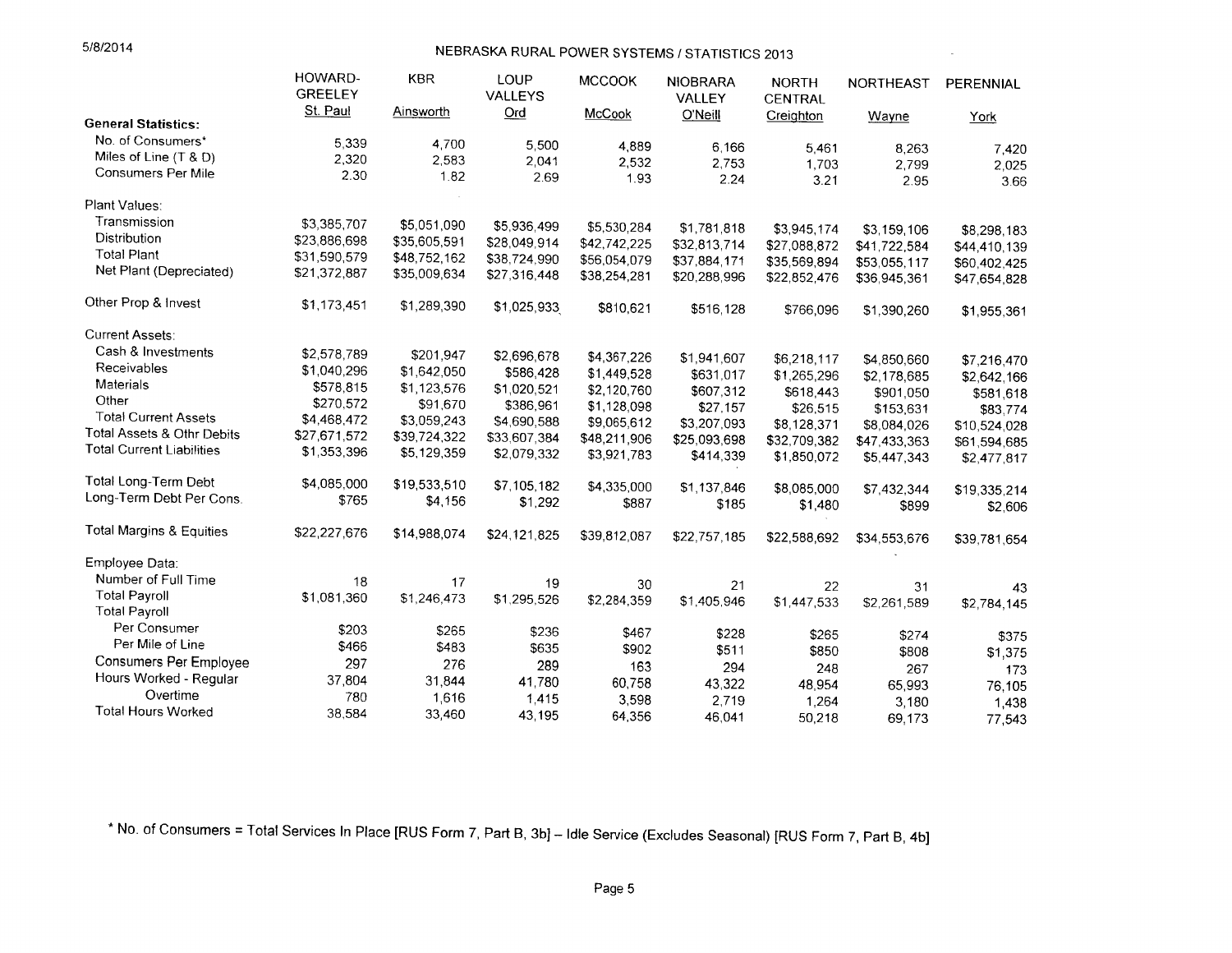|                                 | HOWARD-        | <b>KBR</b>   | LOUP<br>VALLEYS | <b>MCCOOK</b> | <b>NIOBRARA</b><br>VALLEY | <b>NORTH</b>   | <b>NORTHEAST</b> | PERENNIAL    |
|---------------------------------|----------------|--------------|-----------------|---------------|---------------------------|----------------|------------------|--------------|
|                                 | <b>GREELEY</b> |              |                 |               |                           | <b>CENTRAL</b> |                  |              |
|                                 | St. Paul       | Ainsworth    | Ord             | <b>McCook</b> | O'Neill                   | Creighton      | Wayne            | York         |
| <b>Operating Revenues:</b>      |                |              |                 |               |                           |                |                  |              |
| Residential                     | \$4,894,730    | \$3,892,890  | \$4,147,060     | \$4,139,134   | \$4,495,444               | \$4,775,723    | \$10,334,485     | \$4,638,713  |
| Seasonal                        | \$570,273      | \$803,997    | \$753,839       | \$714,080     | \$1,266,493               | \$474,845      | \$1,210,103      | \$859,508    |
| Irrigation                      | \$3,851,994    | \$5,225,341  | \$4,135,021     | \$4,510,895   | \$5,237,229               | \$6,135,871    | \$2,744,311      | \$8,481,438  |
| Commercial - Small              | \$1,171,113    | \$2,152,944  | \$2,279,260     | \$3,049,782   | \$595,302                 | \$2,731,890    | \$1,452,475      | \$834,249    |
| Commercial - Large              |                |              | \$2,114,403     | \$4,293,577   | \$1,841,188               |                | \$6,459,078      | \$10,350,949 |
| Other                           | \$2,151,903    | \$85,301     | \$306,823       | \$520,452     | \$207,667                 | \$276,888      | \$1,539,881      | \$3,986,888  |
| <b>Total Operating Revenues</b> | \$12,640,013   | \$12,160,473 | \$13,736,406    | \$17,227,920  | \$13,643,323              | \$14,395,217   | \$23,740,333     | \$29,151,745 |
| Cost of Service Components:     |                |              |                 |               |                           |                |                  |              |
| <b>Purchased Power</b>          | \$8,580,494    | \$7,362,814  | \$8,364,611     | \$10,819,565  | \$8,881,060               | \$8,762,277    | \$16,474,167     | \$20,261,521 |
| <b>Transmission O&amp;M</b>     | \$14,343       | \$32,288     | \$51,261        | \$27,776      | \$153,326                 | \$89,476       | \$276,073        | \$70,994     |
| Distribution O&M                | \$703,166      | \$503,520    | \$1,478,353     | \$2,159,019   | \$1,037,972               | \$1,220,382    | \$1,706,352      | \$1,832,121  |
| <b>Consumer Accounting</b>      | \$443,515      | \$321,773    | \$217,836       | \$266,780     | \$313,900                 | \$308,889      | \$482,661        | \$424,462    |
| Sales, Cust. Service            | \$10,600       | \$26,025     | \$102,247       | \$62,441      | \$109,728                 | \$30,738       | \$23,583         | \$183,784    |
| Administrative & Gen.           | \$954,560      | \$659,526    | \$504,122       | \$860,600     | \$766,100                 | \$797,477      | \$1,023,708      | \$1,055,358  |
| Depreciation                    | \$809,256      | \$1,106,941  | \$1,036,769     | \$1,736,272   | \$812,542                 | \$871,061      | \$1,654,712      | \$1,769,948  |
| <b>Taxes</b>                    | \$60,815       | \$52,319     | \$236,182       | \$11,242      | \$117,515                 | \$168,559      | \$22,419         | \$1,026      |
| Interest on LTD                 | \$123,274      | \$683,539    | \$264,264       | \$68,168      | \$57,819                  | \$216,290      | \$210,335        | \$596,103    |
| Other                           | \$28,910       | \$63,657     | \$4,918         | \$7,395       |                           | \$41,066       | \$37,097         | \$742,279    |
| <b>Total Cost of Service</b>    | \$11,728,933   | \$10,812,402 | \$12,260,563    | \$16,019,258  | \$12,249,962              | \$12,506,215   | \$21,911,107     | \$26,937,596 |
| Margin Data:                    |                |              |                 |               |                           |                |                  |              |
| Operating                       | \$911,082      | \$1,348,071  | \$1,475,843     | \$1,263,738   | \$1,393,361               | \$1,889,001    | \$1,829,225      | \$2,214,149  |
| Non-Operating                   | \$59,255       | \$94,367     | $-$151,488$     | \$51,298      | \$136,315                 | \$107,040      | \$145,968        | \$54,185     |
| <b>Total Margins</b>            | \$970,337      | \$1,442,438  | \$1,324,355     | \$1,315,036   | \$1,529,676               | \$1,996,041    | \$1,975,193      | \$2,268,334  |
| <b>Statistical Ratios:</b>      |                |              |                 |               |                           |                |                  |              |
| <b>TIER</b>                     | 8.87           | 3.11         | 6.01            | 20.29         | 27.46                     | 10.23          | 10.39            | 4.81         |
| Rate of Rtn on Tot Cap          | 4.16%          | 6.16%        | 5.09%           | 3.13%         | 6.64%                     | 7.21%          | 5.21%            | 4.85%        |
| Rate of Rtn on Equity           | 4.37%          | 9.62%        | 5.49%           | 3.30%         | 6.72%                     | 8.84%          | 5.72%            | 5.70%        |
| Eqt Levl as % of Asset          | 80.33%         | 37.73%       | 71.78%          | 82.58%        | 90.69%                    | 69.06%         | 72.85%           | 64.59%       |
| L-T Int as % of Rev             | 0.98%          | 5.62%        | 1.92%           | 0.40%         | 0.42%                     | 1.50%          | 0.89%            | 2.04%        |
| Powr Cost as % of Rev           | 67.88%         | 60.55%       | 60.89%          | 62.80%        | 65.09%                    | 60.87%         | 69.39%           | 69.50%       |
| Pwr Cost as % of TCOES          | 73.16%         | 68.10%       | 68.22%          | 67.54%        | 72.50%                    | 70.06%         | 75.19%           | 75.22%       |
| Margins as % of Rev             | 7.68%          | 11.86%       | 9.64%           | 7.63%         | 11.21%                    | 13.87%         | 8.32%            | 7.78%        |
| L-T Debt as % of Plant          | 12.93%         | 40.07%       | 18.35%          | 7.73%         | 3.00%                     | 22.73%         | 14.01%           | 32.01%       |
| Utility Plant Depr.:            |                |              |                 |               |                           |                |                  |              |
| To Date Depreciated             | 32.34%         | 28.19%       | 29.46%          | 31.75%        | 46.44%                    | 35.75%         | 30.36%           | 21.10%       |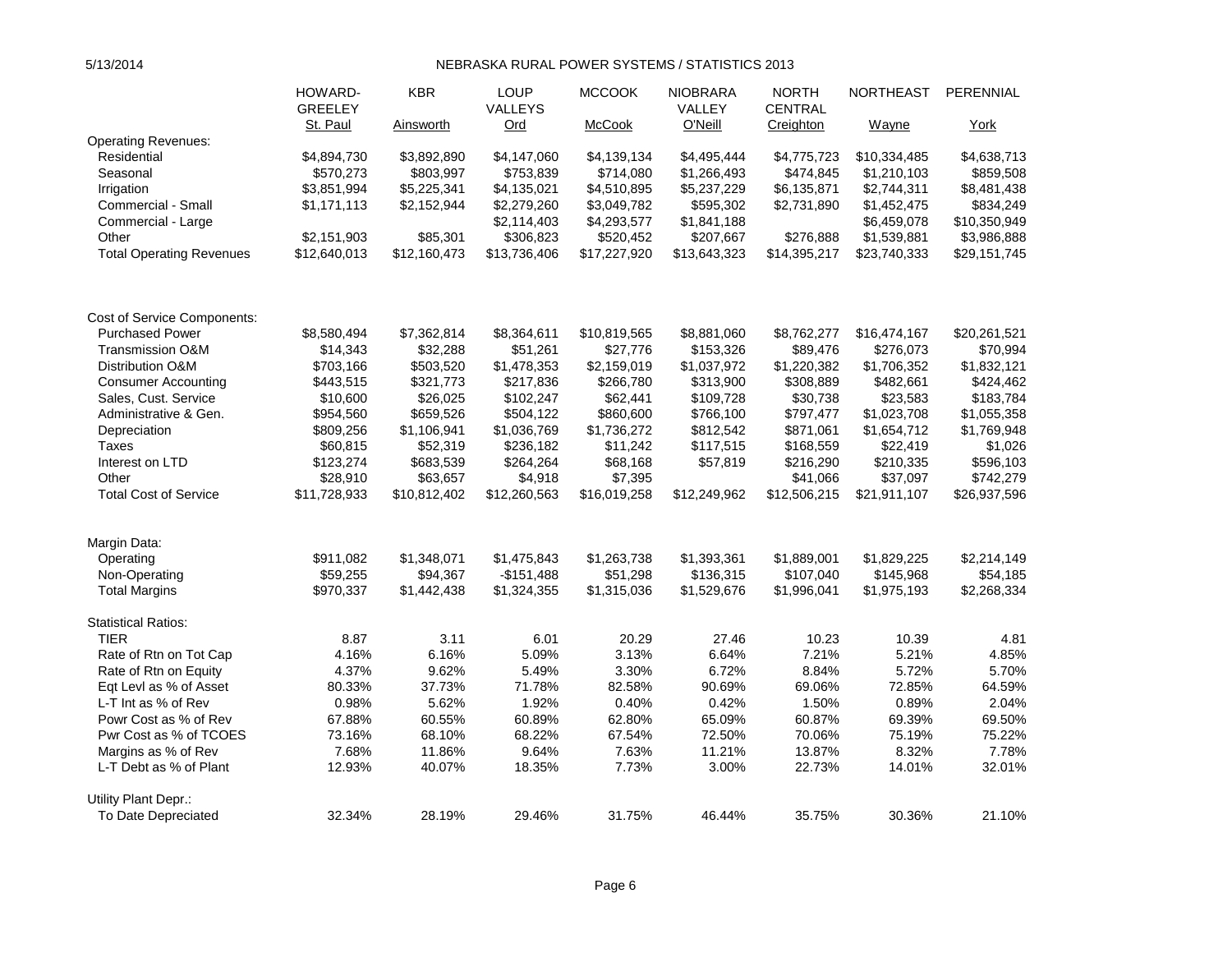|                                 | HOWARD-<br><b>GREELEY</b> | <b>KBR</b>  | <b>LOUP</b><br><b>VALLEYS</b> | <b>MCCOOK</b> | <b>NIOBRARA</b><br><b>VALLEY</b> | <b>NORTH</b><br><b>CENTRAL</b> | <b>NORTHEAST</b> | PERENNIAL   |
|---------------------------------|---------------------------|-------------|-------------------------------|---------------|----------------------------------|--------------------------------|------------------|-------------|
|                                 | St. Paul                  | Ainsworth   | Ord                           | <b>McCook</b> | O'Neill                          | Creighton                      | Wayne            | York        |
| <b>Energy Statistics:</b>       |                           |             |                               |               |                                  |                                |                  |             |
| Energy Purchased (Kwh)          | 131,357,840               | 100,146,231 | 144,095,145                   | 191,706,897   | 132,198,603                      | 131,501,117                    | 293,029,776      | 351,938,432 |
| Energy Sold (Kwh)               | 123,645,289               | 89,125,542  | 133, 175, 170                 | 178,150,404   | 120,006,496                      | 121,102,343                    | 274,488,545      | 335,636,901 |
| Line Loss Percentage            | 5.87                      | 11.00       | 7.55                          | 6.76          | 9.12                             | 7.64                           | 6.15             | 4.63        |
| Cost Per Kwh (cents)            | 6.54                      | 7.38        | 5.84                          | 5.65          | 6.83                             | 6.73                           | 5.72             | 5.76        |
| Revenue Per Kwh (cents)         | 10.22                     | 13.64       | 10.31                         | 9.67          | 11.37                            | 11.89                          | 8.65             | 8.69        |
| <b>Demand Statistics:</b>       |                           |             |                               |               |                                  |                                |                  |             |
| Maximum Kw                      | 22,723                    | 38,098      | 50,348                        | 41,797        | 42,772                           | 41,740                         | 62,474           | 74,662      |
| Annual Load Factor %            | 65.99%                    | 30.01%      | 32.67%                        | 52.36%        | 35.28%                           | 35.96%                         | 53.54%           | 53.81%      |
| <b>Revenue Statistics:</b>      |                           |             |                               |               |                                  |                                |                  |             |
| Per Mile of Line                | \$5,448                   | \$4,708     | \$6,730                       | \$6,804       | \$4,956                          | \$8,454                        | \$8,481          | \$14,396    |
| Per \$ of Utility Plant         | \$0.40                    | \$0.25      | \$0.35                        | \$0.31        | \$0.36                           | \$0.40                         | \$0.45           | \$0.48      |
| <b>Costs Per Consumer Data:</b> |                           |             |                               |               |                                  |                                |                  |             |
| Utility Plant Invest.           | \$5,917                   | \$10,373    | \$7,041                       | \$11,465      | \$6,144                          | \$6,513                        | \$6,421          | \$8,140     |
| Transm. & Dist. O&M             | \$134                     | \$114       | \$278                         | \$447         | \$193                            | \$240                          | \$240            | \$256       |
| Consumer Acct. & Sales          | \$85                      | \$74        | \$58                          | \$67          | \$69                             | \$62                           | \$61             | \$82        |
| Administrative & Gen.           | \$179                     | \$140       | \$92                          | \$176         | \$124                            | \$146                          | \$124            | \$142       |
| Depr, Taxes, & LTD Int          | \$186                     | \$392       | \$279                         | \$371         | \$160                            | \$230                          | \$228            | \$319       |
| <b>Total Cost Of Elect Ser</b>  | \$2,197                   | \$2,301     | \$2,229                       | \$3,277       | \$1,987                          | \$2,290                        | \$2,652          | \$3,630     |
| Cost Per Mile of Line Data:     |                           |             |                               |               |                                  |                                |                  |             |
| Utility Plant Invest.           | \$13,617                  | \$18,874    | \$18,974                      | \$22,138      | \$13,761                         | \$20,891                       | \$18,953         | \$29,828    |
| Transm. & Dist. O&M             | \$309                     | \$207       | \$749                         | \$864         | \$433                            | \$769                          | \$708            | \$940       |
| Consumer Acct. & Sales          | \$196                     | \$135       | \$157                         | \$130         | \$154                            | \$199                          | \$181            | \$300       |
| Administrative & Gen.           | \$411                     | \$255       | \$247                         | \$340         | \$278                            | \$468                          | \$366            | \$521       |
| Depr, Taxes, & LTD Int          | \$428                     | \$713       | \$753                         | \$717         | \$359                            | \$738                          | \$674            | \$1,169     |
| <b>Total Cost Of Elect Ser</b>  | \$5,056                   | \$4,186     | \$6,007                       | \$6,327       | \$4.450                          | \$7,345                        | \$7,827          | \$13,303    |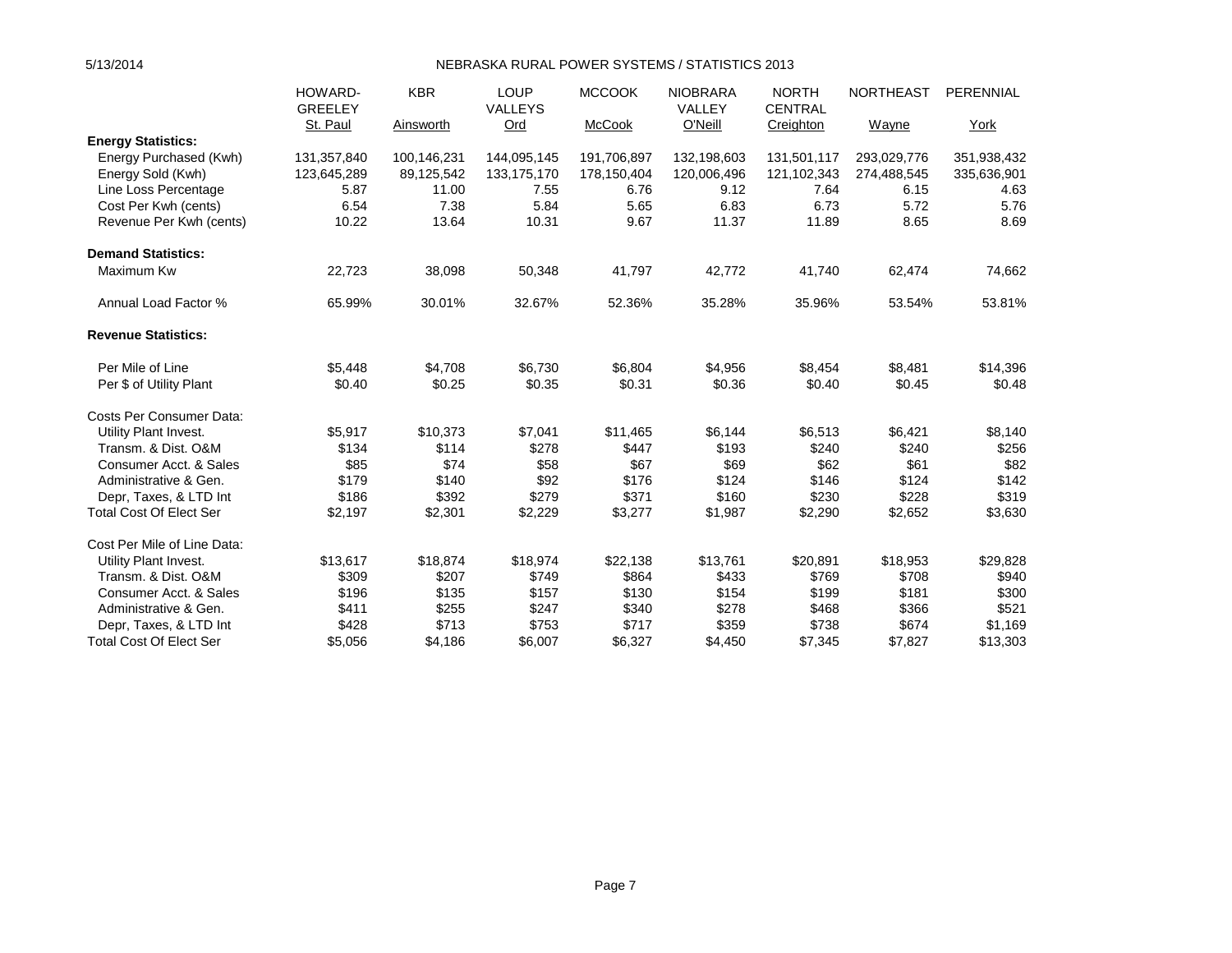|                              | HOWARD-        | <b>KBR</b> | LOUP           | <b>MCCOOK</b> | <b>NIOBRARA</b> | <b>NORTH</b>   | <b>NORTHEAST</b> | PERENNIAL |
|------------------------------|----------------|------------|----------------|---------------|-----------------|----------------|------------------|-----------|
|                              | <b>GREELEY</b> |            | <b>VALLEYS</b> |               | VALLEY          | <b>CENTRAL</b> |                  |           |
| Rate Class Revenue Data:     | St. Paul       | Ainsworth  | Ord            | <b>McCook</b> | O'Neill         | Creighton      | Wayne            | York      |
|                              |                |            |                |               |                 |                |                  |           |
| Residential -                |                |            |                |               |                 |                |                  |           |
| Avg. Kwh Use/Consumer        | 19,603         | 17,016     | 16,680         | 18,152        | 16,981          | 18,263         | 19,367           | 25,790    |
| Avg. Revenue/Consumer        | \$1,848        | \$1,997    | \$1,771        | \$2,088       | \$1,801         | \$1,975        | \$1,821          | \$2,510   |
| Avg. Rev./Kwh (Cents)        | 9.43           | 11.74      | 10.62          | 11.51         | 10.61           | 10.81          | 9.40             | 9.73      |
| Seasonal -                   |                |            |                |               |                 |                |                  |           |
| Avg. Kwh Use/Consumer        | 4,511          | 2,675      | 2,646          | 1,385         | 3,769           | 1,789          | 10,887           | 17,364    |
| Avg. Revenue/Consumer        | \$590          | \$586      | \$503          | \$422         | \$581           | \$427          | \$1,185          | \$2,071   |
| Avg. Rev./Kwh (Cents)        | 13.09          | 21.92      | 18.99          | 30.49         | 15.41           | 23.86          | 10.89            | 11.93     |
| Irrigation -                 |                |            |                |               |                 |                |                  |           |
| Avg. Kwh Use/Consumer        | 24,304         | 47,261     | 36,523         | 41,357        | 53,661          | 46,900         | 33,267           | 27,155    |
| Avg. Revenue/Consumer        | \$3,489        | \$7,247    | \$4,539        | \$5,377       | \$6,621         | \$6,204        | \$4,281          | \$3,896   |
| Avg. Rev./Kwh (Cents)        | 14.36          | 15.33      | 12.43          | 13.00         | 12.34           | 13.23          | 12.87            | 14.35     |
| Commercial / Small -         |                |            |                |               |                 |                |                  |           |
| Avg. Kwh Use/Consumer        | 23,581         | 28,857     | 31,079         | 105,460       | 18,526          | 30,861         | 21,957           | 12,396    |
| Avg. Revenue/Consumer        | \$2,405        | \$3,467    | \$3,438        | \$10,269      | \$2,074         | \$3,005        | \$2,241          | \$1,456   |
| Avg. Rev./Kwh (Cents)        | 10.20          | 12.01      | 11.06          | 9.74          | 11.20           | 9.74           | 10.21            | 11.75     |
| Commercial / Large -         |                |            |                |               |                 |                |                  |           |
| Avg. Kwh Use/Consumer        |                |            | 34,715,902     | 34, 342, 574  | 379,819         |                | 2,558,848        | 2,529,715 |
| Avg. Revenue/Consumer        |                |            | \$2,114,403    | \$2,146,789   | \$34,096        |                | \$157,538        | \$150,014 |
| Avg. Rev./Kwh (Cents)        |                |            | 6.09           | 6.25          | 8.98            |                | 6.16             | 5.93      |
| Other-Lighting & Public      |                |            |                |               |                 |                |                  |           |
| Avg. Kwh Use/Consumer        | 30,812         | 18,730     | 28,681         | 10,637        | 14,285          | 21,473         | 25,081           | 17,400    |
| Avg. Revenue/Consumer        | \$3,575        | \$2,646    | \$3,041        | \$1,450       | \$1,722         | \$4,149        | \$2,586          | \$1,684   |
| Avg. Rev./Kwh (Cents)        | 11.60          | 14.13      | 10.60          | 13.63         | 12.05           | 19.32          | 10.31            | 9.68      |
| Sales For Resale-REA & Other |                |            |                |               |                 |                |                  |           |
| Avg. Revenue/Consumer        | \$1,706,102    |            |                | \$205,113     |                 |                | \$258,272        |           |
| Avg. Rev./Kwh (Cents)        | 6.46           |            |                | 8.71          |                 |                | 7.34             |           |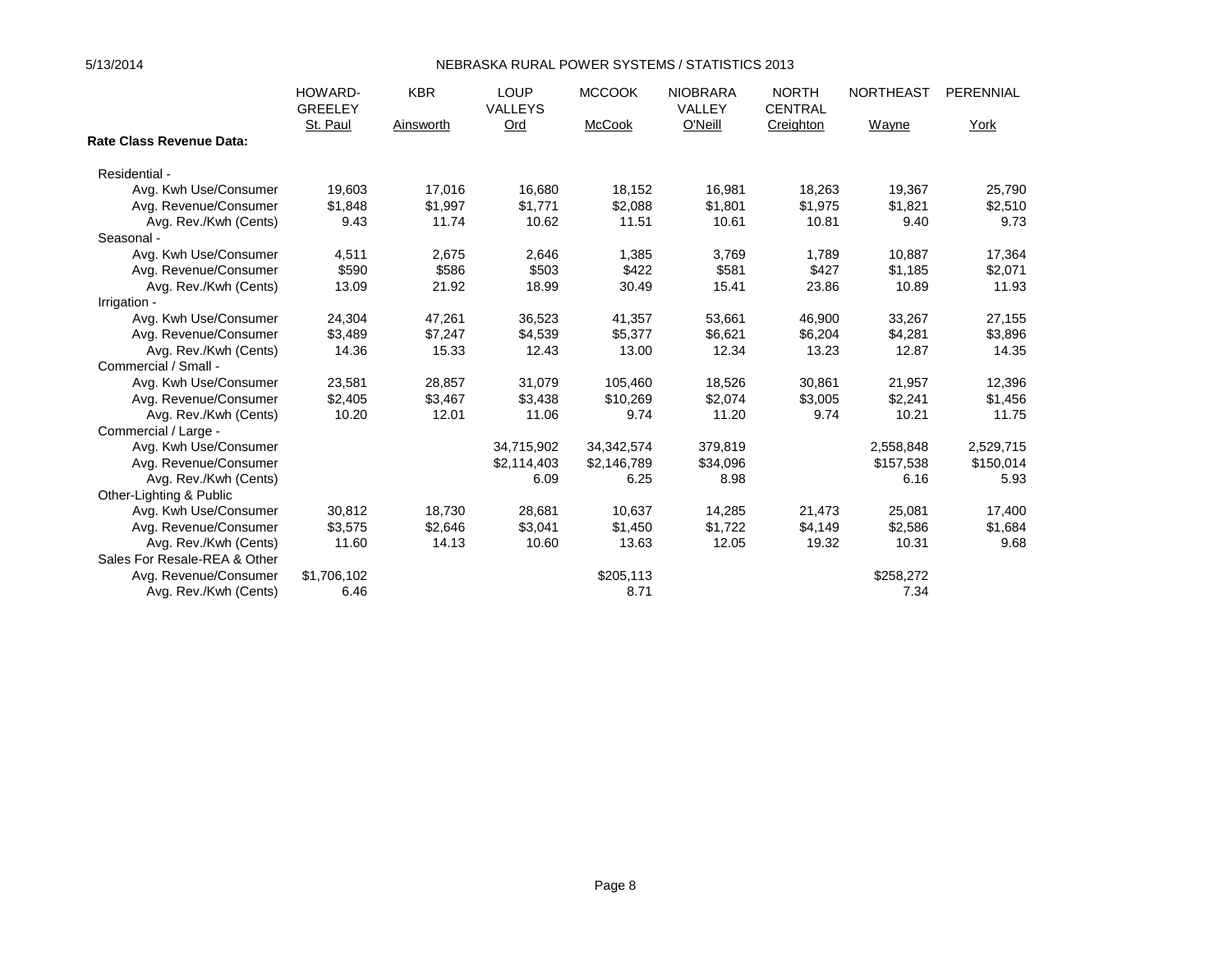| 5/8/2014                            | NEBRASKA RURAL POWER SYSTEMS / STATISTICS 2013 |               |                                |              |                |                               |  |  |  |  |
|-------------------------------------|------------------------------------------------|---------------|--------------------------------|--------------|----------------|-------------------------------|--|--|--|--|
|                                     | <b>POLK</b>                                    | <b>SEWARD</b> | <b>SOUTH</b><br><b>CENTRAL</b> | SOUTHWEST    | <b>STANTON</b> | <b>TWIN</b><br><b>VALLEYS</b> |  |  |  |  |
|                                     | Stromsburg                                     | Seward        | Nelson                         | Palisade     | Stanton        | Cambridge                     |  |  |  |  |
| <b>General Statistics:</b>          |                                                |               |                                |              |                |                               |  |  |  |  |
| No. of Consumers*                   | 4.645                                          | 4,835         | 7.832                          | 6,135        | 2.757          | 6.365                         |  |  |  |  |
| Miles of Line (T & D)               | 1.068                                          | 1,048         | 2.367                          | 2,511        | 782            | 2,475                         |  |  |  |  |
| Consumers Per Mile                  | 4.35                                           | 4.61          | 3.31                           | 2.44         | 3.52           | 2.57                          |  |  |  |  |
| Plant Values:                       |                                                |               |                                |              |                |                               |  |  |  |  |
| Transmission                        | \$1,942,295                                    | \$3,051,826   | \$7,487,779                    | \$8,202,620  | \$1,283,639    | \$8,112,946                   |  |  |  |  |
| <b>Distribution</b>                 | \$22,101,013                                   | \$22,088,024  | \$34,081,245                   | \$43,589,774 | \$17,109,348   | \$34,349,162                  |  |  |  |  |
| <b>Total Plant</b>                  | \$30,856,065                                   | \$28,808,670  | \$48,732,735                   | \$60,204,535 | \$25,533,828   | \$48,855,614                  |  |  |  |  |
| Net Plant (Depreciated)             | \$22,269,148                                   | \$21,115,392  | \$32,072,639                   | \$38,233,655 | \$19,466,783   | \$32,210,576                  |  |  |  |  |
| Other Prop & Invest                 | \$993,544                                      | \$1,147,349   | \$5,510,112                    | \$1,789,232  | \$3,638,114    | \$1,403,397                   |  |  |  |  |
| <b>Current Assets:</b>              |                                                |               |                                |              |                |                               |  |  |  |  |
| Cash & Investments                  | \$4,036,203                                    | \$3,103,034   | \$5,046,347                    | \$8,014,962  | \$2,832,669    | \$4,302,222                   |  |  |  |  |
| Receivables                         | \$992,604                                      | \$1,094,159   | \$1,438,783                    | \$924,449    | \$1,124,759    | \$1,365,892                   |  |  |  |  |
| Materials                           | \$834,396                                      | \$811,055     | \$1,327,816                    | \$730,405    | \$443,894      | \$420,512                     |  |  |  |  |
| Other                               | \$709,813                                      | \$166.732     | \$327,711                      | \$155,252    | \$803.958      | \$135,104                     |  |  |  |  |
| <b>Total Current Assets</b>         | \$6,573,016                                    | \$5,174,980   | \$8,140,657                    | \$9,825,068  | \$5,205,280    | \$6,223,730                   |  |  |  |  |
| Total Assets & Othr Debits          | \$30,535,115                                   | \$29,207,848  | \$46,322,651                   | \$51,033,955 | \$28,511,077   | \$40,724,306                  |  |  |  |  |
| <b>Total Current Liabilities</b>    | \$2,550,803                                    | \$1,915,293   | \$1,861,814                    | \$2,035,558  | \$1,386,623    | \$1,943,144                   |  |  |  |  |
| Total Long-Term Debt                | \$6,808.193                                    | \$5,865,000   | \$2,734,905                    | \$12,556,743 | \$10,364,807   | \$13,599,882                  |  |  |  |  |
| Long-Term Debt Per Cons.            | \$1,466                                        | \$1,213       | \$349                          | \$2,047      | \$3,759        | \$2,137                       |  |  |  |  |
| <b>Total Margins &amp; Equities</b> | \$20,503,924                                   | \$21,407,828  | \$41,247,461                   | \$36,241,654 | \$16,759,647   | \$24,749.604                  |  |  |  |  |
| Employee Data:                      |                                                |               |                                |              |                |                               |  |  |  |  |
| Number of Full Time                 | 20                                             | 16            | 23                             | 26           | 15             | 24                            |  |  |  |  |
| <b>Total Payroll</b>                | \$1,288,683                                    | \$1,211,638   | \$1,902,373                    | \$1,776,119  | \$1,071,036    | \$1,535,628                   |  |  |  |  |
| <b>Total Payroll</b>                |                                                |               |                                |              |                |                               |  |  |  |  |
| Per Consumer                        | \$277                                          | \$251         | \$243                          | \$290        | \$388          | \$241                         |  |  |  |  |
| Per Mile of Line                    | \$1,207                                        | \$1,156       | \$804                          | \$707        | \$1,369        | \$620                         |  |  |  |  |
| Consumers Per Employee              | 232                                            | 302           | 341                            | 236          | 184            | 265                           |  |  |  |  |
| Hours Worked - Regular              | 44,075                                         | 37,154        | 52,020                         | 53,964       | 32,187         | 52,102                        |  |  |  |  |
| Overtime                            | 1.164                                          | 826           | 2,228                          | 1.924        | 755            | 1,530                         |  |  |  |  |
| <b>Total Hours Worked</b>           | 45,239                                         | 37,980        | 54,248                         | 55,888       | 32,942         | 53.632                        |  |  |  |  |

No. of Consumers = Total Services In Place [RUS Form 7, Part B, 3b] - Idle Service (Excludes Seasonal) [RUS Form 7, Part B, 4b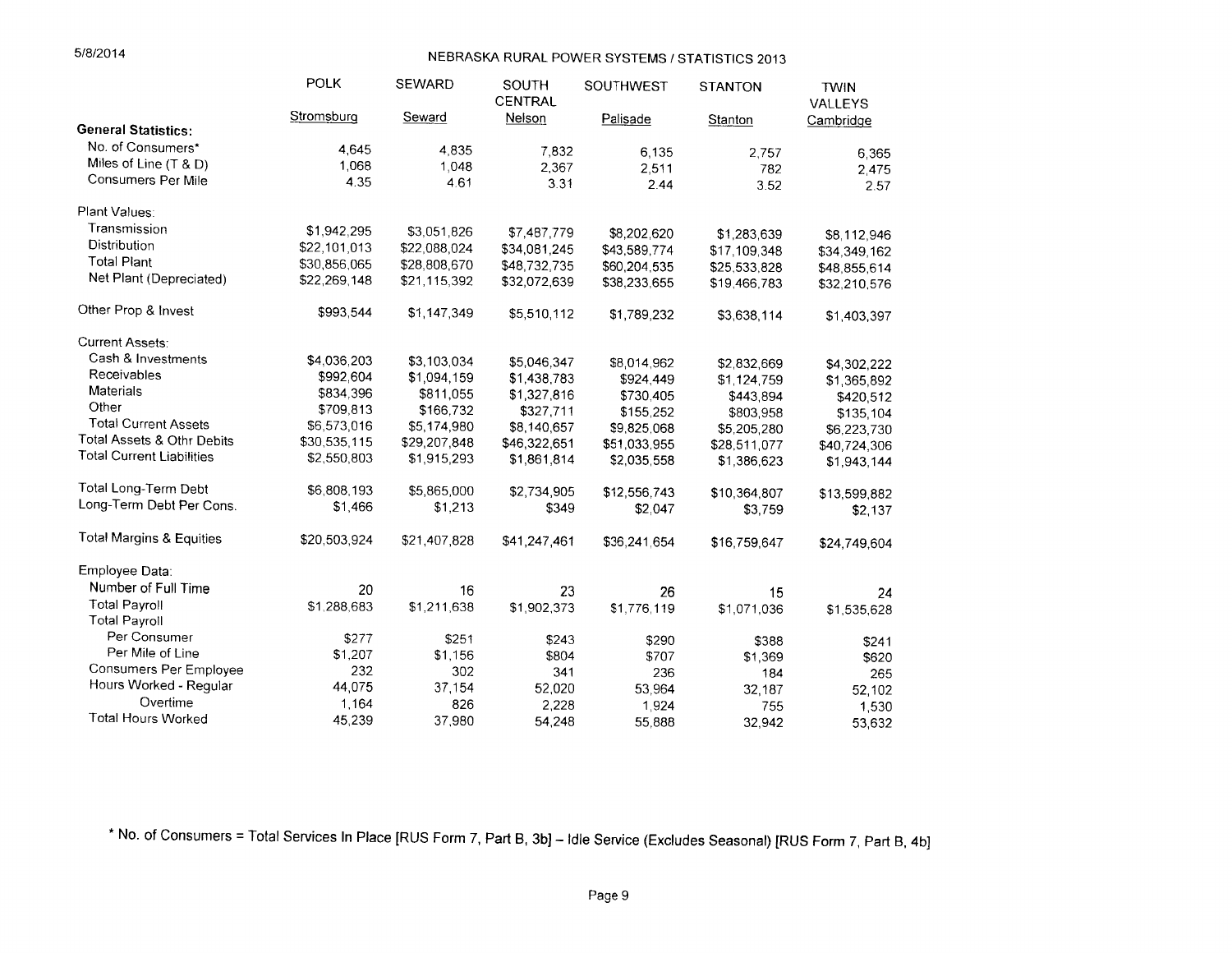|                                 | <b>POLK</b>  | <b>SEWARD</b> | SOUTH          | <b>SOUTHWEST</b> | <b>STANTON</b> | <b>TWIN</b>    |
|---------------------------------|--------------|---------------|----------------|------------------|----------------|----------------|
|                                 |              |               | <b>CENTRAL</b> |                  |                | <b>VALLEYS</b> |
|                                 | Stromsburg   | Seward        | Nelson         | Palisade         | Stanton        | Cambridge      |
| <b>Operating Revenues:</b>      |              |               |                |                  |                |                |
| Residential                     | \$4,493,278  | \$6,153,147   | \$5,926,260    | \$3,656,095      | \$3,342,572    | \$3,900,002    |
| Seasonal                        | \$562,713    | \$3,779       | \$715,920      | \$731,308        | \$187,261      | \$641,712      |
| Irrigation                      | \$4,726,663  | \$2,133,137   | \$6,130,254    | \$8,672,868      | \$844,381      | \$5,607,479    |
| Commercial - Small              | \$2,451,930  | \$2,181,236   | \$3,004,704    | \$3,717,855      | \$826,883      | \$2,682,221    |
| Commercial - Large              | \$587,241    | \$51,777      | \$2,451,277    | \$2,239,734      | \$5,646,281    |                |
| Other                           | \$978,909    | \$189,398     | \$232,597      | \$965,788        | \$435,781      | \$3,310,389    |
| <b>Total Operating Revenues</b> | \$13,800,734 | \$10,712,474  | \$18,461,012   | \$19,983,648     | \$11,283,159   | \$16,141,803   |
| Cost of Service Components:     |              |               |                |                  |                |                |
| <b>Purchased Power</b>          | \$7,958,825  | \$6,130,702   | \$11,429,998   | \$13,269,241     | \$7,211,945    | \$9,280,974    |
| <b>Transmission O&amp;M</b>     | \$44,991     | \$61,191      | \$91,224       | \$63,836         | \$39,864       | \$69,604       |
| <b>Distribution O&amp;M</b>     | \$1,212,536  | \$955,502     | \$1,698,650    | \$1,917,493      | \$778,841      | \$1,368,924    |
| <b>Consumer Accounting</b>      | \$344,861    | \$285,432     | \$517,342      | \$429,892        | \$163,775      | \$337,123      |
| Sales, Cust. Service            | \$49,298     | \$57,299      | \$345,521      | \$117,346        | \$114,442      | \$170,754      |
| Administrative & Gen.           | \$837,563    | \$704,744     | \$874,240      | \$1,076,997      | \$988,332      | \$687,511      |
| Depreciation                    | \$877,587    | \$917,037     | \$1,425,897    | \$1,557,254      | \$618,337      | \$1,342,384    |
| <b>Taxes</b>                    | \$136,702    |               |                | \$78,772         | \$91,149       | \$4,815        |
| Interest on LTD                 | \$277,324    | \$209,619     | \$62,638       | \$424,892        | \$340,066      | \$635,462      |
| Other                           | \$10,878     | \$40,590      |                |                  | \$202,474      | \$69,592       |
| <b>Total Cost of Service</b>    | \$11,750,565 | \$9,362,116   | \$16,445,510   | \$18,935,723     | \$10,549,225   | \$13,967,143   |
| Margin Data:                    |              |               |                |                  |                |                |
| Operating                       | \$2,071,858  | \$1,350,358   | \$2,215,085    | \$1,109,626      | \$733,935      | \$2,174,660    |
| Non-Operating                   | \$57,757     | \$4,323       | \$37,788       | \$141,408        | \$67,833       | \$154,133      |
| <b>Total Margins</b>            | \$2,129,615  | \$1,354,681   | \$2,252,873    | \$1,251,034      | \$801,768      | \$2,328,793    |
| <b>Statistical Ratios:</b>      |              |               |                |                  |                |                |
| TIER                            | 8.68         | 7.46          | 36.97          | 3.94             | 3.36           | 4.66           |
| Rate of Rtn on Tot Cap          | 8.81%        | 5.74%         | 5.26%          | 3.43%            | 4.21%          | 7.73%          |
| Rate of Rtn on Equity           | 10.39%       | 6.33%         | 5.46%          | 3.45%            | 4.78%          | 9.41%          |
| Eqt Levl as % of Asset          | 67.15%       | 73.29%        | 89.04%         | 71.01%           | 58.78%         | 60.77%         |
| L-T Int as % of Rev             | 2.01%        | 1.96%         | 0.34%          | 2.13%            | 3.01%          | 3.94%          |
| Powr Cost as % of Rev           | 57.67%       | 57.23%        | 61.91%         | 66.40%           | 63.92%         | 57.50%         |
| Pwr Cost as % of TCOES          | 67.73%       | 65.48%        | 69.50%         | 70.08%           | 68.36%         | 66.45%         |
| Margins as % of Rev             | 15.43%       | 12.65%        | 12.20%         | 6.26%            | 7.11%          | 14.43%         |
| L-T Debt as % of Plant          | 22.06%       | 20.36%        | 5.61%          | 20.86%           | 40.59%         | 27.84%         |
| Utility Plant Depr.:            |              |               |                |                  |                |                |
| To Date Depreciated             | 27.83%       | 26.70%        | 34.19%         | 36.49%           | 23.76%         | 34.07%         |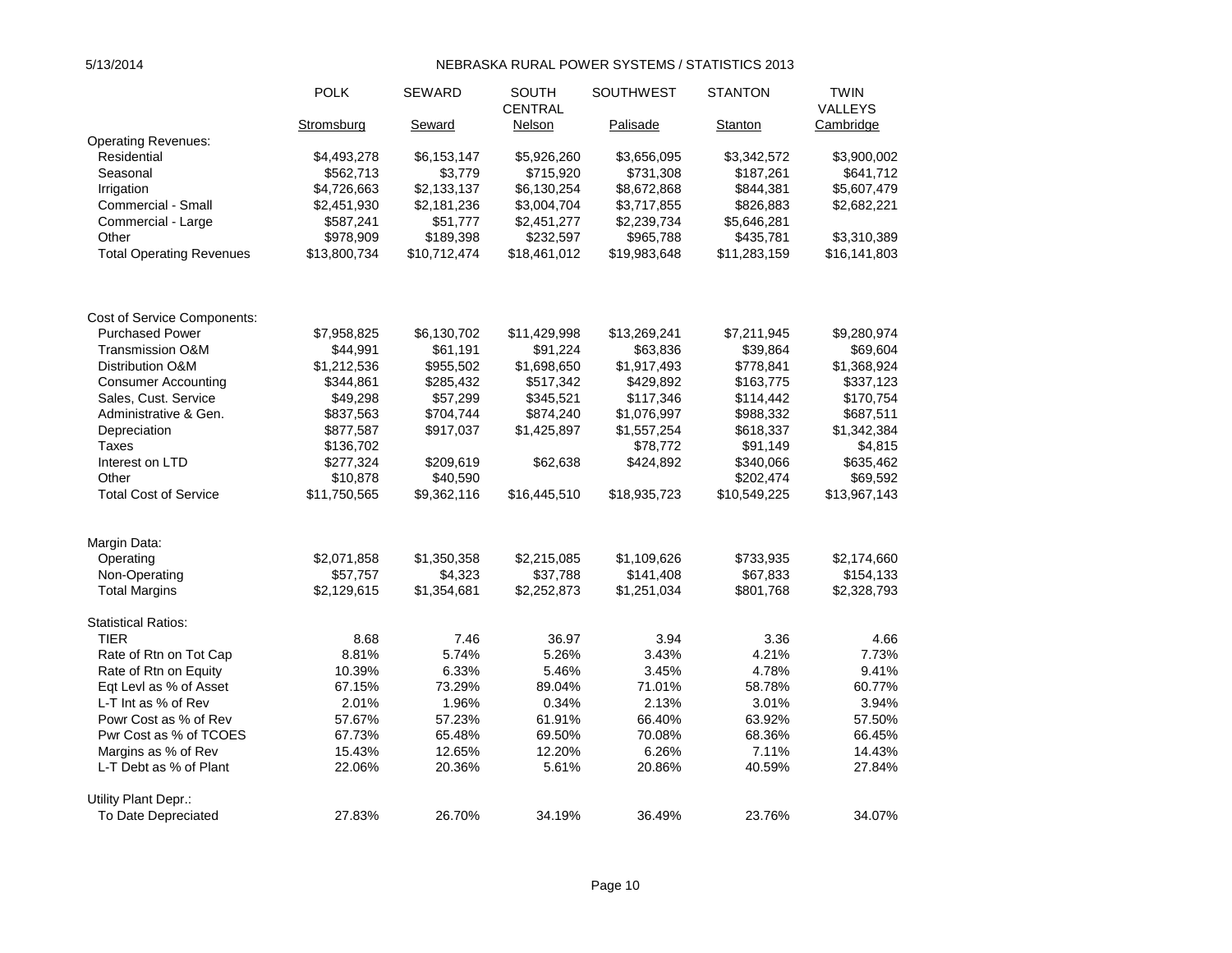|                                | <b>POLK</b> | <b>SEWARD</b> | <b>SOUTH</b><br><b>CENTRAL</b> | <b>SOUTHWEST</b> | <b>STANTON</b> | <b>TWIN</b><br><b>VALLEYS</b> |
|--------------------------------|-------------|---------------|--------------------------------|------------------|----------------|-------------------------------|
|                                | Stromsburg  | Seward        | Nelson                         | Palisade         | Stanton        | Cambridge                     |
| <b>Energy Statistics:</b>      |             |               |                                |                  |                |                               |
| Energy Purchased (Kwh)         | 124,646,651 | 99,758,084    | 203,180,349                    | 210,989,913      | 132,023,068    | 160,729,031                   |
| Energy Sold (Kwh)              | 114,769,146 | 90,874,432    | 186,910,983                    | 195,311,997      | 126,232,149    | 150,939,741                   |
| Line Loss Percentage           | 7.92        | 8.91          | 8.01                           | 7.19             | 4.39           | 6.09                          |
| Cost Per Kwh (cents)           | 6.42        | 6.21          | 5.63                           | 6.32             | 5.49           | 5.82                          |
| Revenue Per Kwh (cents)        | 12.02       | 11.79         | 9.88                           | 10.23            | 8.94           | 10.69                         |
| <b>Demand Statistics:</b>      |             |               |                                |                  |                |                               |
| Maximum Kw                     | 34,910      | 21,878        | 38,133                         | 58,507           | 22,941         | 48,821                        |
| Annual Load Factor %           | 40.76%      | 52.05%        | 60.82%                         | 41.17%           | 65.70%         | 37.58%                        |
| <b>Revenue Statistics:</b>     |             |               |                                |                  |                |                               |
| Per Mile of Line               | \$12,924    | \$10,222      | \$7,799                        | \$7,958          | \$14,424       | \$6,521                       |
| Per \$ of Utility Plant        | \$0.45      | \$0.37        | \$0.38                         | \$0.33           | \$0.44         | \$0.33                        |
| Costs Per Consumer Data:       |             |               |                                |                  |                |                               |
| Utility Plant Invest.          | \$6,643     | \$5,958       | \$6,222                        | \$9,813          | \$9,261        | \$7,676                       |
| Transm. & Dist. O&M            | \$271       | \$210         | \$229                          | \$323            | \$297          | \$226                         |
| Consumer Acct. & Sales         | \$85        | \$71          | \$110                          | \$89             | \$101          | \$80                          |
| Administrative & Gen.          | \$180       | \$146         | \$112                          | \$176            | \$358          | \$108                         |
| Depr, Taxes, & LTD Int         | \$278       | \$233         | \$190                          | \$336            | \$381          | \$311                         |
| <b>Total Cost Of Elect Ser</b> | \$2,530     | \$1,936       | \$2,100                        | \$3,087          | \$3,826        | \$2,194                       |
| Cost Per Mile of Line Data:    |             |               |                                |                  |                |                               |
| Utility Plant Invest.          | \$28,895    | \$27,489      | \$20,588                       | \$23,976         | \$32,641       | \$19,736                      |
| Transm. & Dist. O&M            | \$1,178     | \$970         | \$756                          | \$789            | \$1,047        | \$581                         |
| Consumer Acct. & Sales         | \$369       | \$327         | \$365                          | \$218            | \$356          | \$205                         |
| Administrative & Gen.          | \$784       | \$672         | \$369                          | \$429            | \$1,263        | \$278                         |
| Depr, Taxes, & LTD Int         | \$1,210     | \$1,075       | \$629                          | \$821            | \$1,342        | \$801                         |
| <b>Total Cost Of Elect Ser</b> | \$11,004    | \$8,933       | \$6,948                        | \$7,541          | \$13,485       | \$5,642                       |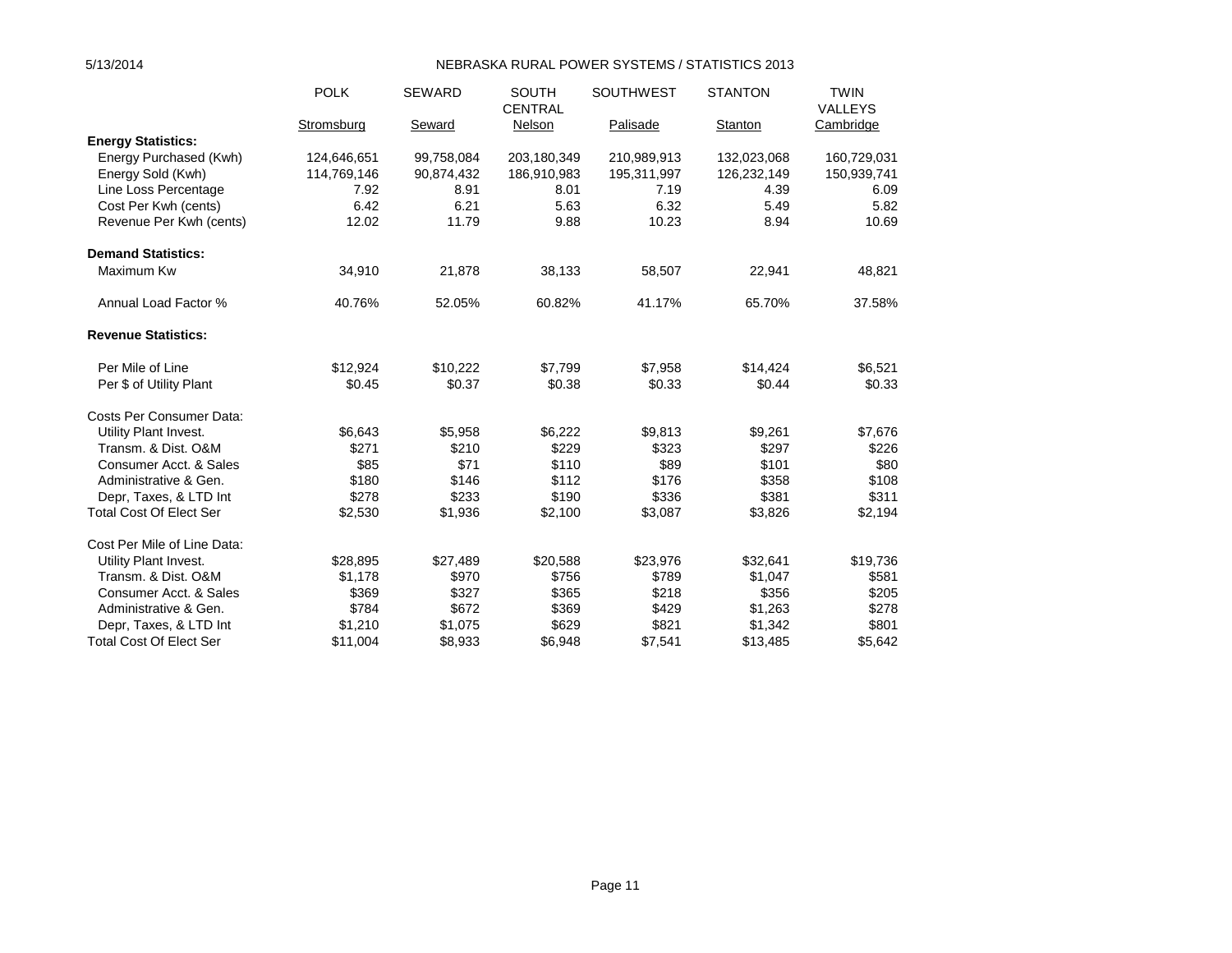|                              | <b>POLK</b> | <b>SEWARD</b> | <b>SOUTH</b><br><b>CENTRAL</b> | <b>SOUTHWEST</b> | <b>STANTON</b> | <b>TWIN</b><br><b>VALLEYS</b> |
|------------------------------|-------------|---------------|--------------------------------|------------------|----------------|-------------------------------|
|                              | Stromsburg  | Seward        | Nelson                         | Palisade         | Stanton        | Cambridge                     |
| Rate Class Revenue Data:     |             |               |                                |                  |                |                               |
| Residential -                |             |               |                                |                  |                |                               |
| Avg. Kwh Use/Consumer        | 18,562      | 18,924        | 17,702                         | 16,417           | 16,682         | 14,984                        |
| Avg. Revenue/Consumer        | \$2,053     | \$1,966       | \$1,641                        | \$1,629          | \$1,804        | \$1,592                       |
| Avg. Rev./Kwh (Cents)        | 11.06       | 10.39         | 9.27                           | 9.92             | 10.81          | 10.62                         |
| Seasonal -                   |             |               |                                |                  |                |                               |
| Avg. Kwh Use/Consumer        | 5,702       | 1,293         | 4,554                          | 2,673            | 3,337          | 1,499                         |
| Avg. Revenue/Consumer        | \$849       | \$378         | \$607                          | \$465            | \$544          | \$394                         |
| Avg. Rev./Kwh (Cents)        | 14.88       | 29.22         | 13.33                          | 17.38            | 16.31          | 26.26                         |
| Irrigation -                 |             |               |                                |                  |                |                               |
| Avg. Kwh Use/Consumer        | 23,739      | 18,291        | 24,964                         | 56,523           | 20,087         | 31,380                        |
| Avg. Revenue/Consumer        | \$3,837     | \$3,087       | \$3,423                        | \$7,191          | \$3,563        | \$4,923                       |
| Avg. Rev./Kwh (Cents)        | 16.16       | 16.88         | 13.71                          | 12.72            | 17.74          | 15.69                         |
| Commercial / Small -         |             |               |                                |                  |                |                               |
| Avg. Kwh Use/Consumer        | 40,859      | 18,939        | 29,657                         | 49,739           | 26,529         | 23,983                        |
| Avg. Revenue/Consumer        | \$4,626     | \$2,289       | \$2,538                        | \$4,556          | \$3,040        | \$2,627                       |
| Avg. Rev./Kwh (Cents)        | 11.32       | 12.09         | 8.56                           | 9.16             | 11.46          | 10.95                         |
| Commercial / Large -         |             |               |                                |                  |                |                               |
| Avg. Kwh Use/Consumer        | 1,612,689   | 418,000       | 9,243,268                      | 1,679,013        | 7,913,611      |                               |
| Avg. Revenue/Consumer        | \$146,810   | \$51,777      | \$612,819                      | \$111,987        | \$564,628      |                               |
| Avg. Rev./Kwh (Cents)        | 9.10        | 12.39         | 6.63                           | 6.67             | 7.13           |                               |
| Other-Lighting & Public      |             |               |                                |                  |                |                               |
| Avg. Kwh Use/Consumer        | 39,354      | 21,683        | 50,303                         | 24,782           | 74,612         | 40,562                        |
| Avg. Revenue/Consumer        | \$7,172     | \$2,944       | \$5,012                        | \$2,570          | \$9,448        | \$7,589                       |
| Avg. Rev./Kwh (Cents)        | 18.22       | 13.58         | 9.96                           | 10.37            | 12.66          | 18.71                         |
| Sales For Resale-REA & Other |             |               |                                |                  |                |                               |
| Avg. Revenue/Consumer        | \$844,226   |               |                                | \$349,616        |                | \$977,430                     |
| Avg. Rev./Kwh (Cents)        | 6.74        |               |                                | 6.50             |                | 5.75                          |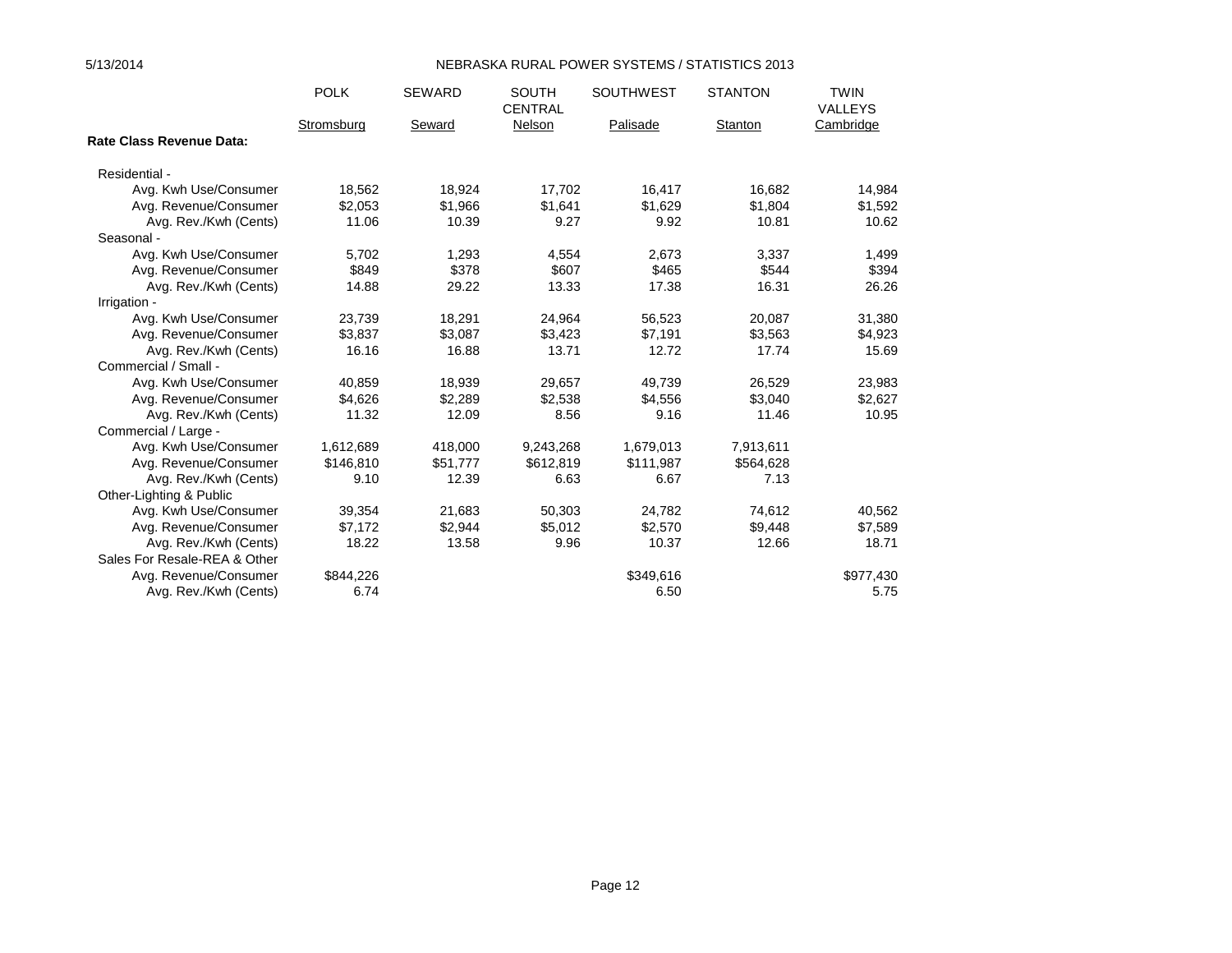|                                  | <b>CHIMNEY</b><br><b>ROCK</b> | <b>MIDWEST</b> | <b>NORRIS</b>   | NORTHWEST PANHANDLE |              | <b>ROOSEVELT</b> | <b>SOUTHERN</b> | <b>WHEAT BELT</b> |
|----------------------------------|-------------------------------|----------------|-----------------|---------------------|--------------|------------------|-----------------|-------------------|
| <b>General Statistics:</b>       | Bayard                        | Grant          | <b>Beatrice</b> | <b>Hay Springs</b>  | Alliance     | Mitchell         | Grand Island    | Sidney            |
| No. of Consumers*                |                               |                |                 |                     |              |                  |                 |                   |
| Miles of Line (T & D)            | 3,180                         | 6,364          | 18.450          | 2,923               | 3,761        | 3,312            | 24,850          | 4,942             |
| Consumers Per Mile               | 999                           | 2.956          | 5.045           | 2,296               | 2,737        | 680              | 7,060           | 2,516             |
|                                  | 3.18                          | 2.15           | 3.66            | 1.27                | 1.37         | 4.87             | 3.52            | 1.96              |
| Plant Values:                    |                               |                |                 |                     |              |                  |                 |                   |
| Transmission                     | \$85,094                      | \$4,886,942    | \$26,251,333    | \$614,138           |              |                  |                 |                   |
| Distribution                     | \$17,502.848                  | \$67,043,572   | \$100,295,631   | \$33,865,178        | \$887,866    | \$74,702         | \$22,505,153    | \$2,964,911       |
| <b>Total Plant</b>               | \$19,272,474                  | \$77,404,832   | \$148,059,562   | \$39,736.454        | \$31,248,137 | \$12,494,062     | \$160,372,239   | \$39,934,954      |
| Net Plant (Depreciated)          | \$10,748,652                  | \$52,463,029   | \$96,103,590    |                     | \$37,606,895 | \$15,978,642     | \$211,491,376   | \$47,182,402      |
|                                  |                               |                |                 | \$22,593,672        | \$25,516,192 | \$8,178,415      | \$133,306,515   | \$22,356,701      |
| Other Prop & Invest              | \$5,130,712                   | \$20,109,815   | \$3,877,483     | \$6,418,953         | \$9,213,825  | \$5,156,596      | \$5,943,022     | \$15,350,372      |
| <b>Current Assets:</b>           |                               |                |                 |                     |              |                  |                 |                   |
| Cash & Investments               | \$1,906.659                   | \$1,017,254    | \$27,055,038    |                     |              |                  |                 |                   |
| Receivables                      | \$260.161                     | \$1,223,930    | \$7,586,416     | \$2,385,773         | \$1,839,119  | \$1,184,943      | \$37,839,327    | \$7,959,600       |
| Materials                        | \$235,406                     | \$1,493,380    |                 | \$558,898           | \$840,885    | \$687,809        | \$6,169,692     | \$1,325,280       |
| Other                            | \$25,880                      |                | \$2,927.644     | \$566,140           | \$923,191    | \$227,087        | \$9,575,408     | \$685,597         |
| <b>Total Current Assets</b>      | \$2,428,106                   | \$64,623       | \$1,687,654     | \$31,753            | \$55,171     | \$21,233         | \$3,072,898     | \$77,137          |
| Total Assets & Othr Debits       |                               | \$3,799,187    | \$39,256,752    | \$3,542,564         | \$3,658,366  | \$2,121,072      | \$56,657,325    | \$10,047,614      |
| <b>Total Current Liabilities</b> | \$18,633,150                  | \$77,782,401   | \$139,727,390   | \$32,918,238        | \$39,339,932 | \$15,456,083     | \$201,164,205   | \$47,863,510      |
|                                  | \$989,396                     | \$2,617,736    | \$10,418,252    | \$1,745,875         | \$2,130,874  | \$758,211        | \$12,007,015    | \$2,736,273       |
| Total Long-Term Debt             | \$2,555,982                   | \$37,961,037   | \$15,882,732    | \$6,724,897         | \$21,634,811 | \$1,254,345      | \$43,345,971    |                   |
| Long-Term Debt Per Cons.         | \$804                         | \$5,965        | \$861           | \$2,301             | \$5,752      | \$379            | \$1,744         | \$6,634,937       |
|                                  |                               |                |                 |                     |              |                  |                 | \$1,343           |
| Total Margins & Equities         | \$15,059,100                  | \$36,257,472   | \$109,845,791   | \$24,447,325        | \$15,015,193 | \$13,443,527     | \$144,709.342   | \$38,489,172      |
| Employee Data:                   |                               |                |                 |                     |              |                  |                 |                   |
| Number of Full Time              | 12                            | 30             | 76              | 22                  | 22           | 12               | 105             | 27                |
| <b>Total Payroll</b>             | \$677,356                     | \$2,001,415    | \$5,424,678     | \$1,654,580         | \$1,515,908  | \$931,941        | \$8,134,487     |                   |
| <b>Total Payroll</b>             |                               |                |                 |                     |              |                  |                 | \$1,790,896       |
| Per Consumer                     | \$213                         | \$314          | \$294           | \$566               | \$403        | \$281            | \$327           | \$362             |
| Per Mile of Line                 | \$678                         | \$677          | \$1,075         | \$721               | \$554        | \$1,371          | \$1,152         |                   |
| Consumers Per Employee           | 265                           | 212            | 243             | 133                 | 171          | 276              | 237             | \$712<br>183      |
| Hours Worked - Regular           | 25,536                        | 63,291         | 160,343         | 49,619              | 45.066       | 21,379           | 223,595         |                   |
| Overtime                         | 554                           | 4,563          | 6,114           | 2,264               | 2,527        |                  |                 | 58,254            |
| <b>Total Hours Worked</b>        | 26,090                        | 67,854         | 166,457         | 51,883              |              | 876              | 11,313          | 1,580             |
|                                  |                               |                |                 |                     | 47,593       | 22,255           | 234,908         | 59,834            |

No. of Consumers = Total Services In Place [RUS Form 7, Part B, 3b] - Idle Service (Excludes Seasonal) [RUS Form 7, Part B, 4t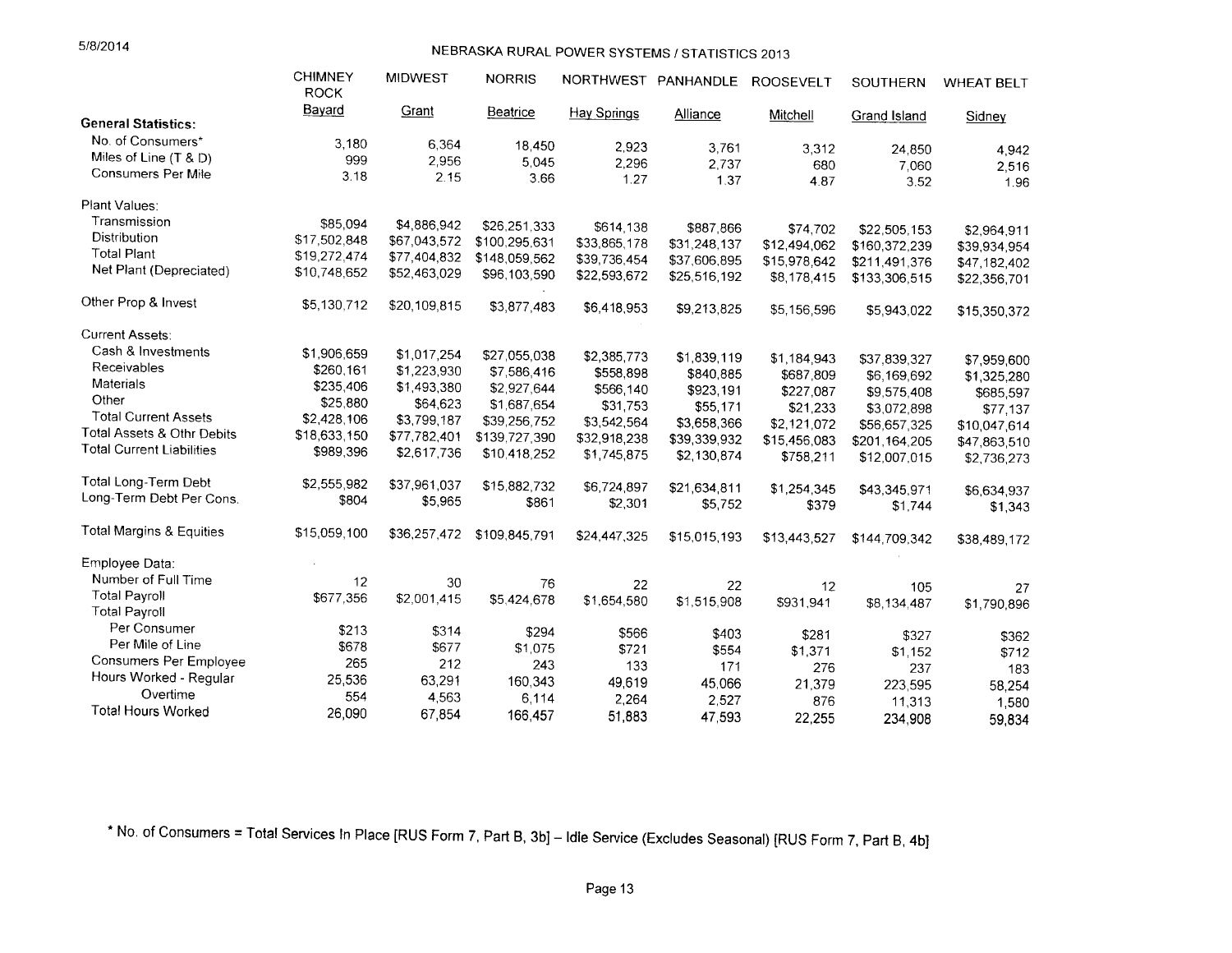|                                          | <b>CHIMNEY</b>          | <b>MIDWEST</b>            | <b>NORRIS</b>               | NORTHWEST                | PANHANDLE                | <b>ROOSEVELT</b>        | <b>SOUTHERN</b>             | <b>WHEAT BELT</b>         |
|------------------------------------------|-------------------------|---------------------------|-----------------------------|--------------------------|--------------------------|-------------------------|-----------------------------|---------------------------|
|                                          | <b>ROCK</b>             |                           |                             |                          |                          |                         |                             |                           |
|                                          | Bayard                  | Grant                     | <b>Beatrice</b>             | <b>Hay Springs</b>       | Alliance                 | Mitchell                | Grand Island                | Sidney                    |
| <b>Operating Revenues:</b>               |                         |                           |                             |                          |                          |                         |                             |                           |
| Residential                              | \$3,046,377             | \$3,681,939               | \$23,891,684                | \$4,128,327              | \$3,855,470              | \$3,620,422             | \$24,029,346                | \$3,528,057               |
| Seasonal                                 | \$39,135                | \$331,543                 | \$1,053,955                 | \$263,780                |                          |                         | \$427,361                   | \$856,977                 |
| Irrigation                               | \$2,903,822             | \$19,955,766              | \$6,323,879                 | \$5,134,221              | \$7,832,217              | \$1,853,687             | \$29,727,103                | \$7,330,099               |
| Commercial - Small                       | \$1,076,473             | \$2,207,713               | \$5,793,545                 | \$369,545                | \$1,788,876              | \$681,473               | \$3,965,173                 | \$3,595,557               |
| Commercial - Large                       |                         | \$1,786,847               | \$28,545,412                | \$2,399,857              |                          | \$776,430               | \$31,129,029                | \$5,518,604               |
| Other<br><b>Total Operating Revenues</b> | \$74,390<br>\$7,140,197 | \$591,998<br>\$28,555,806 | \$3,648,625<br>\$69,257,100 | \$53,806<br>\$12,349,536 | \$73,241<br>\$13,549,804 | \$90,610<br>\$7,022,622 | \$1,525,419<br>\$90,803,431 | \$651,975<br>\$21,481,269 |
|                                          |                         |                           |                             |                          |                          |                         |                             |                           |
| Cost of Service Components:              |                         |                           |                             |                          |                          |                         |                             |                           |
| <b>Purchased Power</b>                   | \$4,693,333             | \$19,408,910              | \$49,096,582                | \$6,843,673              | \$7,912,685              | \$4,838,101             | \$61,503,889                | \$14,424,450              |
| <b>Transmission O&amp;M</b>              |                         | \$26,127                  | \$196,097                   |                          | \$16,413                 |                         | \$947,935                   | \$42,955                  |
| Distribution O&M                         | \$361,933               | \$1,815,515               | \$4,230,449                 | \$1,335,799              | \$1,863,242              | \$1,055,300             | \$3,201,774                 | \$1,622,140               |
| <b>Consumer Accounting</b>               | \$289,222               | \$385,335                 | \$1,167,691                 | \$212,557                | \$131,390                | \$191,822               | \$1,069,591                 | \$269,005                 |
| Sales, Cust. Service                     | \$30,610                | \$51,990                  | \$162,909                   | \$87,525                 | \$97,012                 | \$13,602                | \$467,958                   | \$148,913                 |
| Administrative & Gen.                    | \$689,862               | \$1,885,070               | \$2,164,941                 | \$1,443,012              | \$1,215,572              | \$358,624               | \$4,583,720                 | \$1,502,438               |
| Depreciation                             | \$531,492               | \$2,158,429               | \$4,289,678                 | \$934,279                | \$917,256                | \$373,780               | \$6,211,045                 | \$1,446,748               |
| <b>Taxes</b>                             | \$33                    |                           | \$12,638                    | \$92,110                 |                          | \$182                   | \$292,437                   | \$193,141                 |
| Interest on LTD                          | \$106,424               | \$1,753,253               | \$481,659                   | \$296,228                | \$862,032                | \$16,237                | \$2,203,449                 | \$95,674                  |
| Other                                    |                         | \$1,155                   | \$101,733                   |                          | \$30,010                 |                         |                             | \$241,660                 |
| <b>Total Cost of Service</b>             | \$6,702,909             | \$27,485,784              | \$61,904,377                | \$11,245,183             | \$13,045,612             | \$6,847,648             | \$80,481,798                | \$19,987,124              |
| Margin Data:                             |                         |                           |                             |                          |                          |                         |                             |                           |
| Operating                                | \$437,288               | \$1,070,021               | \$7,903,790                 | \$1,104,351              | \$504,191                | \$174,975               | \$10,408,080                | \$1,494,145               |
| Non-Operating                            | \$367,492               | \$1,402,389               | \$788,762                   | \$62,911                 | \$679,736                | \$362,220               | \$526,679                   | \$1,103,791               |
| <b>Total Margins</b>                     | \$804,780               | \$2,472,410               | \$8,692,552                 | \$1,167,262              | \$1,183,927              | \$537,195               | \$10,934,759                | \$2,597,936               |
| <b>Statistical Ratios:</b>               |                         |                           |                             |                          |                          |                         |                             |                           |
| <b>TIER</b>                              | 8.56                    | 2.41                      | 19.05                       | 4.94                     | 2.37                     | 34.08                   | 5.96                        | 28.15                     |
| Rate of Rtn on Tot Cap                   | 5.17%                   | 5.69%                     | 7.30%                       | 4.69%                    | 5.58%                    | 3.77%                   | 6.99%                       | 5.97%                     |
| Rate of Rtn on Equity                    | 5.34%                   | 6.82%                     | 7.91%                       | 4.77%                    | 7.88%                    | 4.00%                   | 7.56%                       | 6.75%                     |
| Eqt Levl as % of Asset                   | 80.82%                  | 46.61%                    | 78.61%                      | 74.27%                   | 38.17%                   | 86.98%                  | 71.94%                      | 80.41%                    |
| L-T Int as % of Rev                      | 1.49%                   | 6.14%                     | 0.70%                       | 2.40%                    | 6.36%                    | 0.23%                   | 2.43%                       | 0.45%                     |
| Powr Cost as % of Rev                    | 65.73%                  | 67.97%                    | 70.89%                      | 55.42%                   | 58.40%                   | 68.89%                  | 67.73%                      | 67.15%                    |
| Pwr Cost as % of TCOES                   | 70.02%                  | 70.61%                    | 79.31%                      | 60.86%                   | 60.65%                   | 70.65%                  | 76.42%                      | 72.17%                    |
| Margins as % of Rev                      | 11.27%                  | 8.66%                     | 12.55%                      | 9.45%                    | 8.74%                    | 7.65%                   | 12.04%                      | 12.09%                    |
| L-T Debt as % of Plant                   | 13.26%                  | 49.04%                    | 10.73%                      | 16.92%                   | 57.53%                   | 7.85%                   | 20.50%                      | 14.06%                    |
| Utility Plant Depr.:                     |                         |                           |                             |                          |                          |                         |                             |                           |
| To Date Depreciated                      | 44.23%                  | 32.22%                    | 35.09%                      | 43.14%                   | 32.15%                   | 48.82%                  | 36.97%                      | 52.62%                    |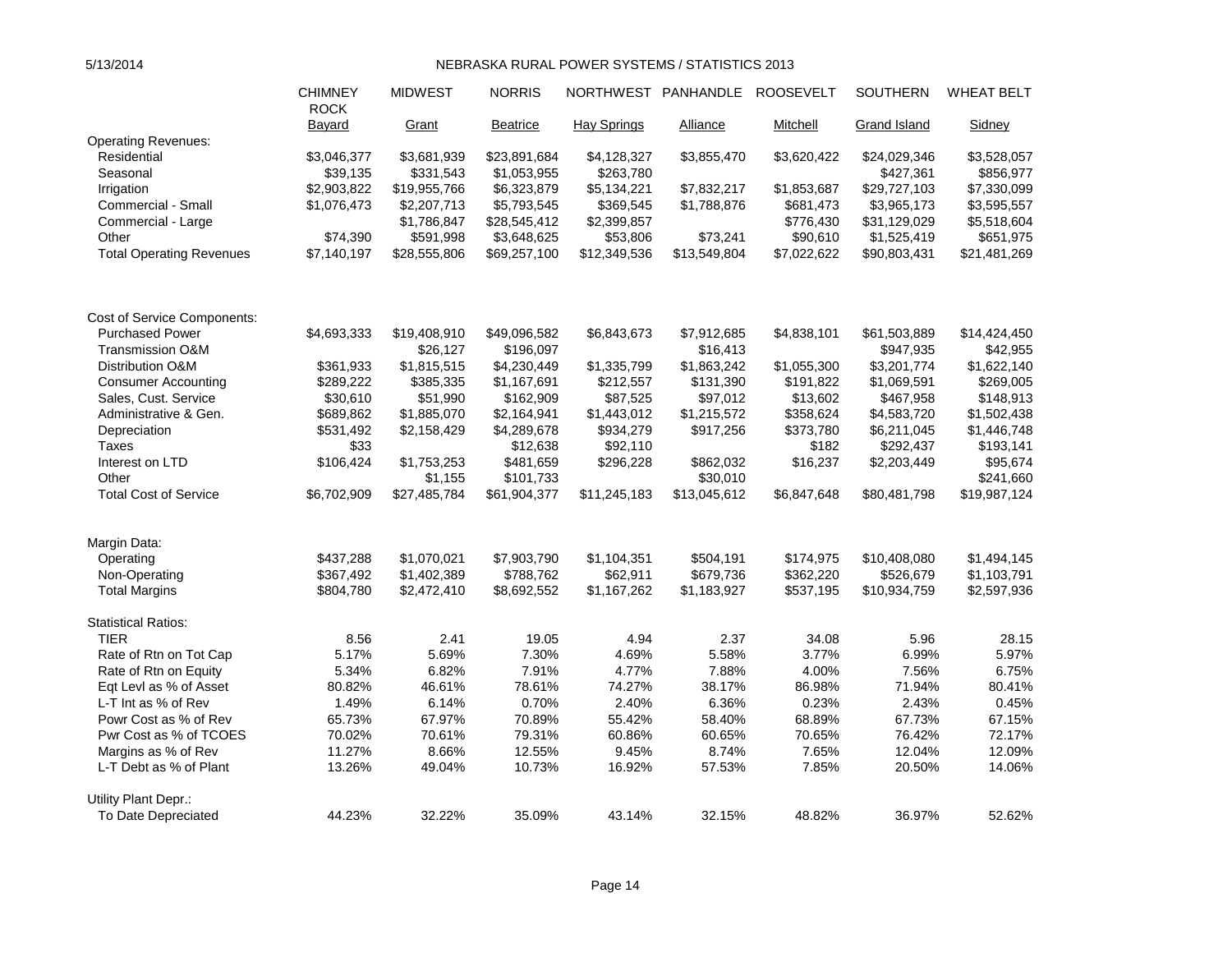|                                 | <b>CHIMNEY</b><br><b>ROCK</b> | <b>MIDWEST</b> | <b>NORRIS</b>   |                    | NORTHWEST PANHANDLE | <b>ROOSEVELT</b> | <b>SOUTHERN</b> | <b>WHEAT BELT</b> |
|---------------------------------|-------------------------------|----------------|-----------------|--------------------|---------------------|------------------|-----------------|-------------------|
|                                 | Bayard                        | Grant          | <b>Beatrice</b> | <b>Hay Springs</b> | Alliance            | Mitchell         | Grand Island    | Sidney            |
| <b>Energy Statistics:</b>       |                               |                |                 |                    |                     |                  |                 |                   |
| Energy Purchased (Kwh)          | 63,913,250                    | 262,548,480    | 882,700,356     | 94,681,094         | 107,798,183         | 66,500,345       | 1,060,625,727   | 196,741,136       |
| Energy Sold (Kwh)               | 57,595,126                    | 240,959,863    | 846,528,648     | 85,636,104         | 98,881,599          | 60,847,766       | 988,715,710     | 188,945,833       |
| Line Loss Percentage            | 9.89                          | 8.09           | 4.08            | 9.27               | 8.08                | 8.50             | 6.68            | 3.95              |
| Cost Per Kwh (cents)            | 7.34                          | 7.40           | 5.56            | 6.72               | 7.36                | 7.28             | 5.80            | 7.35              |
| Revenue Per Kwh (cents)         | 12.40                         | 11.85          | 8.18            | 14.42              | 13.70               | 11.54            | 9.18            | 11.37             |
| <b>Demand Statistics:</b>       |                               |                |                 |                    |                     |                  |                 |                   |
| Maximum Kw                      | 20,187                        | 137,640        | 167,104         | 21,331             | 34,317              | 13,464           | 318,795         | 55,481            |
| Annual Load Factor %            | 36.14%                        | 21.78%         | 60.30%          | 50.67%             | 35.86%              | 56.38%           | 37.98%          | 40.48%            |
| <b>Revenue Statistics:</b>      |                               |                |                 |                    |                     |                  |                 |                   |
| Per Mile of Line                | \$7,149                       | \$9,661        | \$13,728        | \$5,379            | \$4,950             | \$10,327         | \$12,862        | \$8,539           |
| Per \$ of Utility Plant         | \$0.37                        | \$0.37         | \$0.47          | \$0.31             | \$0.36              | \$0.44           | \$0.43          | \$0.46            |
| <b>Costs Per Consumer Data:</b> |                               |                |                 |                    |                     |                  |                 |                   |
| Utility Plant Invest.           | \$6,061                       | \$12,163       | \$8,025         | \$13,594           | \$9,999             | \$4,824          | \$8,511         | \$9,547           |
| Transm. & Dist. O&M             | \$114                         | \$289          | \$240           | \$457              | \$500               | \$319            | \$167           | \$337             |
| Consumer Acct. & Sales          | \$101                         | \$69           | \$72            | \$103              | \$61                | \$62             | \$62            | \$85              |
| Administrative & Gen.           | \$217                         | \$296          | \$117           | \$494              | \$323               | \$108            | \$184           | \$304             |
| Depr, Taxes, & LTD Int          | \$201                         | \$615          | \$259           | \$452              | \$473               | \$118            | \$350           | \$351             |
| <b>Total Cost Of Elect Ser</b>  | \$2,108                       | \$4,319        | \$3,355         | \$3,847            | \$3,469             | \$2,068          | \$3,239         | \$4,044           |
| Cost Per Mile of Line Data:     |                               |                |                 |                    |                     |                  |                 |                   |
| Utility Plant Invest.           | \$19,297                      | \$26,189       | \$29,348        | \$17,307           | \$13,738            | \$23,498         | \$29,956        | \$18,756          |
| Transm. & Dist. O&M             | \$362                         | \$623          | \$877           | \$582              | \$687               | \$1,552          | \$588           | \$662             |
| Consumer Acct. & Sales          | \$320                         | \$148          | \$264           | \$131              | \$83                | \$302            | \$218           | \$166             |
| Administrative & Gen.           | \$691                         | \$638          | \$429           | \$628              | \$444               | \$527            | \$649           | \$597             |
| Depr, Taxes, & LTD Int          | \$639                         | \$1,323        | \$948           | \$576              | \$650               | \$574            | \$1,233         | \$690             |
| <b>Total Cost Of Elect Ser</b>  | \$6,711                       | \$9,299        | \$12,270        | \$4,898            | \$4,766             | \$10,070         | \$11.400        | \$7,945           |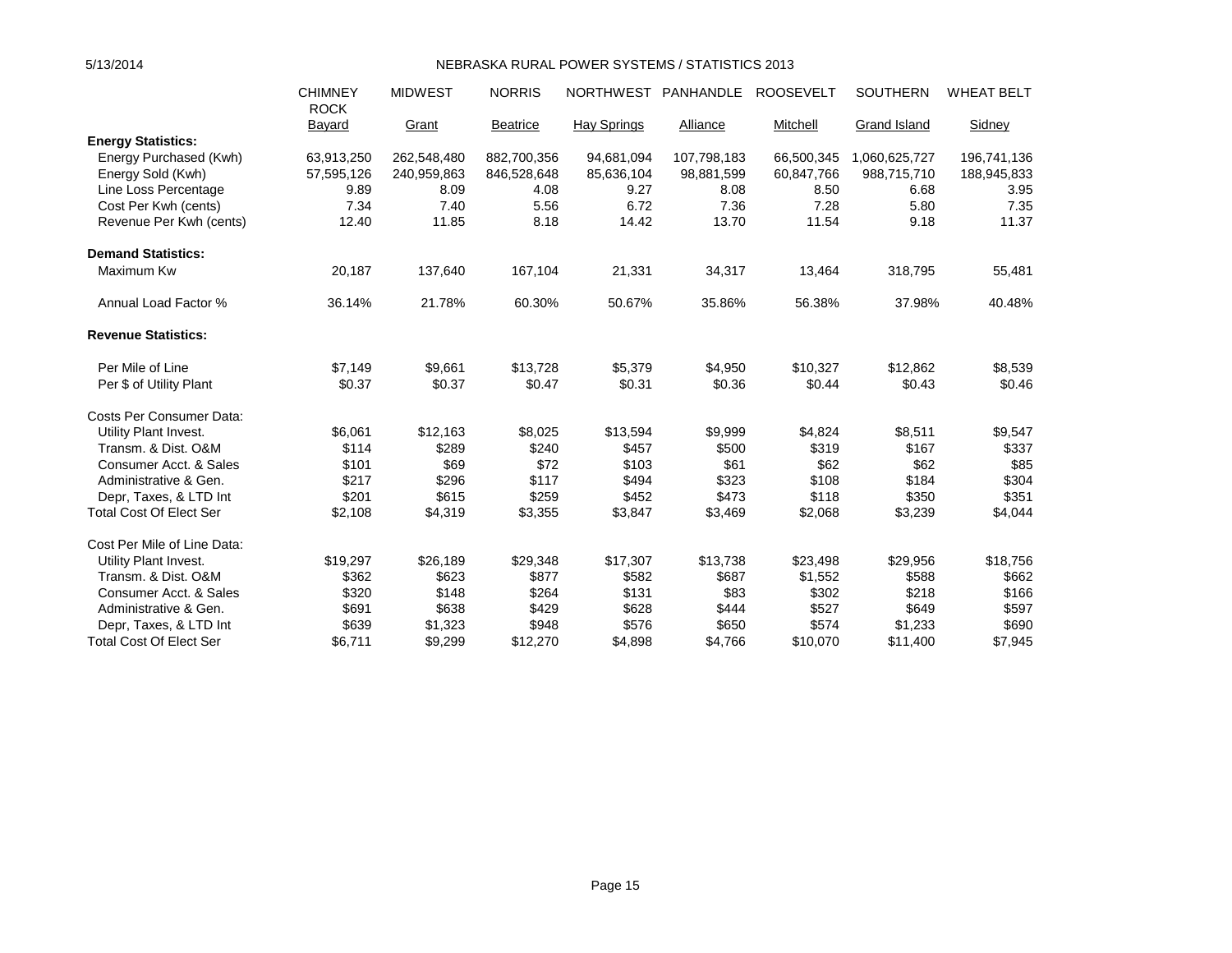|                              | <b>CHIMNEY</b><br><b>ROCK</b> | <b>MIDWEST</b> | <b>NORRIS</b>   | NORTHWEST PANHANDLE |          | <b>ROOSEVELT</b> | <b>SOUTHERN</b> | <b>WHEAT BELT</b> |
|------------------------------|-------------------------------|----------------|-----------------|---------------------|----------|------------------|-----------------|-------------------|
|                              | Bayard                        | Grant          | <b>Beatrice</b> | <b>Hay Springs</b>  | Alliance | Mitchell         | Grand Island    | Sidney            |
| Rate Class Revenue Data:     |                               |                |                 |                     |          |                  |                 |                   |
| Residential -                |                               |                |                 |                     |          |                  |                 |                   |
| Avg. Kwh Use/Consumer        | 12,123                        | 15,171         | 19,735          | 12,122              | 17,107   | 15,528           | 18,631          | 15,773            |
| Avg. Revenue/Consumer        | \$1,583                       | \$1,611        | \$1,852         | \$2,029             | \$2,162  | \$1,755          | \$1,798         | \$1,804           |
| Avg. Rev./Kwh (Cents)        | 13.06                         | 10.62          | 9.38            | 16.74               | 12.64    | 11.30            | 9.65            | 11.44             |
| Seasonal -                   |                               |                |                 |                     |          |                  |                 |                   |
| Avg. Kwh Use/Consumer        | 3,332                         | 1,221          | 3,835           | 1,020               |          |                  | 1,162           | 3,342             |
| Avg. Revenue/Consumer        | \$687                         | \$375          | \$689           | \$456               |          |                  | \$276           | \$688             |
| Avg. Rev./Kwh (Cents)        | 20.60                         | 30.75          | 17.97           | 44.74               |          |                  | 23.77           | 20.58             |
| Irrigation -                 |                               |                |                 |                     |          |                  |                 |                   |
| Avg. Kwh Use/Consumer        | 28,920                        | 81,154         | 23,441          | 46,561              | 66,398   | 26,608           | 23,573          | 59,175            |
| Avg. Revenue/Consumer        | \$3,342                       | \$9,899        | \$3,875         | \$8,254             | \$9,269  | \$3,153          | \$3,322         | \$7,397           |
| Avg. Rev./Kwh (Cents)        | 11.55                         | 12.20          | 16.53           | 17.73               | 13.96    | 11.85            | 14.09           | 12.50             |
| Commercial / Small -         |                               |                |                 |                     |          |                  |                 |                   |
| Avg. Kwh Use/Consumer        | 29,154                        | 17,996         | 27,259          | 49,185              | 10,845   | 10,906           | 14,656          | 54,455            |
| Avg. Revenue/Consumer        | \$3,612                       | \$1,952        | \$2,758         | \$5,960             | \$1,604  | \$1,331          | \$1,674         | \$5,771           |
| Avg. Rev./Kwh (Cents)        | 12.39                         | 10.85          | 10.12           | 12.12               | 14.79    | 12.20            | 11.43           | 10.60             |
| Commercial / Large -         |                               |                |                 |                     |          |                  |                 |                   |
| Avg. Kwh Use/Consumer        |                               | 2,125,332      | 6,595,005       | 4,052,663           |          | 297,269          | 1,967,055       | 5,575,811         |
| Avg. Revenue/Consumer        |                               | \$178,685      | \$419,785       | \$342,837           |          | \$31,057         | \$127,578       | \$551,860         |
| Avg. Rev./Kwh (Cents)        |                               | 8.41           | 6.37            | 8.46                |          | 10.45            | 6.49            | 9.90              |
| Other-Lighting & Public      |                               |                |                 |                     |          |                  |                 |                   |
| Avg. Kwh Use/Consumer        | 17,618                        | 389            | 13,433          |                     | 16,384   | 10,910           |                 | 53,358            |
| Avg. Revenue/Consumer        | \$2,419                       | \$1,484        | \$2,033         |                     | \$2,467  | \$1,436          |                 | \$5,387           |
| Avg. Rev./Kwh (Cents)        | 13.73                         |                | 15.13           |                     | 15.06    | 13.17            |                 | 10.10             |
| Sales For Resale-REA & Other |                               |                |                 |                     |          |                  |                 |                   |
| Avg. Revenue/Consumer        |                               |                | \$473,254       |                     |          |                  | \$443,884       |                   |
| Avg. Rev./Kwh (Cents)        |                               |                | 7.03            |                     |          |                  | 7.19            |                   |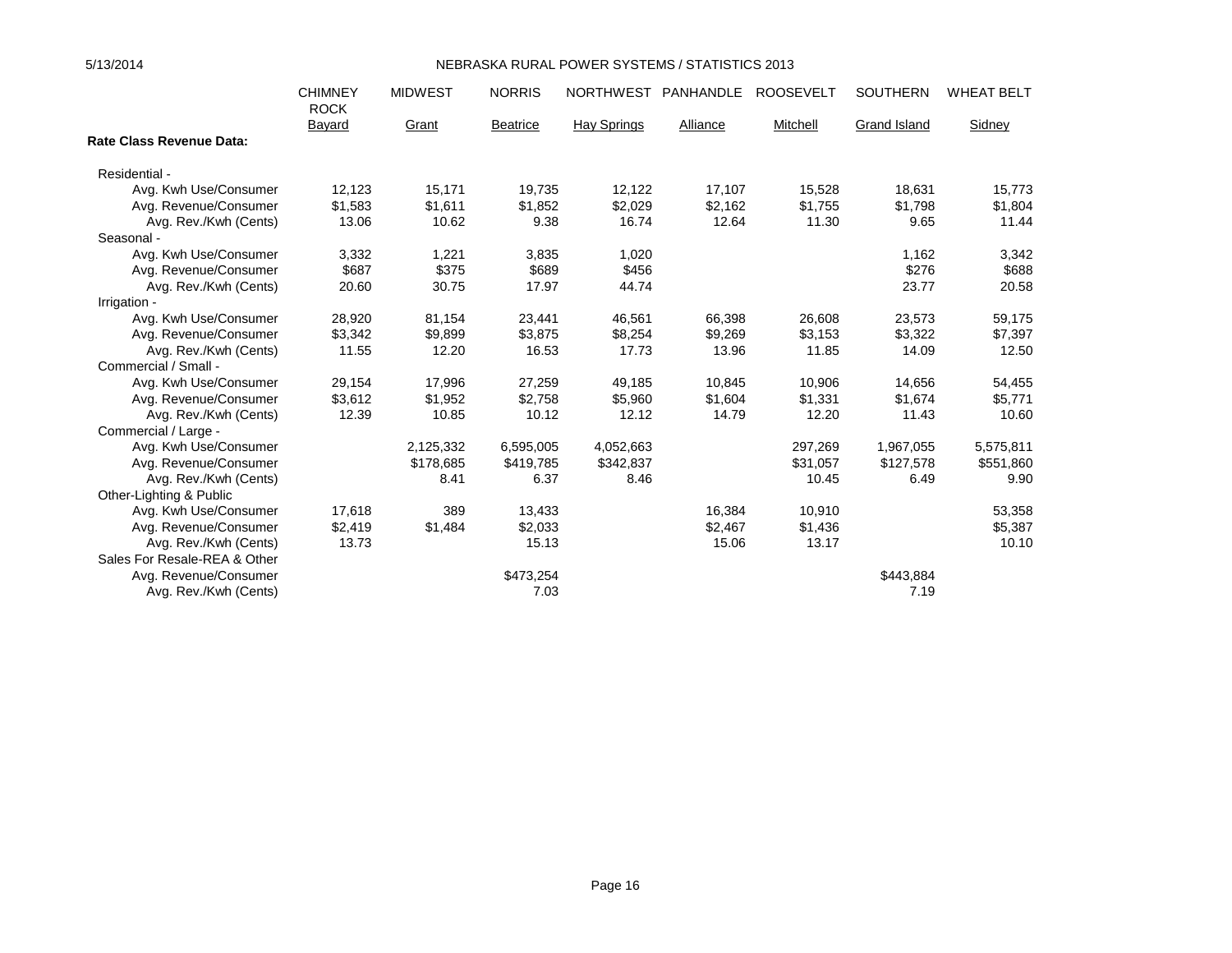| G&T                                              |           | <b>STATE</b>    | G&T           | G&T          | G&T            | <b>STATE</b>  | <b>STATE</b> | <b>STATE</b>   |
|--------------------------------------------------|-----------|-----------------|---------------|--------------|----------------|---------------|--------------|----------------|
| <b>TOTAL</b>                                     |           | <b>TOTAL</b>    | <b>MAX</b>    | <b>MIN</b>   | <b>AVERAGE</b> | <b>MAX</b>    | <b>MIN</b>   | <b>AVERAGE</b> |
| <b>General Statistics:</b>                       |           |                 |               |              |                |               |              |                |
| No. of Consumers*                                | 153,854   | 221,636         | 22,843        | 2.757        | 6,993          | 24,850        | 2,757        | 7,388          |
| Miles of Line (T & D)                            | 52.609    | 76,897          | 5,771         | 782          | 2,391          | 7,060         | 680          | 2,563          |
| <b>Consumers Per Mile</b>                        | 2.92      | 2.88            | 4.61          | 1.82         | 3.02           | 4.87          | 1.27         | 2.95           |
| Plant Values:                                    |           |                 |               |              |                |               |              |                |
| Transmission<br>\$134,393,032                    |           | \$192,663.171   | \$18,920,292  | \$1,283,639  | \$6,108,774    | \$26,251,333  | \$74,702     | \$6,422,106    |
| <b>Distribution</b><br>\$875,708,487             |           | \$1,338,465,108 | \$115,089,328 | \$17.109.348 | \$39,804,931   | \$160,372,239 | \$12,494,062 | \$44,615,504   |
| <b>Total Plant</b><br>\$1,184,663,621            |           | \$1,781,396,258 | \$159,750,883 | \$25,533,828 | \$53,848,346   | \$211,491.376 | \$15,978,642 | \$59,379,875   |
| Net Plant (Depreciated)<br>\$828,849,415         |           | \$1,200,116,181 | \$126,178,007 | \$19,466,783 | \$37,674,973   | \$133,306,515 | \$8,178,415  | \$40,003,873   |
| Other Prop & Invest<br>\$45,605,205              |           | \$116,805,983   | \$5,913,302   | \$109,935    | \$2,072,964    | \$20,109,815  | \$109,935    | \$3,893,533    |
| <b>Current Assets:</b>                           |           |                 |               |              |                |               |              |                |
| Cash & Investments<br>\$115,337,255              |           | \$196,524,968   | \$16,352,208  | \$201.947    | \$5,242.603    | \$37,839,327  | \$201.947    | \$6,550,832    |
| Receivables<br>\$38,334,403                      |           | \$56,987,474    | \$5,977,010   | \$586.428    | \$1,742,473    | \$7,586,416   | \$260.161    | \$1,899,582    |
| Materials<br>\$24,859,334                        |           | \$41,493,187    | \$4,414,332   | \$420,512    | \$1,129,970    | \$9,575,408   | \$227,087    | \$1,383,106    |
| Other<br>\$7,502,576                             |           | \$12,538,925    | \$2,008.799   | \$3,967      | \$341,026      | \$3,072,898   | \$3,967      | \$417,964      |
| <b>Total Current Assets</b><br>\$186,033,568     |           | \$307,544,554   | \$27,076,634  | \$2,855,856  | \$8,456,071    | \$56,657,325  | \$2,121,072  | \$10,251,485   |
| Total Assets & Othr Debits<br>\$1,083,865,424    |           | \$1,656,750,333 | \$163,719,697 | \$25,093,698 | \$49,266,610   | \$201,164,205 | \$15,456,083 | \$55,225,011   |
| <b>Total Current Liabilities</b><br>\$63,954,938 |           | \$97,358,570    | \$10,860,484  | \$414,339    | \$2,907,043    | \$12,007,015  | \$414,339    |                |
|                                                  |           |                 |               |              |                |               |              | \$3,245,286    |
| Total Long-Term Debt<br>\$262,892,939            |           | \$398,887,651   | \$39,755,000  | \$1,137,846  | \$12,518,711   | \$43,345.971  | \$1,137,846  | \$13,754,747   |
| Long-Term Debt Per Cons.                         | \$1,709   | \$1,800         | \$4,156       | \$185        | \$1,877        | \$5,965       | \$185        | \$2,019        |
| Total Margins & Equities<br>\$744,413,955        |           | \$1,141,680.877 | \$106,945,235 | \$14,988,074 | \$33,836,998   | \$144,709,342 | \$13,443,527 | \$38,056,029   |
| Employee Data:                                   |           |                 |               |              |                |               |              |                |
| Number of Full Time                              | 633       | 939             | 89            | 15           | 29             | 105           | 12           | 31             |
| <b>Total Payroll</b><br>\$45,833,495             |           | \$67,964,756    | \$6,768,439   | \$1,071,036  | \$2,083,341    | \$8,134,487   | \$677,356    | \$2,265,492    |
| <b>Total Payroll</b>                             |           |                 |               |              |                |               |              |                |
| Per Consumer                                     | \$298     | \$307           | \$467         | \$203        | \$300          | \$566         | \$203        | \$312          |
| Per Mile of Line                                 | \$871     | \$884           | \$1,375       | \$466        | \$899          | \$1,375       | \$466        | \$891          |
| Consumers Per Employee                           | 243       | 236             | 341           | 163          | 247            | 341           | 133          | 239            |
| Hours Worked - Regular                           | 1,333,436 | 1,980,519       | 191,179       | 31,844       | 60,611         | 223,595       | 21,379       | 66,017         |
| Overtime                                         | 46.408    | 76,199          | 7,957         | 588          | 2,109          | 11,313        | 554          | 2,540          |
| <b>Total Hours Worked</b>                        | 1,379,844 | 2,056,718       | 199,136       | 32,942       | 62,720         | 234,908       | 22,255       | 68.557         |

No. of Consumers = Total Services In Place [RUS Form 7, Part B, 3b] - Idle Service (Excludes Seasonal) [RUS Form 7, Part B, 4t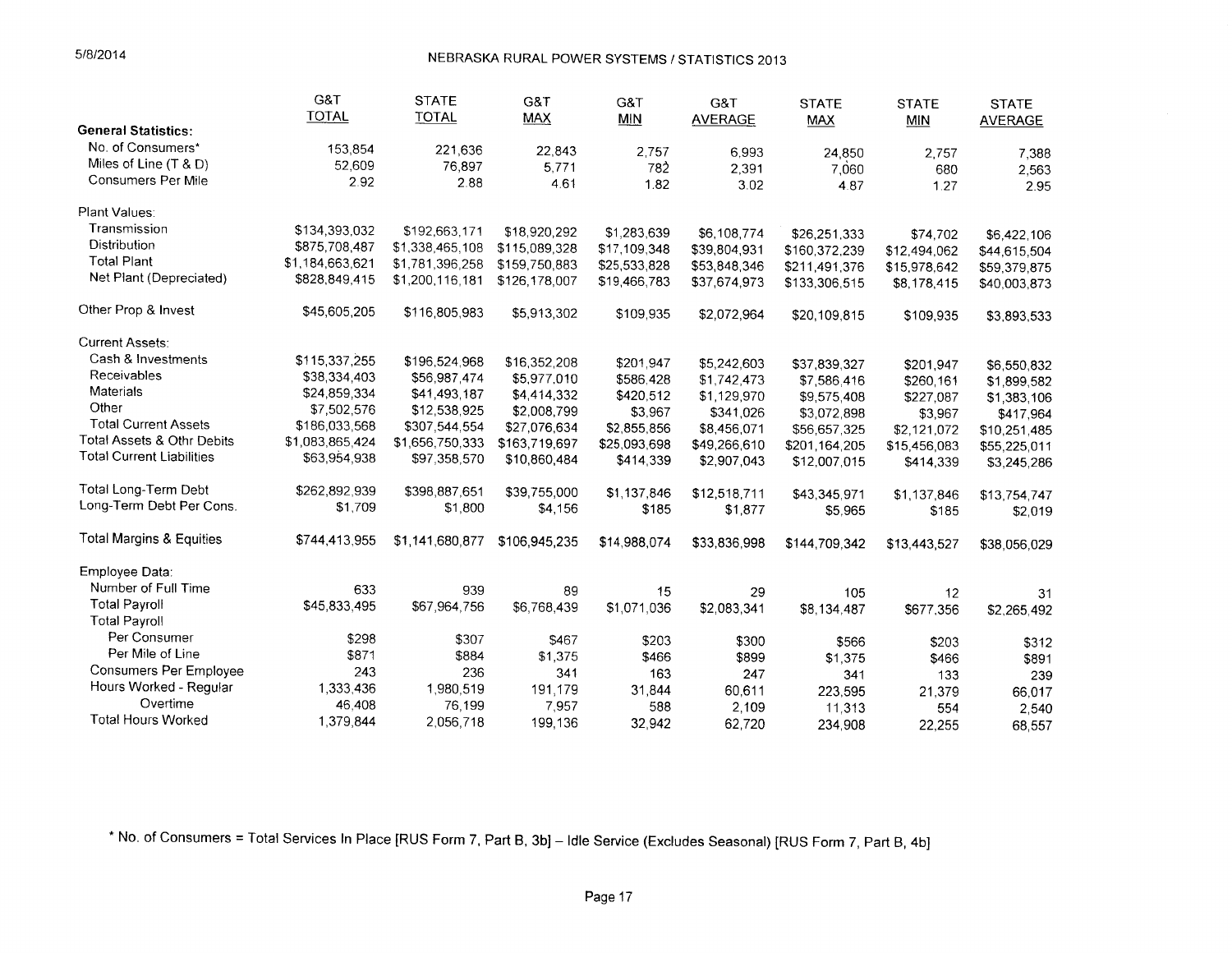|                                           | G&T                       | <b>STATE</b>              | G&T                     | G&T                 | G&T            | <b>STATE</b>            | <b>STATE</b>        | <b>STATE</b>          |
|-------------------------------------------|---------------------------|---------------------------|-------------------------|---------------------|----------------|-------------------------|---------------------|-----------------------|
|                                           | <b>TOTAL</b>              | <b>TOTAL</b>              | <b>MAX</b>              | MIN                 | <b>AVERAGE</b> | <b>MAX</b>              | MIN                 | <b>AVERAGE</b>        |
| <b>Operating Revenues:</b><br>Residential | 153,660,550               | 223,442,172               | 24,889,384              | 3,342,572           | 6,984,570      | 24,889,384              | 3,046,377           | 7,448,072             |
| Seasonal                                  | 13,293,434                | 16,266,185                | 1,482,060               | 3,779               | 633,021        | 1,482,060               | 3,779               | 602,451               |
| Irrigation                                | 136,679,184               | 217,739,978               | 25,023,498              | 844,381             | 6,212,690      | 29,727,103              | 844,381             | 7,257,999             |
|                                           |                           |                           | 7,675,806               |                     | 2,556,505      | 7,675,806               |                     | 2,524,049             |
| Commercial - Small<br>Commercial - Large  | 56,243,111<br>63,043,721  | 75,721,466<br>133,199,900 | 10,350,949              | 595,302<br>51,777   | 3,502,429      | 31,129,029              | 369,545<br>51,777   | 5,549,996             |
| Other                                     |                           |                           |                         |                     | 940.985        |                         |                     |                       |
| <b>Total Operating Revenues</b>           | 20,701,665<br>443,621,665 | 27,411,729<br>693,781,430 | 3,986,888<br>62,807,082 | 85,301<br>9,919,178 | 20,164,621     | 3,986,888<br>90,803,431 | 53,806<br>7,022,622 | 913,724<br>23,126,048 |
|                                           |                           |                           |                         |                     |                |                         |                     |                       |
| Cost of Service Components:               |                           |                           |                         |                     |                |                         |                     |                       |
| <b>Purchased Power</b>                    | 280,569,511               | 449,291,134               | 38,109,552              | 6,130,702           | 12,753,160     | 61,503,889              | 4,693,333           | 14,976,371            |
| <b>Transmission O&amp;M</b>               | 1,915,541                 | 3,145,068                 | 313,327                 | 11,225              | 87,070         | 947,935                 | 11,225              | 116,484               |
| Distribution O&M                          | 38,929,923                | 54,416,075                | 6,105,251               | 503,520             | 1,769,542      | 6,105,251               | 361,933             | 1,813,869             |
| <b>Consumer Accounting</b>                | 8,761,004                 | 12,477,617                | 1,593,144               | 163,775             | 398,227        | 1,593,144               | 131,390             | 415,921               |
| Sales, Cust. Service                      | 3,209,596                 | 4,270,115                 | 789,119                 | 10,600              | 145,891        | 789,119                 | 10,600              | 142,337               |
| Administrative & Gen.                     | 23,370,165                | 37,213,404                | 3,000,276               | 504,122             | 1,062,280      | 4,583,720               | 358,624             | 1,240,447             |
| Depreciation                              | 33,146,689                | 50,009,396                | 4,341,666               | 618,337             | 1,506,668      | 6,211,045               | 373,780             | 1,666,980             |
| Taxes                                     | 1,636,470                 | 2,227,011                 | 239,647                 | 986                 | 81,824         | 292,437                 | 33                  | 85,654                |
| Interest on LTD                           | 9,055,231                 | 14,870,187                | 1,192,536               | 57,819              | 431,201        | 2,203,449               | 16,237              | 512,765               |
| Other                                     | 1,513,983                 | 1,888,541                 | 742,279                 | 77                  | 89,058         | 742,279                 | 77                  | 89,931                |
| <b>Total Cost of Service</b>              | 402,108,113               | 629,808,548               | 55,617,906              | 9,362,116           | 18,277,642     | 80,481,798              | 6,702,909           | 20,993,618            |
| Margin Data:                              |                           |                           |                         |                     |                |                         |                     |                       |
| Operating                                 | 41,926,194                | 65,023,035                | 7,189,177               | (116, 281)          | 1,905,736      | 10,408,080              | (116, 281)          | 2,167,435             |
| Non-Operating                             | 2,322,212                 | 7,616,192                 | 435,753                 | (223, 160)          | 105,555        | 1,402,389               | (223, 160)          | 253,873               |
| <b>Total Margins</b>                      | 44,248,405                | 72,639,226                | 7,461,231               | 319,472             | 2,011,291      | 10,934,759              | 319,472             | 2,421,308             |
| <b>Statistical Ratios:</b>                |                           |                           |                         |                     |                |                         |                     |                       |
| <b>TIER</b>                               | 5.89                      | 5.88                      | 36.97                   | 2.54                | 5.66           | 36.97                   | 2.37                | 5.72                  |
| Rate of Rtn on Tot Cap                    | 5.29%                     | 5.68%                     | 8.81%                   | 1.45%               | 5.27%          | 8.81%                   | 1.45%               | 5.66%                 |
| Rate of Rtn on Equity                     | 5.94%                     | 6.36%                     | 10.39%                  | 1.21%               | 5.94%          | 10.39%                  | 1.21%               | 6.36%                 |
| Eqt Levl as % of Asset                    | 68.68%                    | 68.91%                    | 94.12%                  | 37.73%              | 68.68%         | 94.12%                  | 37.73%              | 68.91%                |
| L-T Int as % of Rev                       | 2.04%                     | 2.14%                     | 5.62%                   | 0.00%               | 2.14%          | 6.36%                   | 0.00%               | 2.22%                 |
| Powr Cost as % of Rev                     | 63.25%                    | 64.76%                    | 71.29%                  | 53.32%              | 63.25%         | 71.29%                  | 53.32%              | 64.76%                |
| Pwr Cost as % of TCOES                    | 69.77%                    | 71.34%                    | 75.22%                  | 58.19%              | 69.77%         | 79.31%                  | 58.19%              | 71.34%                |
| Margins as % of Rev                       | 9.97%                     | 10.47%                    | 15.46%                  | 3.22%               | 9.97%          | 15.46%                  | 3.22%               | 10.47%                |
| L-T Debt as % of Plant                    | 22.19%                    | 22.39%                    | 40.59%                  | 3.00%               | 23.25%         | 57.53%                  | 3.00%               | 23.16%                |
| Utility Plant Depr.:                      |                           |                           |                         |                     |                |                         |                     |                       |
| To Date Depreciated                       | 30.04%                    | 32.63%                    | 46.44%                  | 14.03%              | 30.78%         | 52.62%                  | 14.03%              | 33.41%                |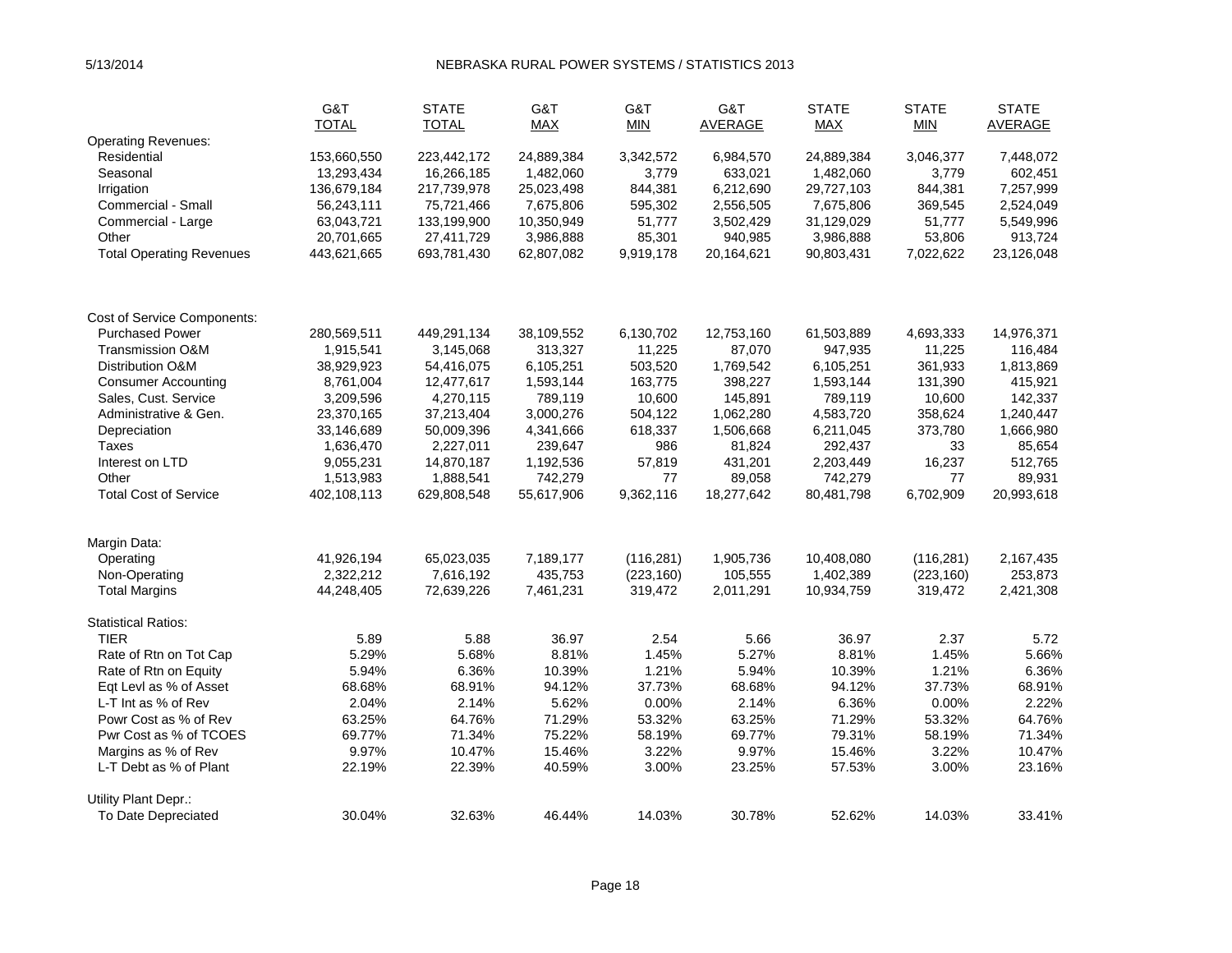|                                 | G&T           | <b>STATE</b>  | G&T         | G&T        | G&T            | <b>STATE</b>  | <b>STATE</b> | <b>STATE</b>   |
|---------------------------------|---------------|---------------|-------------|------------|----------------|---------------|--------------|----------------|
|                                 | <b>TOTAL</b>  | <b>TOTAL</b>  | <b>MAX</b>  | <b>MIN</b> | <b>AVERAGE</b> | <b>MAX</b>    | <b>MIN</b>   | <b>AVERAGE</b> |
| <b>Energy Statistics:</b>       |               |               |             |            |                |               |              |                |
| Energy Purchased (Kwh)          | 4,684,586,797 | 7,420,095,368 | 637,829,156 | 99,758,084 | 212,935,764    | 1,060,625,727 | 63,913,250   | 247,336,512    |
| Energy Sold (Kwh)               | 4,361,461,108 | 6,929,571,757 | 594,825,351 | 89,125,542 | 198,248,232    | 988,715,710   | 57,595,126   | 230,985,725    |
| Line Loss Percentage            | 6.90          | 6.61          | 12.66       | 4.34       | 7.20           | 12.66         | 3.95         | 7.23           |
| Cost Per Kwh (cents)            | 5.99          | 6.06          | 7.38        | 5.49       | 6.10           | 7.40          | 5.49         | 6.30           |
| Revenue Per Kwh (cents)         | 10.17         | 10.01         | 13.64       | 8.61       | 10.51          | 14.42         | 8.18         | 10.79          |
| <b>Demand Statistics:</b>       |               |               |             |            |                |               |              |                |
| Maximum Kw                      | 1,147,956     | 1,916,275     | 154,088     | 21,878     | 52,180         | 318,795       | 13,464       | 63,876         |
| Annual Load Factor %            | 46.58%        | 44.20%        | 65.99%      | 25.78%     | 48.36%         | 65.99%        | 21.78%       | 46.78%         |
| <b>Revenue Statistics:</b>      |               |               |             |            |                |               |              |                |
| Per Mile of Line                | 8,432         | 9,022         | 14,424      | 4,708      | 8,784          | 14,424        | 4,708        | 8,861          |
| Per \$ of Utility Plant         | \$0.37        | \$0.39        | \$0.48      | \$0.25     | \$0.38         | \$0.48        | \$0.25       | \$0.38         |
| <b>Costs Per Consumer Data:</b> |               |               |             |            |                |               |              |                |
| Utility Plant Invest.           | \$7,700       | \$8,037       | \$11,465    | \$5,917    | \$7,897        | \$13,594      | \$4,824      | \$8,215        |
| Transm. & Dist. O&M             | \$265         | \$260         | \$447       | \$114      | \$264          | \$500         | \$114        | \$275          |
| Consumer Acct. & Sales          | \$57          | \$56          | \$126       | \$46       | \$77           | \$126         | \$46         | \$77           |
| Administrative & Gen.           | \$152         | \$168         | \$358       | \$92       | \$163          | \$494         | \$92         | \$188          |
| Depr, Taxes, & LTD Int          |               |               | \$422       | \$160      | \$292          | \$615         | \$118        | \$308          |
| <b>Total Cost Of Elect Ser</b>  | \$516         | \$522         | \$3,826     | \$1,936    | \$2,635        | \$4,319       | \$1,936      | \$2,814        |
| Cost Per Mile of Line Data:     |               |               |             |            |                |               |              |                |
| Utility Plant Invest.           | 22,518        | 23,166        | 32,641      | 13,617     | 23,083         | 32,641        | 13,617       | 22,864         |
| Transm. & Dist. O&M             | 776           | 749           | 1,178       | 207        | 791            | 1,552         | 207          | 778            |
| Consumer Acct. & Sales          | 167           | 162           | 413         | 125        | 232            | 413           | 83           | 225            |
| Administrative & Gen.           | 444           | 484           | 1,263       | 237        | 499            | 1,263         | 237          | 520            |
| Depr, Taxes, & LTD Int          |               |               | 1,342       | 359        | 861            | 1,342         | 359          | 852            |
| <b>Total Cost Of Elect Ser</b>  | 1,508         | 1,504         | 13,485      | 4,186      | 7,968          | 13,485        | 4,186        | 8,088          |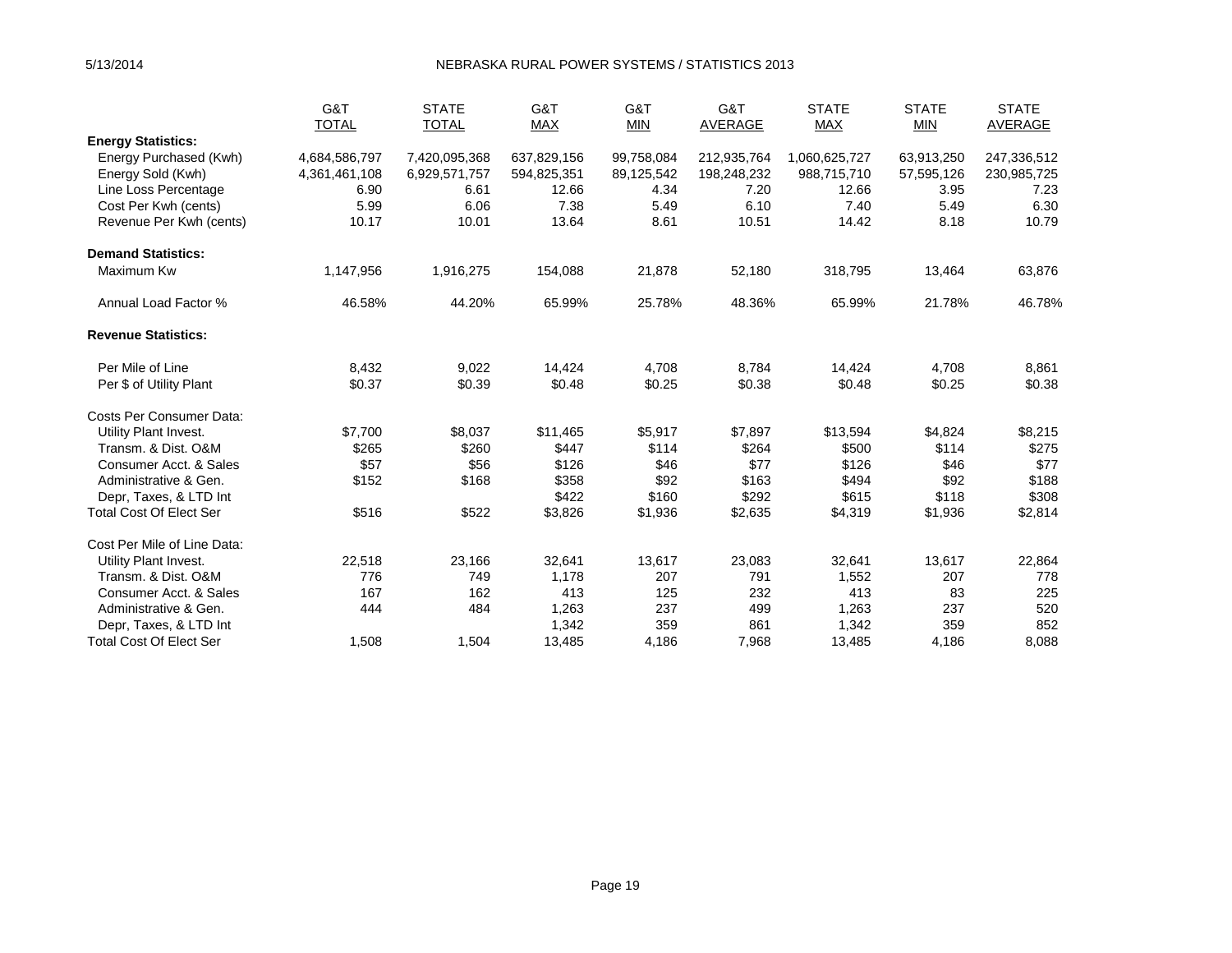|                              | G&T<br>TOTAL | <b>STATE</b><br><b>TOTAL</b> | G&T<br><b>MAX</b> | G&T<br><b>MIN</b> | G&T<br><b>AVERAGE</b> | <b>STATE</b><br><b>MAX</b> | <b>STATE</b><br><b>MIN</b> | <b>STATE</b><br>AVERAGE |
|------------------------------|--------------|------------------------------|-------------------|-------------------|-----------------------|----------------------------|----------------------------|-------------------------|
| Rate Class Revenue Data:     |              |                              |                   |                   |                       |                            |                            |                         |
| Residential -                |              |                              |                   |                   |                       |                            |                            |                         |
| Avg. Kwh Use/Consumer        | 410,601      | 536,792                      | 25,790            | 14,984            | 18,664                | 25,790                     | 12,122                     | 17,893                  |
| Avg. Revenue/Consumer        | \$42,122     | \$56,717                     | \$2,510           | \$1,592           | \$1,915               | \$2,510                    | \$1,583                    | \$1,891                 |
| Avg. Rev./Kwh (Cents)        |              |                              | 12.17             | 8.25              | 10.26                 | 16.74                      | 8.25                       | 10.57                   |
| Seasonal -                   |              |                              |                   |                   |                       |                            |                            |                         |
| Avg. Kwh Use/Consumer        | 82.850       | 96.762                       | 17,364            | 180               | 3,945                 | 17,364                     | 180                        | 3,584                   |
| Avg. Revenue/Consumer        | \$13,322     | \$16,494                     | \$2,071           | \$26              | \$634                 | \$2,071                    | \$26                       | \$611                   |
| Avg. Rev./Kwh (Cents)        |              |                              | 45.77             | 10.89             | 16.08                 | 45.77                      | 10.89                      | 17.05                   |
| Irrigation -                 |              |                              |                   |                   |                       |                            |                            |                         |
| Avg. Kwh Use/Consumer        | 751.457      | 1.107.288                    | 56,523            | 17.054            | 34,157                | 81,154                     | 17.054                     | 36,910                  |
| Avg. Revenue/Consumer        | \$105,161    | \$153,671                    | \$7,247           | \$3,087           | \$4,780               | \$9,899                    | \$3,087                    | \$5,122                 |
| Avg. Rev./Kwh (Cents)        |              |                              | 21.24             | 11.72             | 13.99                 | 21.24                      | 11.55                      | 13.88                   |
| Commercial / Small -         |              |                              |                   |                   |                       |                            |                            |                         |
| Avg. Kwh Use/Consumer        | 921,165      | 1,135,621                    | 175,393           | 12,396            | 41,871                | 175,393                    | 10,845                     | 37,854                  |
| Avg. Revenue/Consumer        | \$90,079     | \$114,742                    | \$14,512          | \$1,456           | \$4,094               | \$14,512                   | \$1,331                    | \$3,825                 |
| Avg. Rev./Kwh (Cents)        |              |                              | 12.09             | 8.27              | 9.78                  | 14.79                      | 8.27                       | 10.10                   |
| Commercial / Large -         |              |                              |                   |                   |                       |                            |                            |                         |
| Avg. Kwh Use/Consumer        | 234,396,521  | 255,009,657                  | 71,340,460        | 379,819           | 13,022,029            | 71,340,460                 | 297,269                    | 10,625,402              |
| Avg. Revenue/Consumer        | \$14,892,050 | \$16,543,852                 | \$4,152,627       | \$34,096          | \$827,336             | \$4,152,627                | \$31,057                   | \$689,327               |
| Avg. Rev./Kwh (Cents)        |              |                              | 12.39             | 5.82              | 6.35                  | 12.39                      | 5.82                       | 6.49                    |
| Other-Lighting & Public      |              |                              |                   |                   |                       |                            |                            |                         |
| Avg. Kwh Use/Consumer        | 611,466      | 723.558                      | 74,612            | 6.153             | 27,794                | 74,612                     | 389                        | 25,841                  |
| Avg. Revenue/Consumer        | \$77,604     | \$92,830                     | \$9,448           | \$1,044           | \$3,527               | \$9,448                    | \$1,044                    | \$3,315                 |
| Avg. Rev./Kwh (Cents)        |              |                              | 19.32             | 7.78              | 12.69                 | 19.32                      | 7.78                       | 12.83                   |
| Sales For Resale-REA & Other |              |                              |                   |                   |                       |                            |                            |                         |
| Avg. Revenue/Consumer        | \$6,093,330  | \$7,010,468                  | \$1,706,102       | \$153,494         | \$553,939             | \$1,706,102                | \$153,494                  | \$539,267               |
| Avg. Rev./Kwh (Cents)        |              |                              | 8.71              | 5.58              | 6.72                  | 8.71                       | 5.58                       | 6.78                    |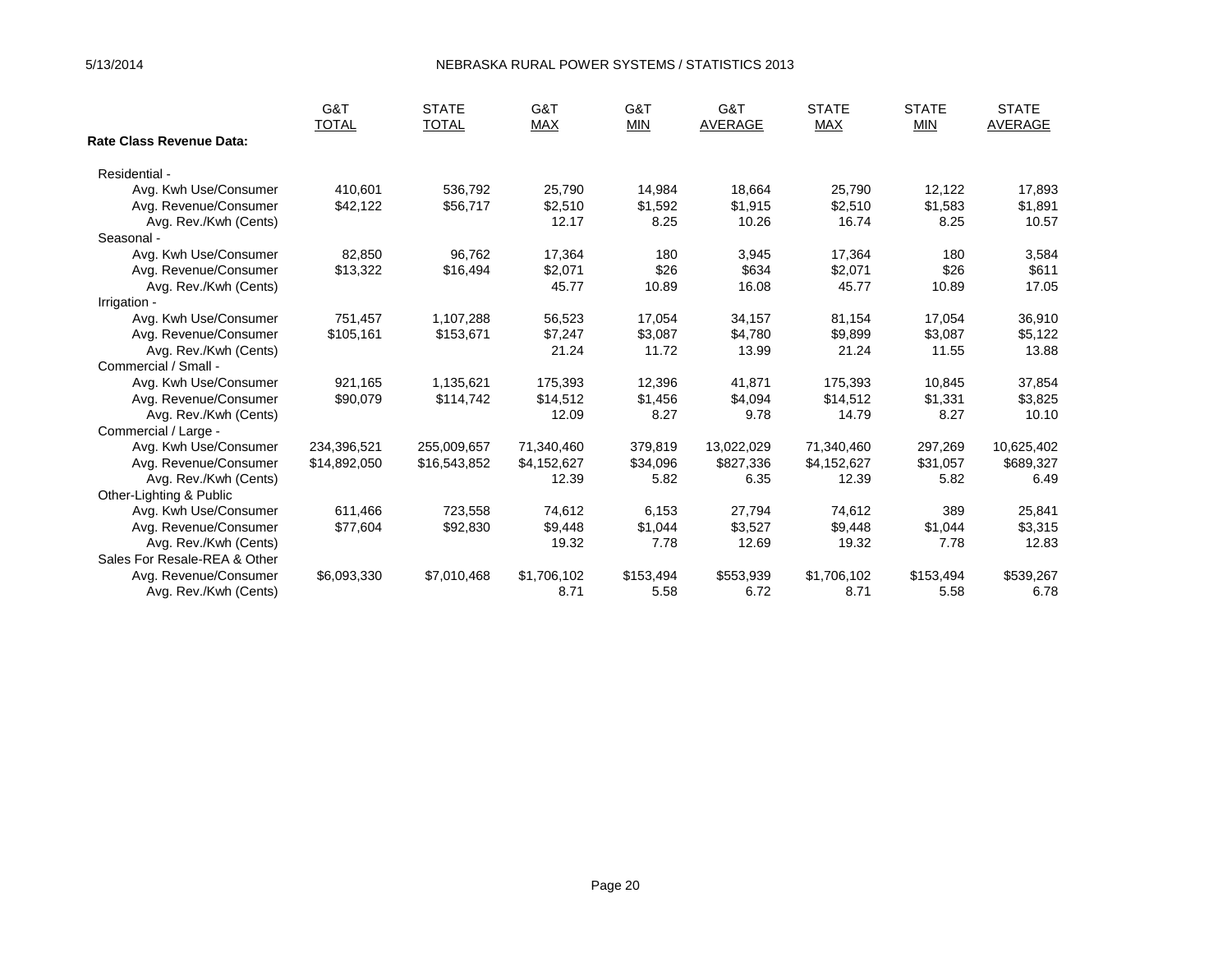## **NEBRASKA ELECTRIC G&T COOP., INC.** STATISTICAL ANALYSIS OF NEBRASKA RURAL SYSTEMS 2013 TOTAL ELECTRIC SALES REVENUE (Cents/Kwh)

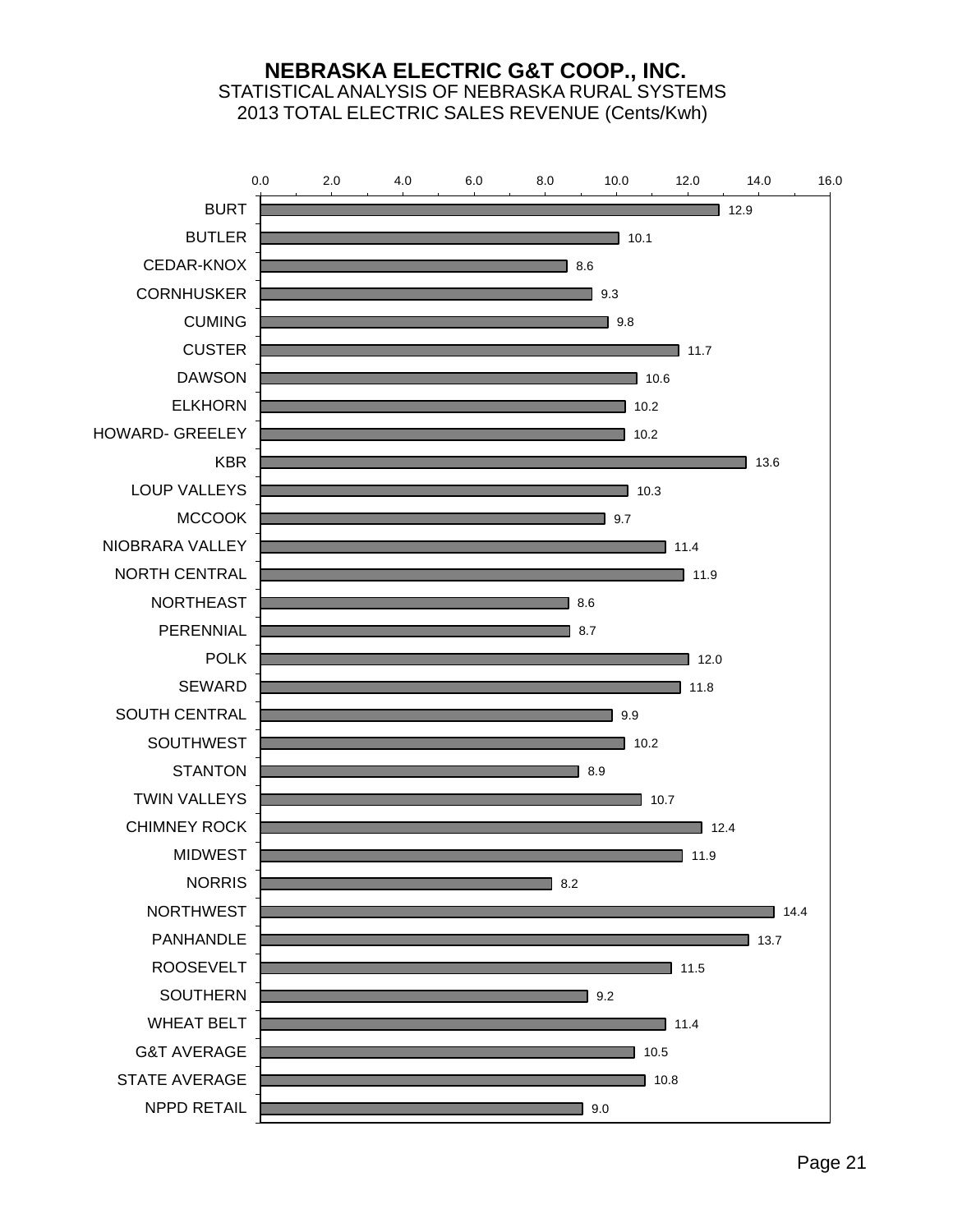## **NEBRASKA ELECTRIC G&T COOP., INC.** STATISTICAL ANALYSIS OF NEBRASKA RURAL SYSTEMS 2013 PURCHASED POWER COST (Cents/Kwh)

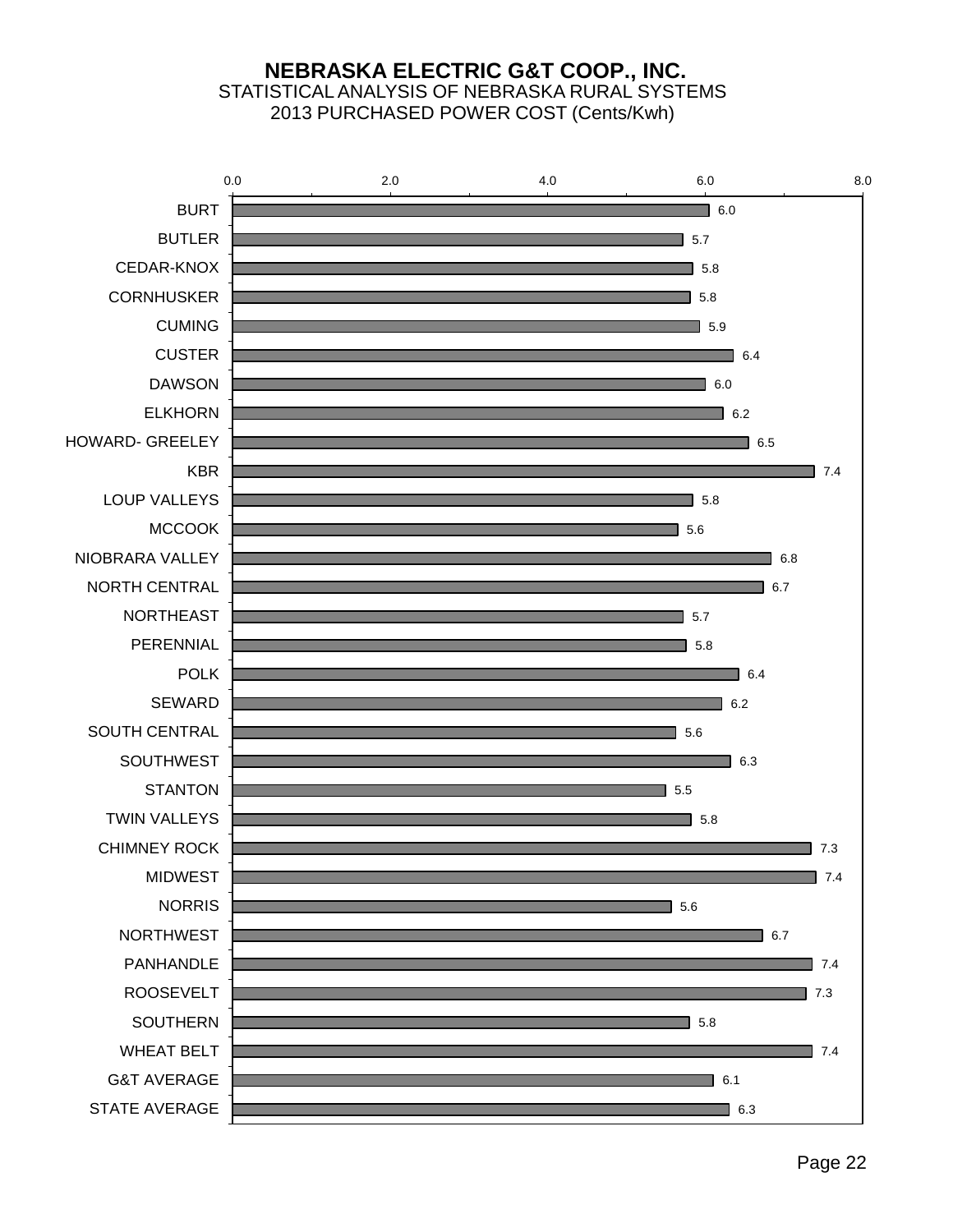## **NEBRASKA ELECTRIC G&T COOP., INC.** STATISTICAL ANALYSIS OF NEBRASKA RURAL SYSTEMS 2013 TOTAL COST OF ELECTRIC SERVICE PER CONSUMER

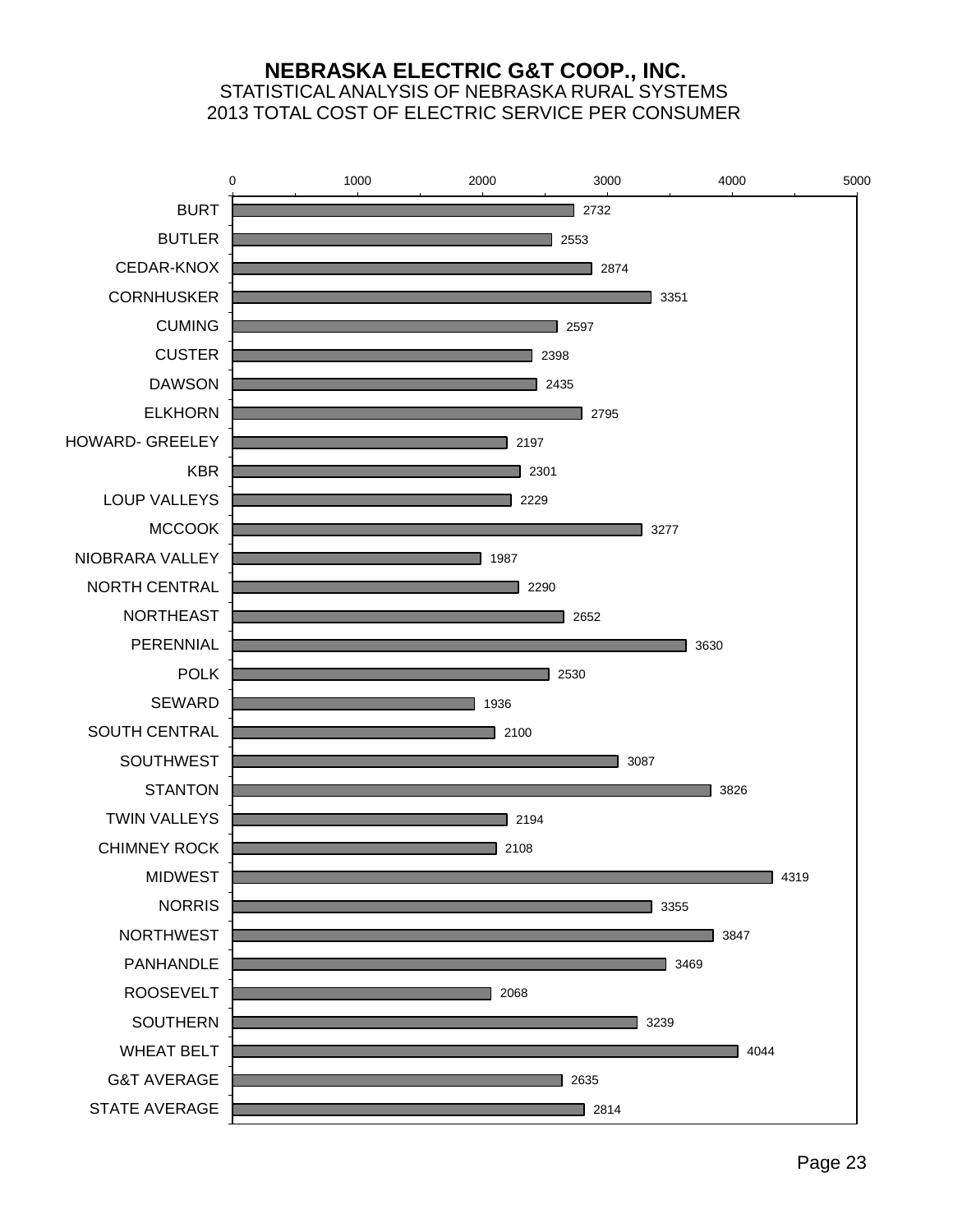## **NEBRASKA ELECTRIC G&T COOP., INC.** STATISTICAL ANALYSIS OF NEBRASKA RURAL SYSTEMS 2013 ANNUAL SYSTEM LOAD FACTOR

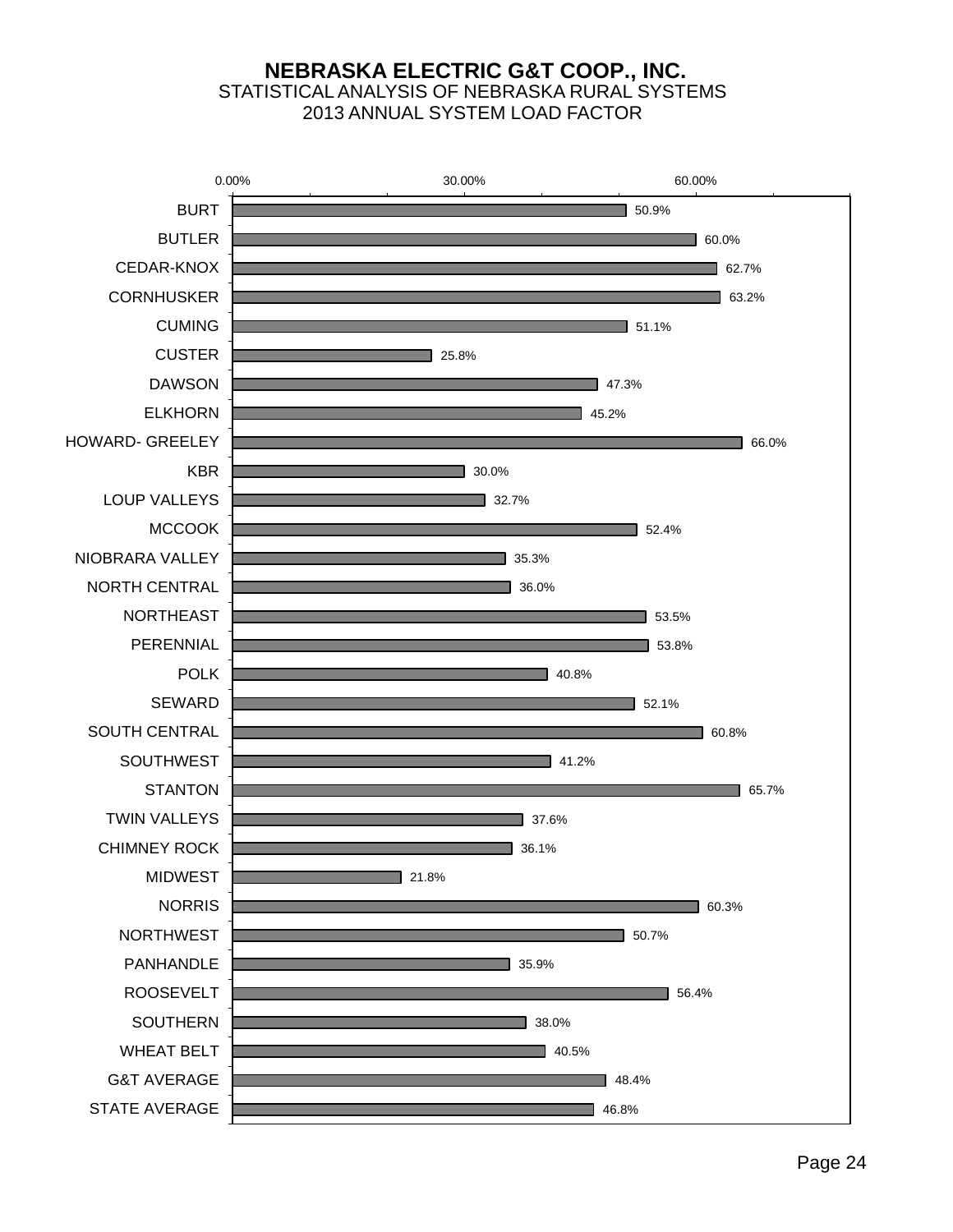## **NEBRASKA ELECTRIC G&T COOP., INC.** STATISTICAL ANALYSIS OF NEBRASKA RURAL SYSTEMS 2013 SYSTEM LINE LOSS PERCENTAGE

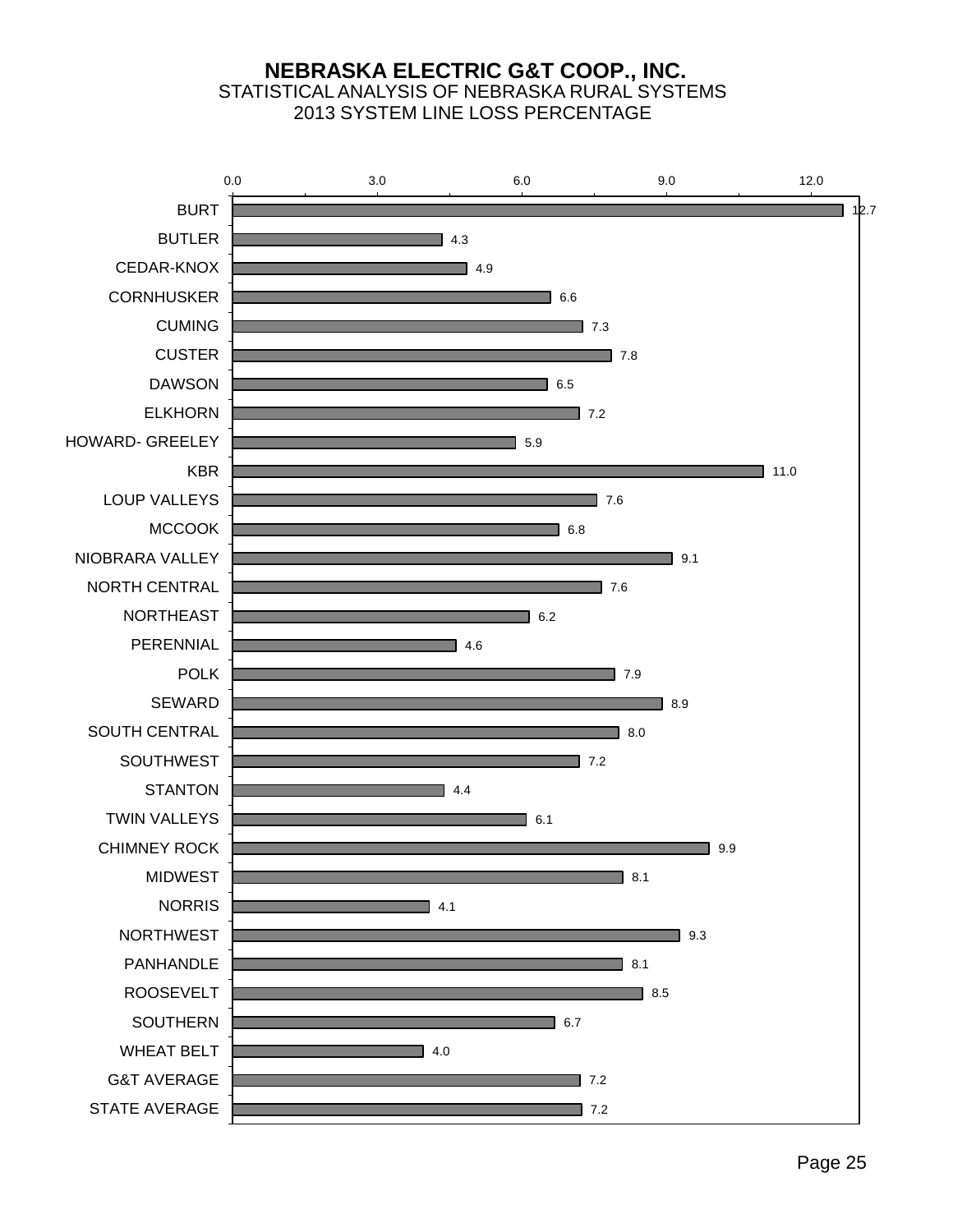## **NEBRASKA ELECTRIC G&T COOP., INC.** STATISTICAL ANALYSIS OF NEBRASKA RURAL SYSTEMS 2013 SYSTEM EQUITY LEVELS AS A % OF ASSETS

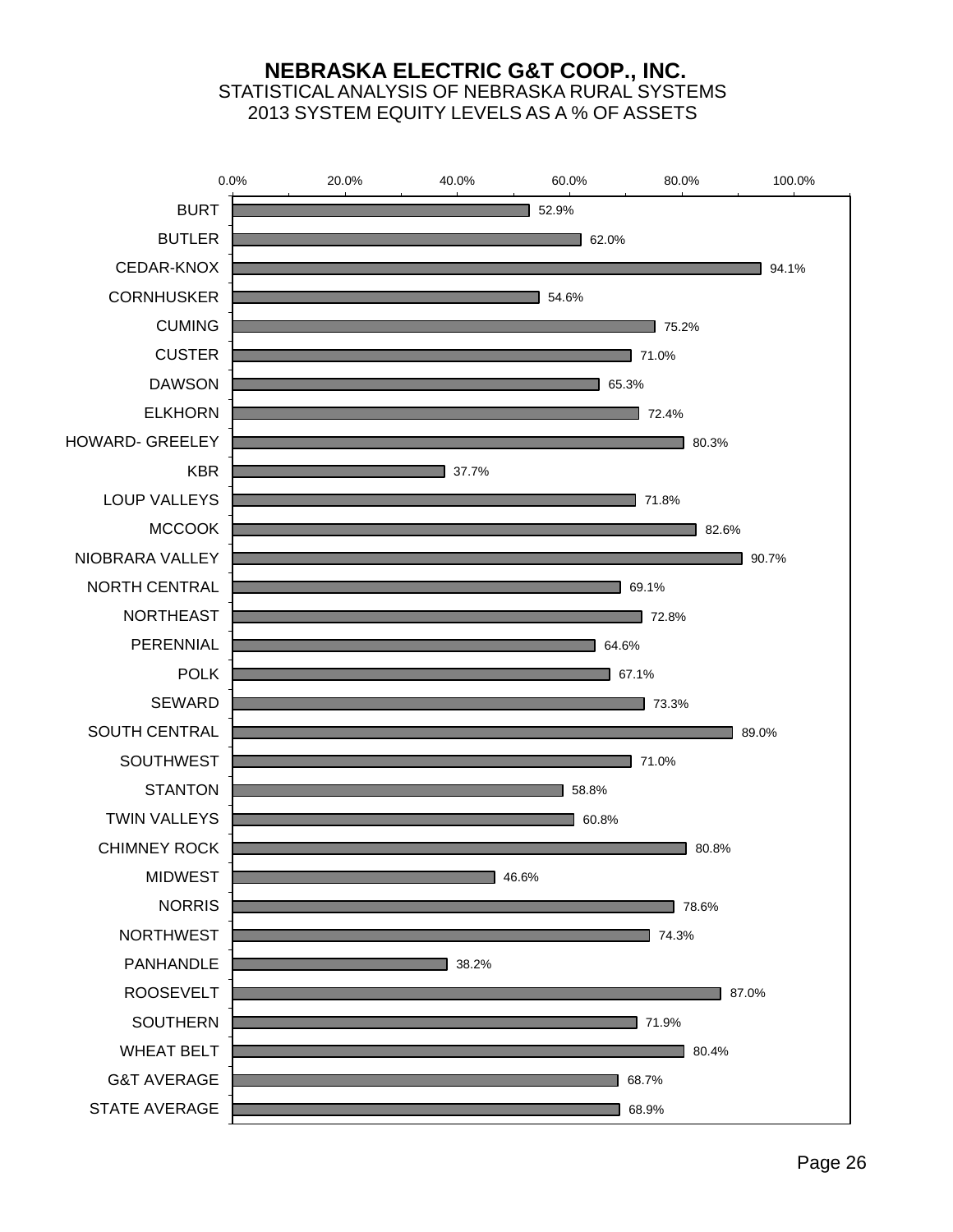### **NEBRASKA ELECTRIC G&T COOP., INC.** STATISTICAL ANALYSIS OF NEBRASKA RURAL SYSTEMS 2013 SYSTEM MARGINS AS A % OF REVENUE

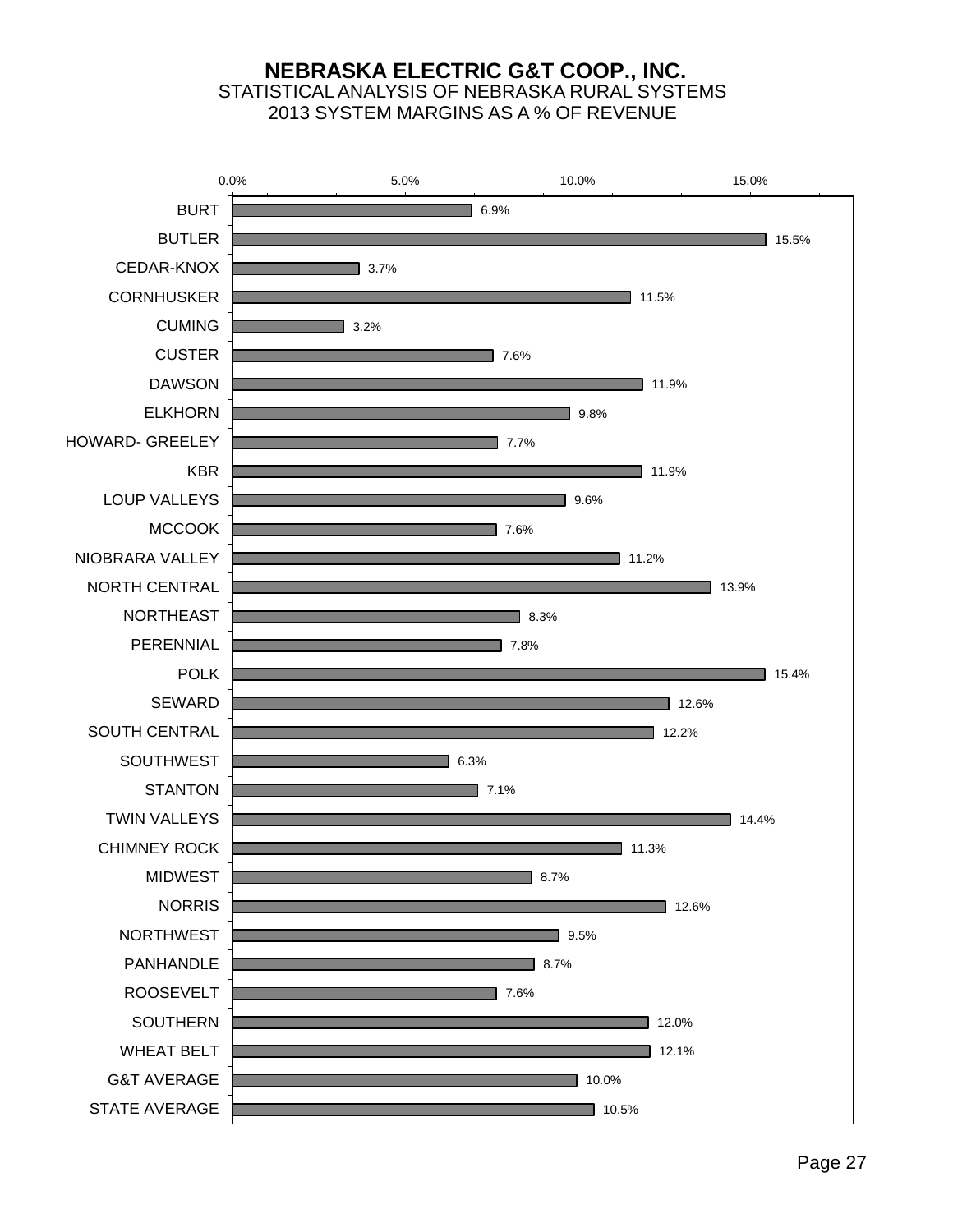## **NEBRASKA ELECTRIC G&T COOP., INC.** STATISTICAL ANALYSIS OF NEBRASKA RURAL SYSTEMS 2013 SYSTEM RATE OF RETURN ON EQUITY

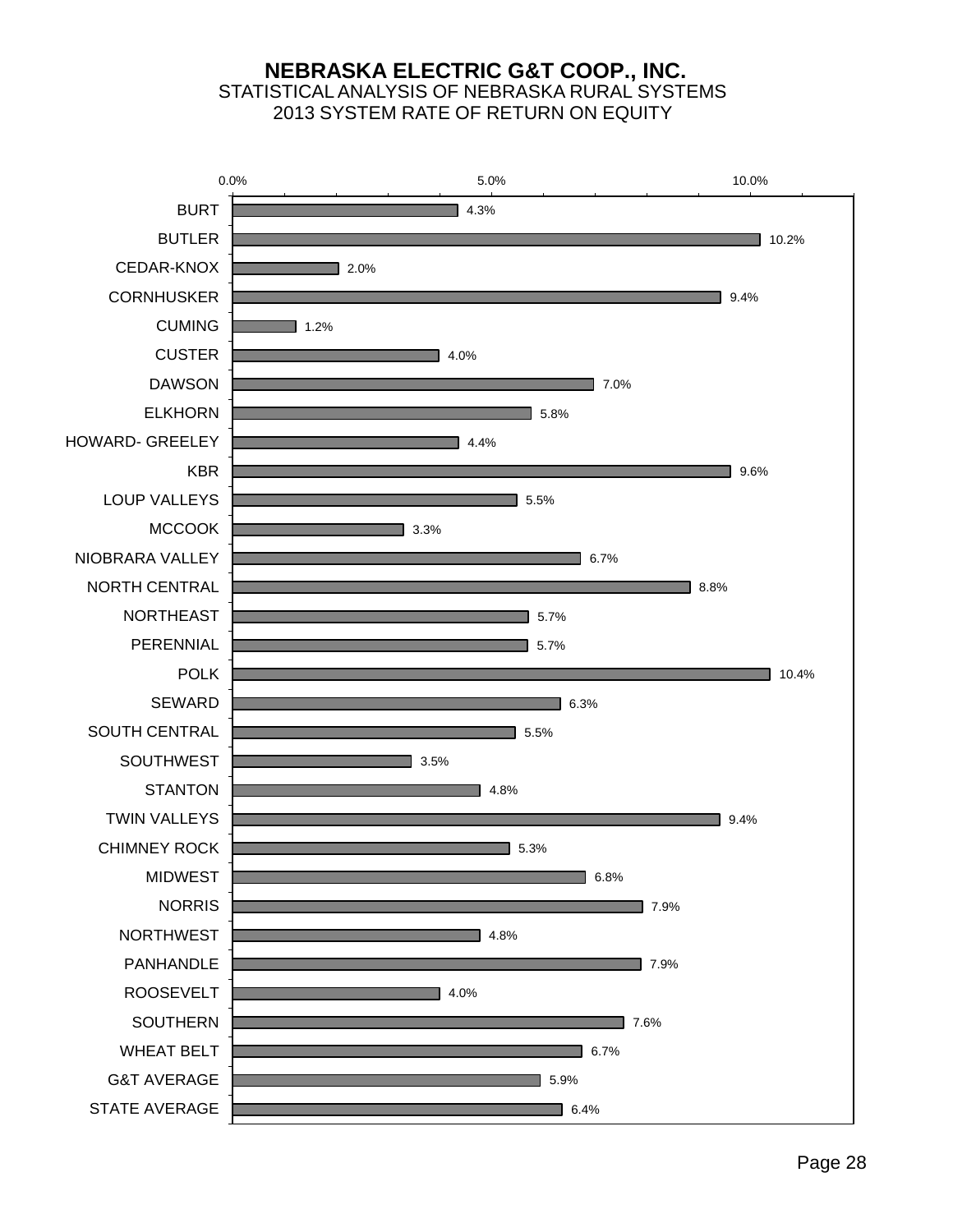### **NEBRASKA ELECTRIC G&T COOP., INC.** STATISTICAL ANALYSIS OF NEBRASKA RURAL SYSTEMS 2013 SYSTEM LONG-TERM DEBT AS A % OF PLANT

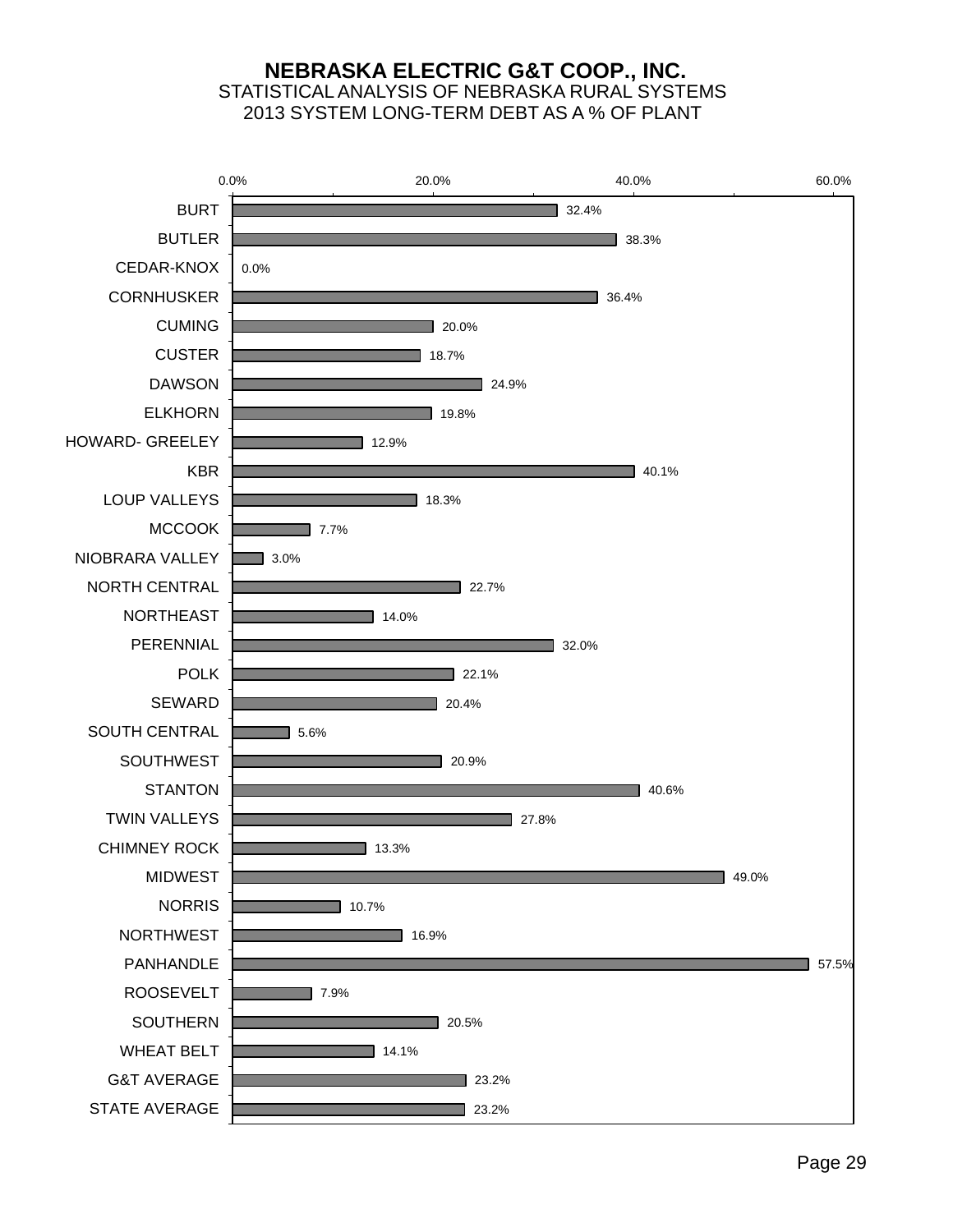## **NEBRASKA ELECTRIC G&T COOP., INC.** STATISTICAL ANALYSIS OF NEBRASKA RURAL SYSTEMS 2013 SYSTEM POWER COST AS A % OF REVENUE

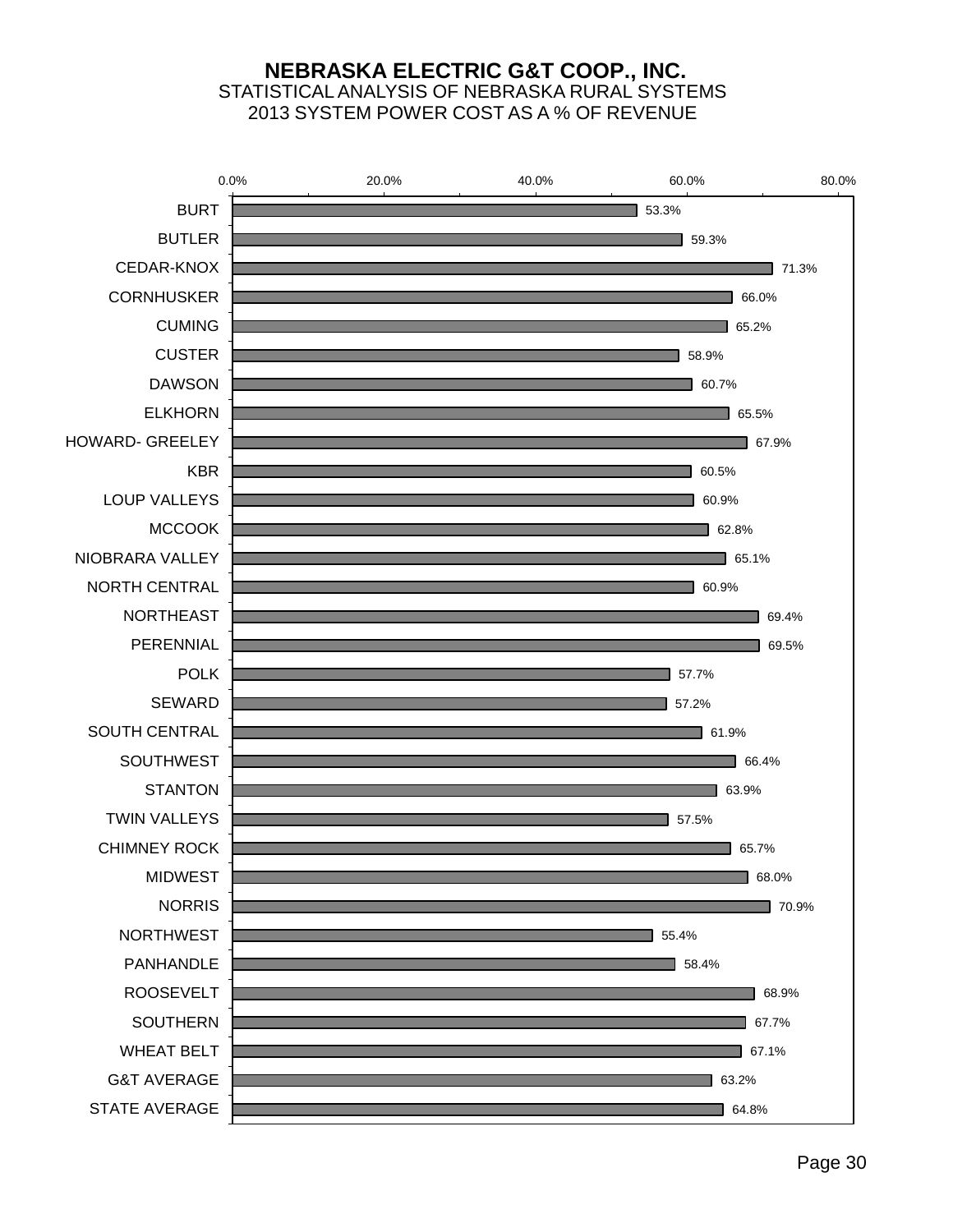## **NEBRASKA ELECTRIC G&T COOP., INC.** STATISTICAL ANALYSIS OF NEBRASKA RURAL SYSTEMS 2013 AVERAGE RESIDENTIAL REVENUE PER KWH (Cents)

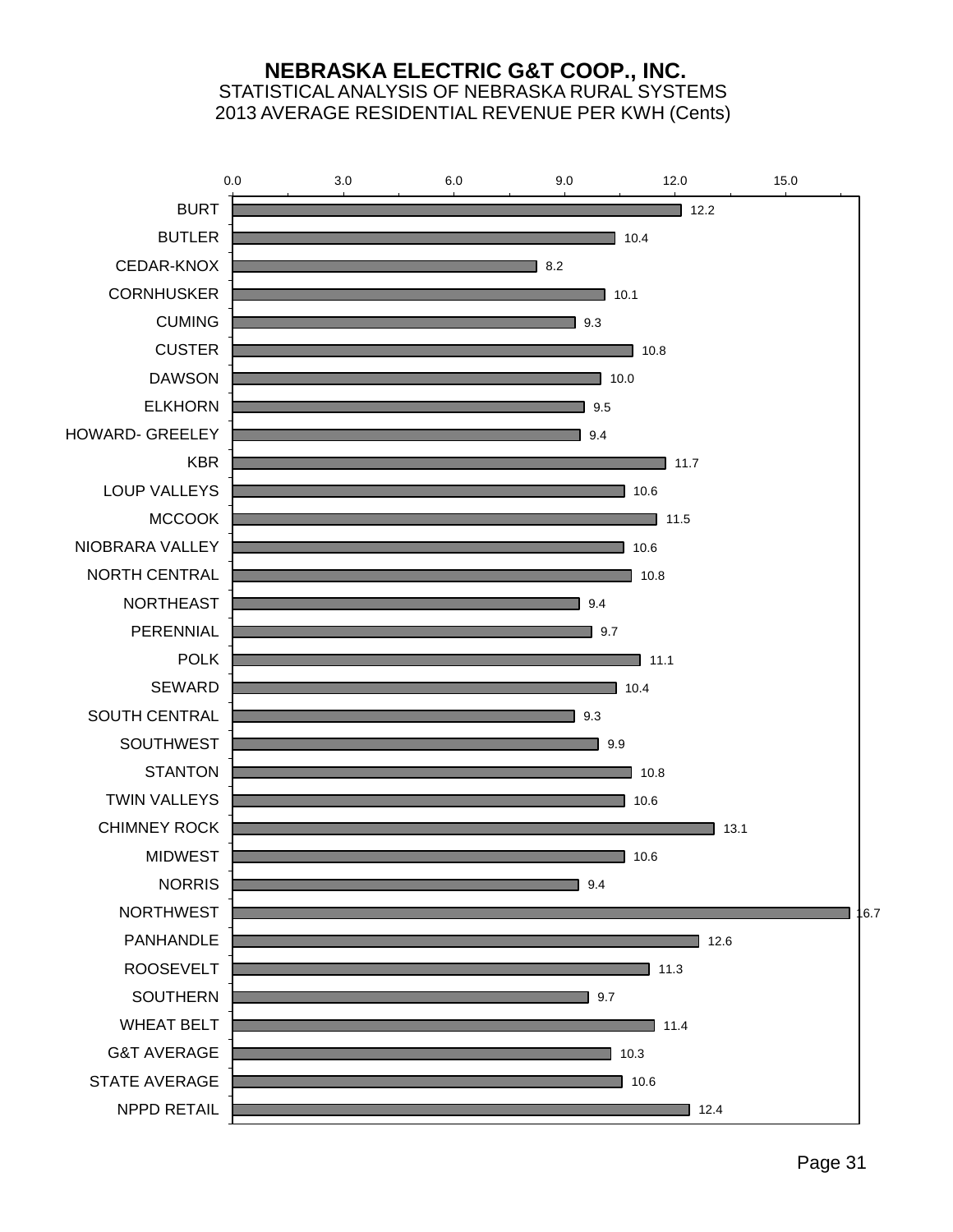### **NEBRASKA ELECTRIC G&T COOP., INC.** STATISTICAL ANALYSIS OF NEBRASKA RURAL SYSTEMS 2013 AVERAGE SEASONAL REVENUE PER KWH (Cents)

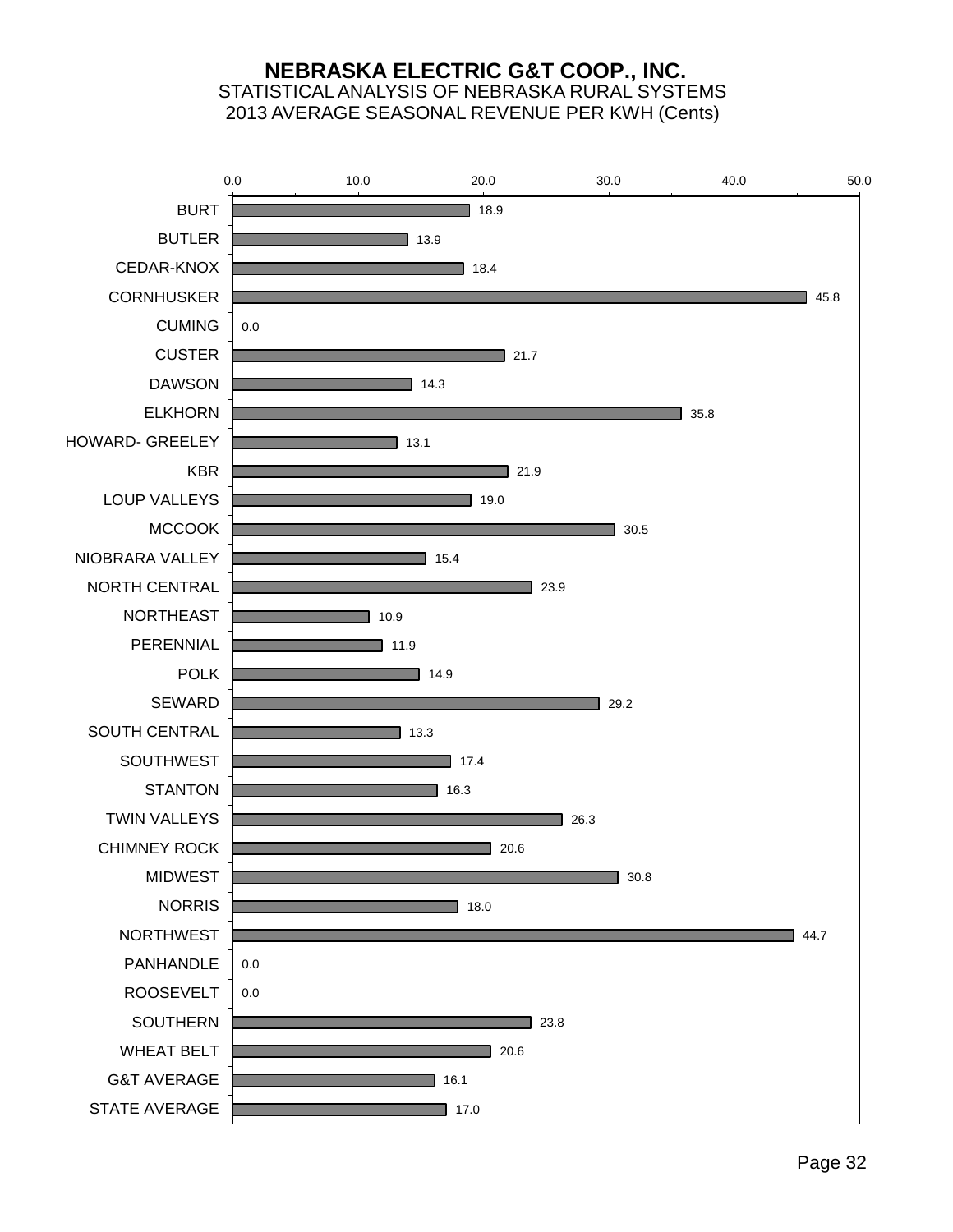## **NEBRASKA ELECTRIC G&T COOP., INC.** STATISTICAL ANALYSIS OF NEBRASKA RURAL SYSTEMS 2013 AVERAGE IRRIGATION REVENUE PER KWH (Cents)

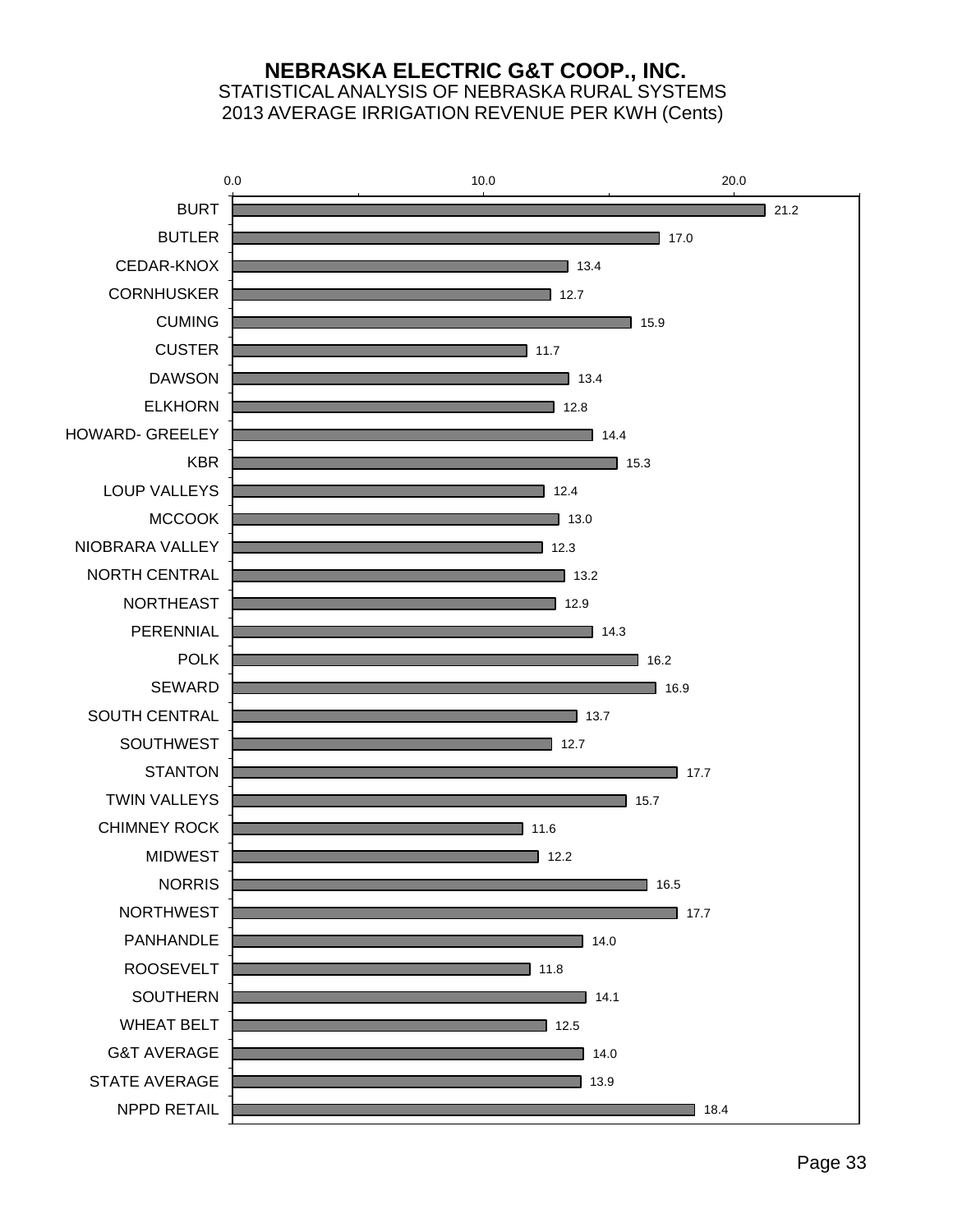### **NEBRASKA ELECTRIC G&T COOP., INC.** STATISTICAL ANALYSIS OF NEBRASKA RURAL SYSTEMS 2013 AVERAGE SMALL COMMERCIAL REVENUE PER KWH (Cents)

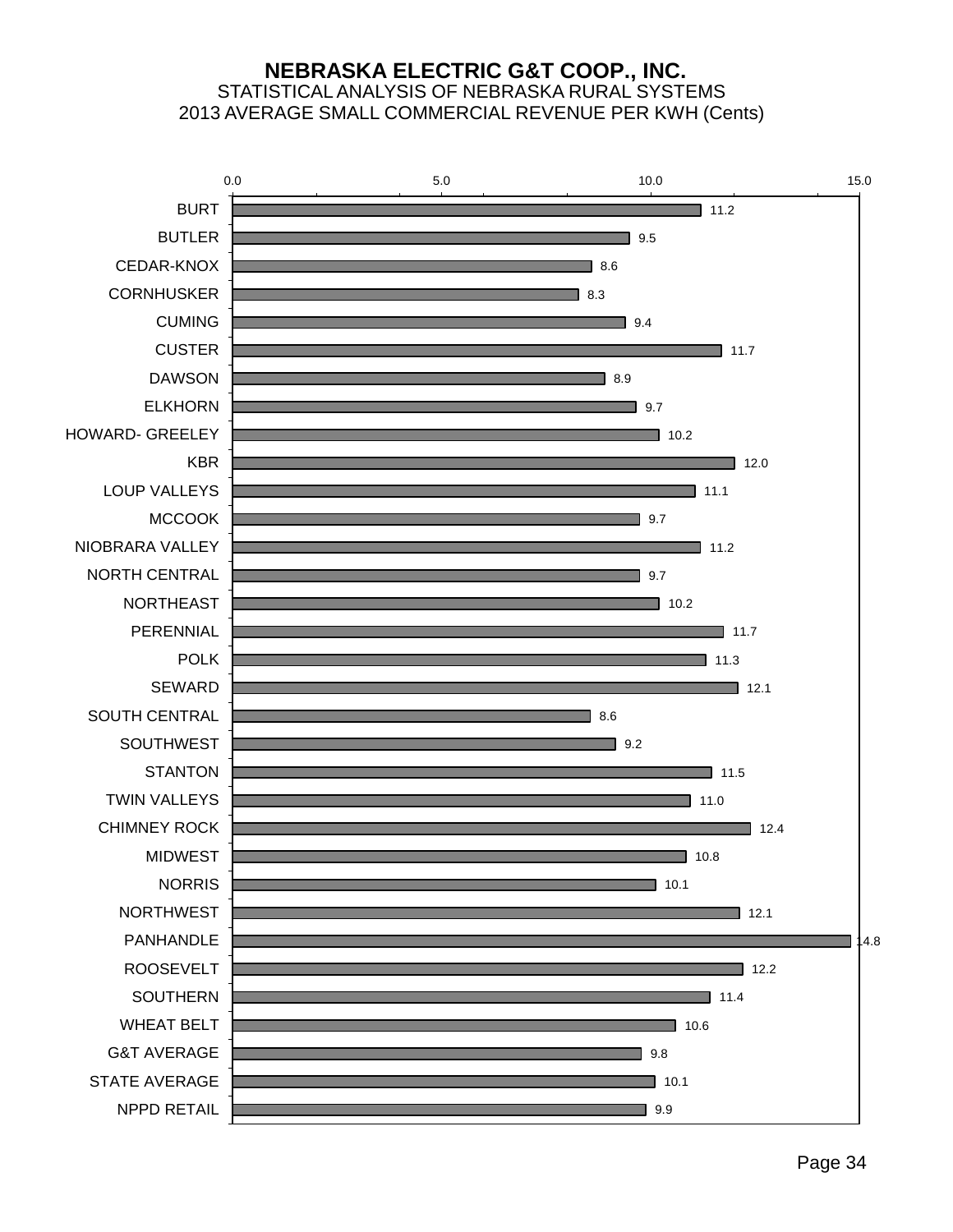### **NEBRASKA ELECTRIC G&T COOP., INC.** STATISTICAL ANALYSIS OF NEBRASKA RURAL SYSTEMS 2013 AVERAGE LARGE COMMERCIAL REVENUE PER KWH (Cents)

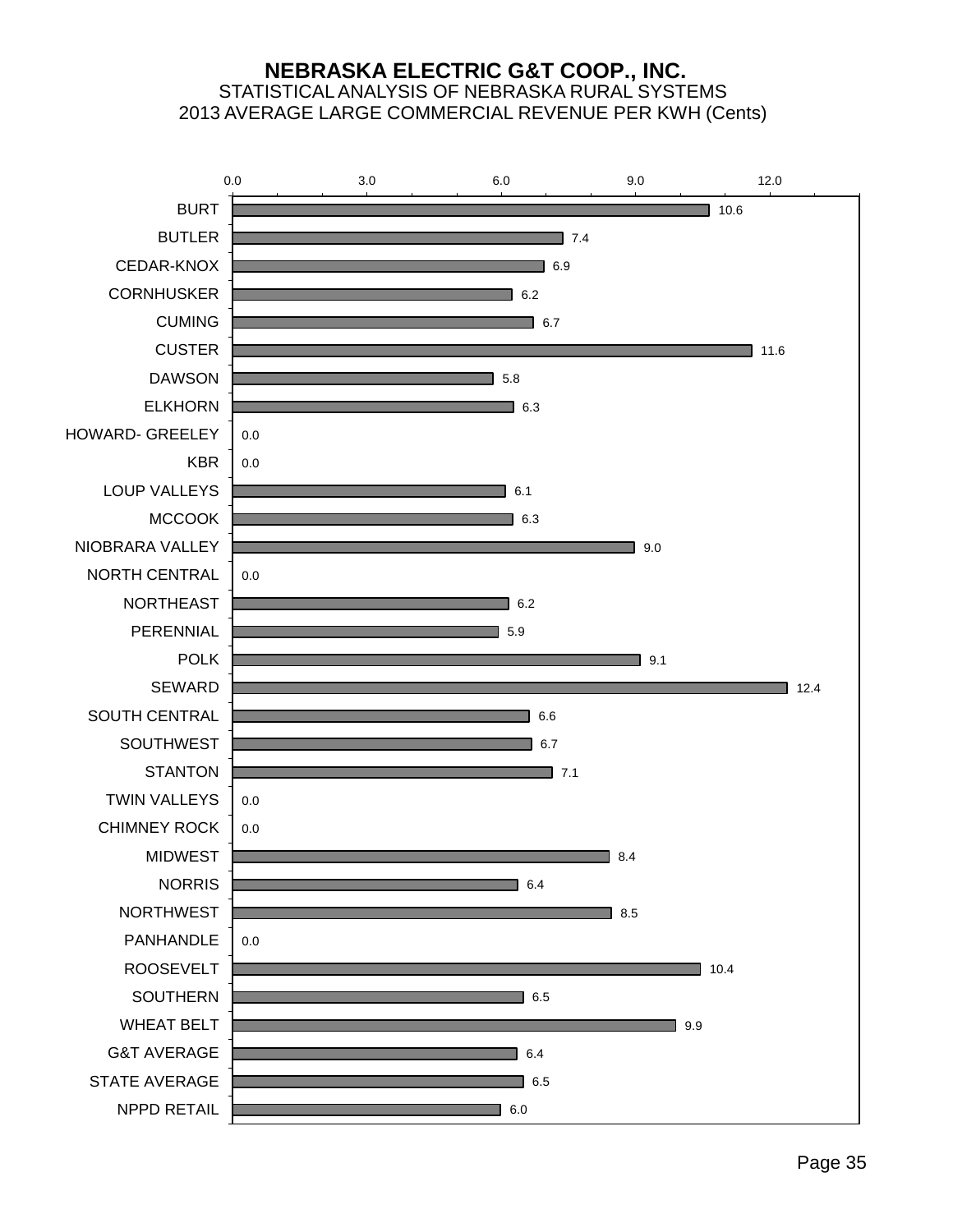## **NEBRASKA ELECTRIC G&T COOP., INC.** STATISTICAL ANALYSIS OF NEBRASKA RURAL SYSTEMS 2013 AVERAGE "OTHER" REVENUE PER KWH (Cents)

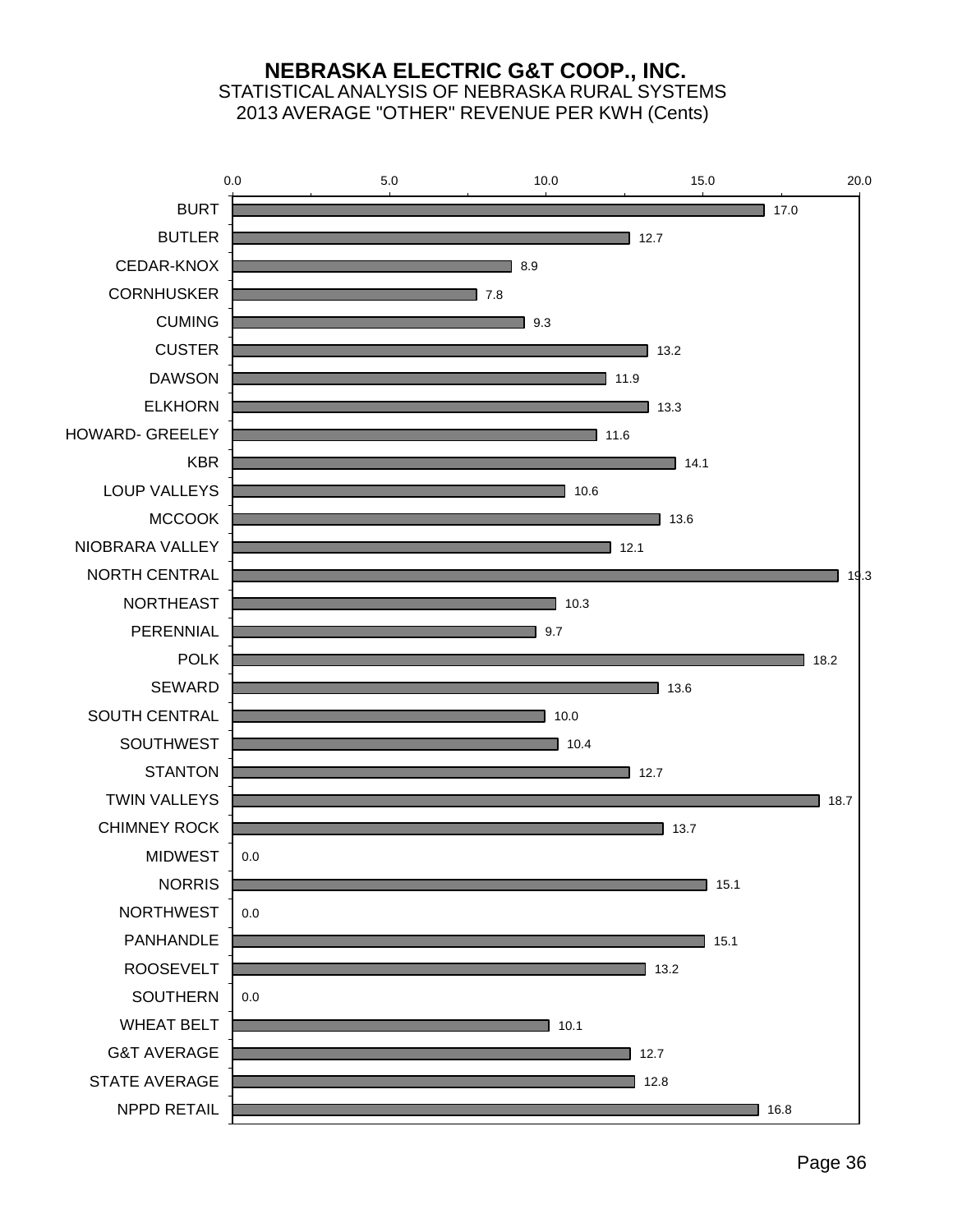### **NEBRASKA ELECTRIC G&T COOP., INC.** STATISTICAL ANALYSIS OF NEBRASKA RURAL SYSTEMS 2013 AVERAGE SALES FOR RESALE REVENUE/KWH (Cents)

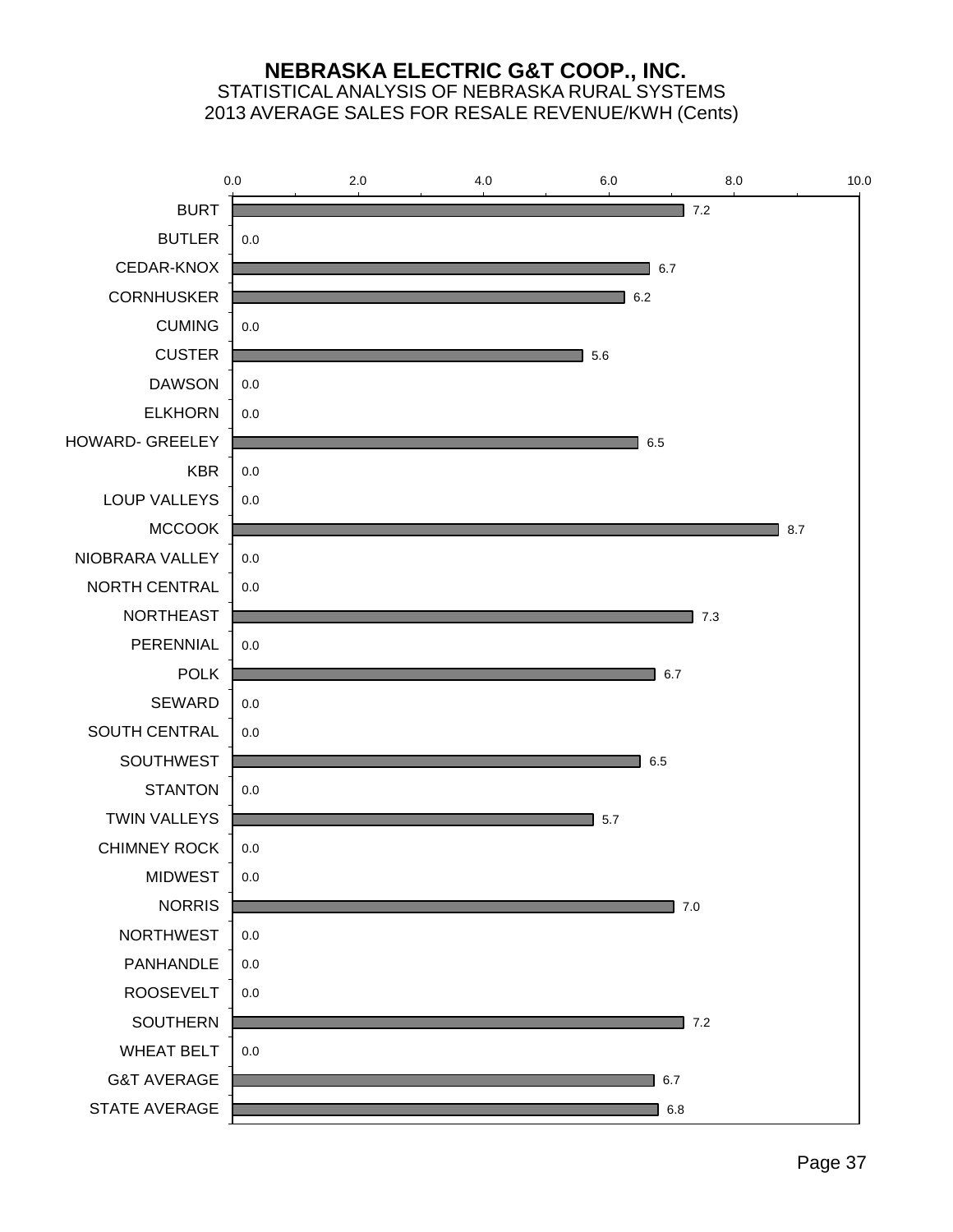### **NEBRASKA ELECTRIC G&T COOP., INC.** STATISTICAL ANALYSIS OF NEBRASKA RURAL SYSTEMS 2013 AVERAGE RESIDENTIAL ENERGY USE PER CONSUMER

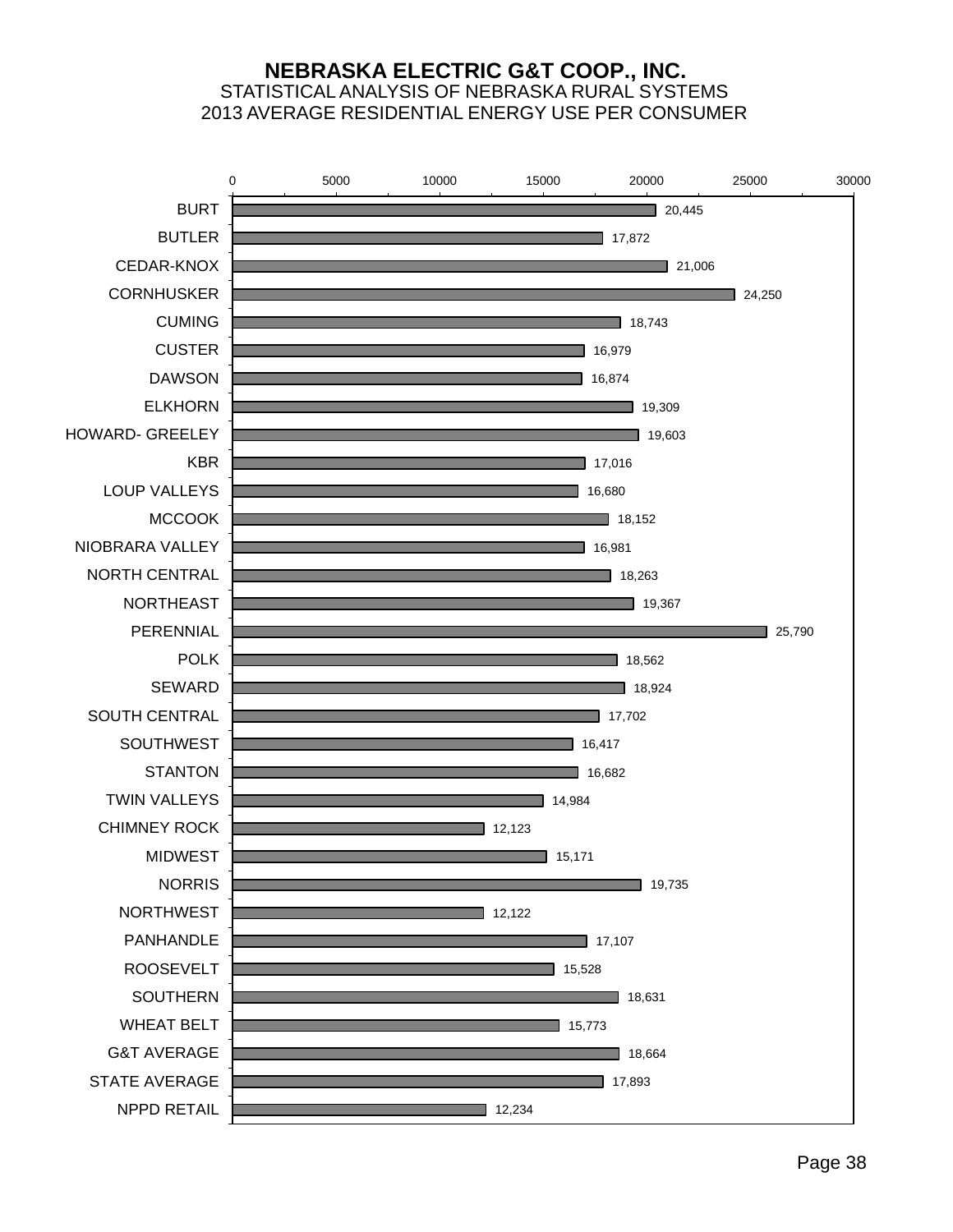### **NEBRASKA ELECTRIC G&T COOP., INC.** STATISTICAL ANALYSIS OF NEBRASKA RURAL SYSTEMS 2013 AVERAGE SEASONAL ENERGY USE PER CONSUMER

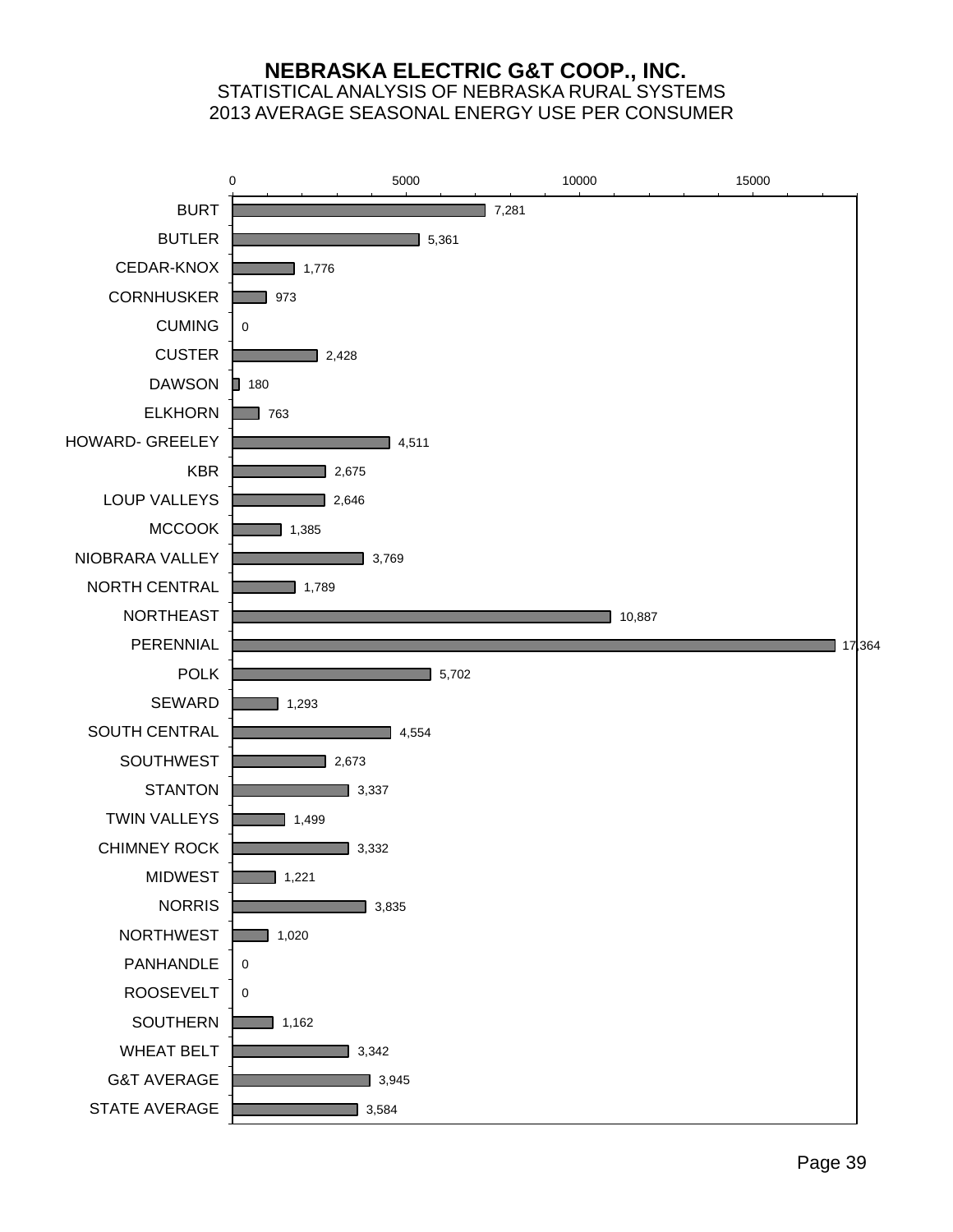### **NEBRASKA ELECTRIC G&T COOP., INC.** STATISTICAL ANALYSIS OF NEBRASKA RURAL SYSTEMS 2013 AVERAGE IRRIGATION ENERGY USE PER CONSUMER

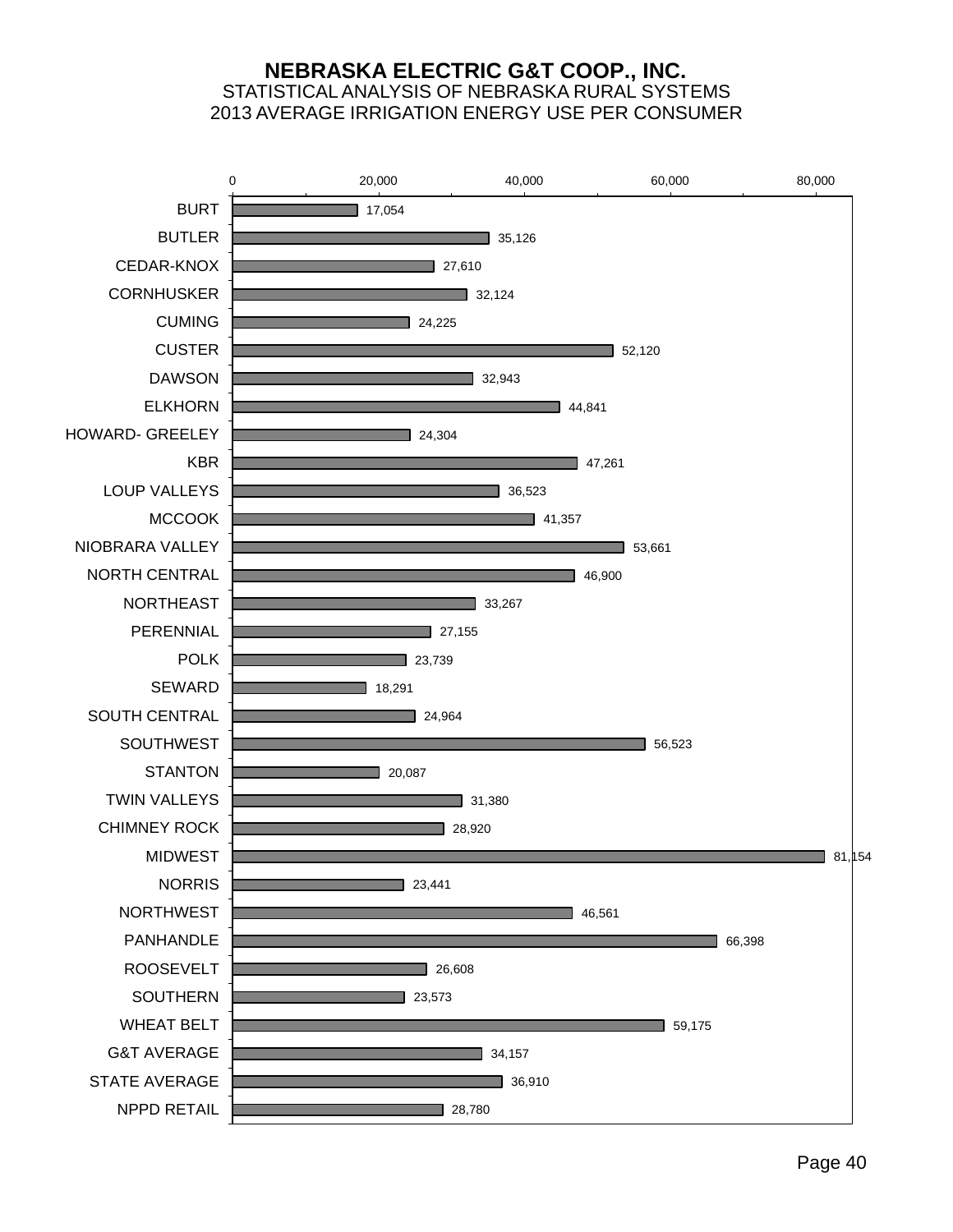### **NEBRASKA ELECTRIC G&T COOP., INC.** STATISTICAL ANALYSIS OF NEBRASKA RURAL SYSTEMS 2013 AVERAGE SMALL COMMERCIAL ENERGY USE PER CONSUMER

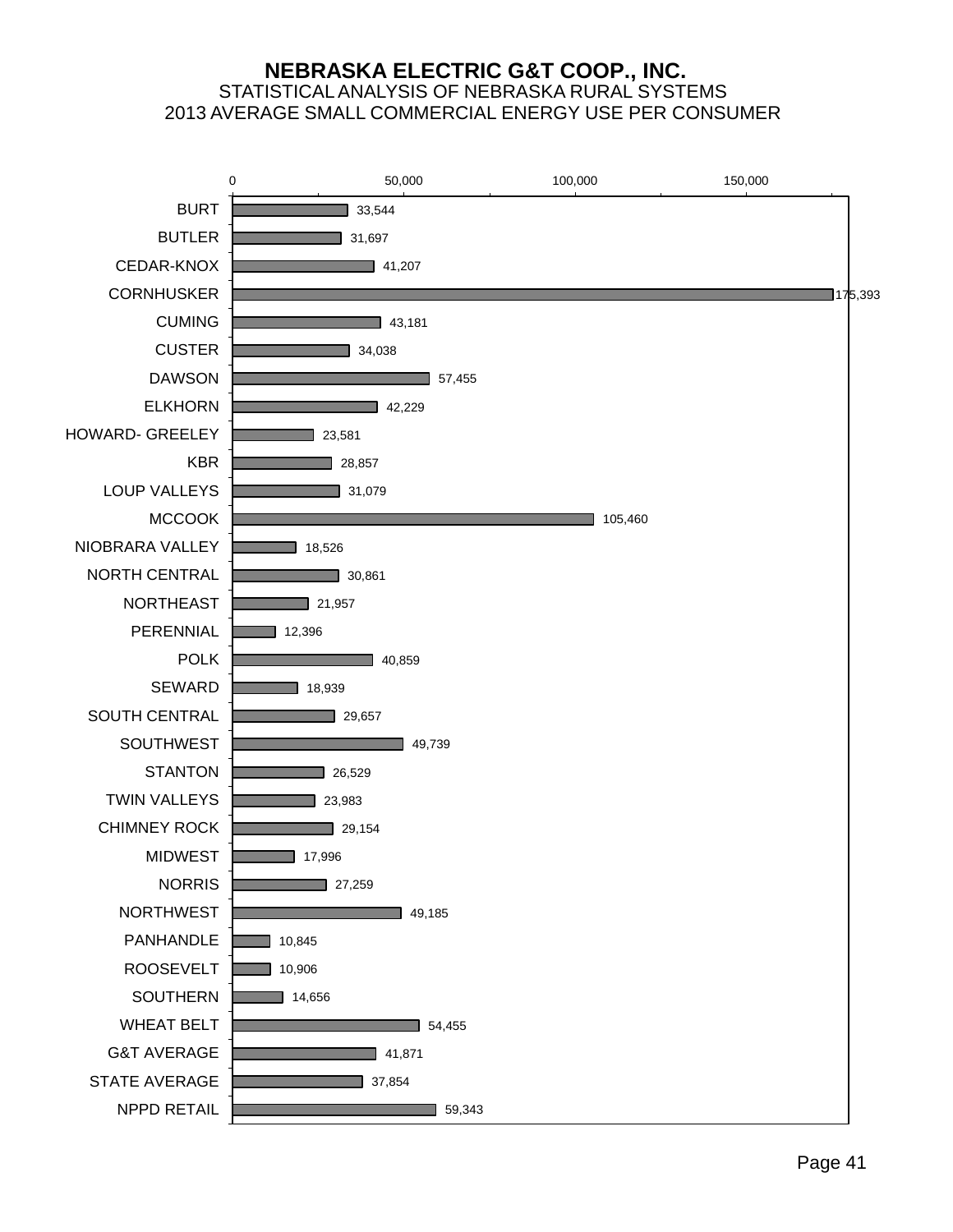### **NEBRASKA ELECTRIC G&T COOP., INC.** STATISTICAL ANALYSIS OF NEBRASKA RURAL SYSTEMS 2013 AVERAGE LARGE COMMERCIAL ENERGY USE PER CONSUMER